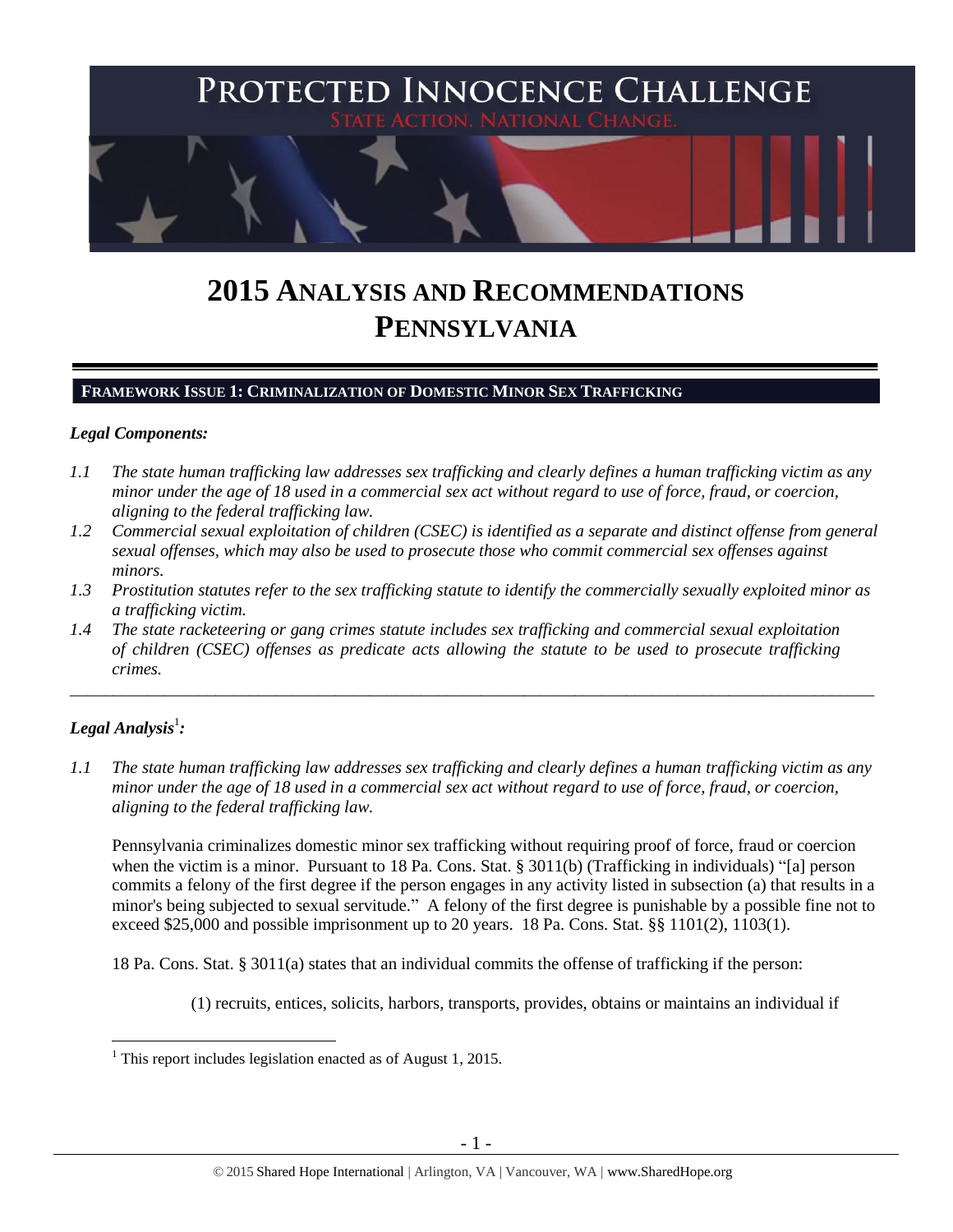the person knows or recklessly disregards the possibility that the individual will be subject to involuntary servitude; $2^2$ 

(2) attempts to engage in any activity described in paragraph (1); or

(3) benefits financially or receives anything of value from any act that facilitates any activity described in paragraph (1).

Pursuant to 18 Pa. Cons. Stat. § 3001 (Definitions), "[i]nvoluntary servitude" is defined as "[l]abor servitude or sexual servitude" and "[s]exual servitude is defined as "[a]ny sex act or performance involving a sex act for which anything of value is directly or indirectly given, promised to or received by any individual or which is performed or provided by any individual, and is induced or obtained from: (1) a minor. . . ." 18 Const. Stat. § 3001 defines a minor as "an individual who is less than 18 years of age."

*1.2 Commercial sexual exploitation of children (CSEC) is identified as a separate and distinct offense from general sexual offenses, which may also be used to prosecute those who commit commercial sex offenses against minors.*

The following laws criminalize CSEC in Pennsylvania:

1. 18 Pa. Cons. Stat. § 5902(b.1) (Prostitution) makes it a third degree felony to "knowingly promote prostitution of a minor."<sup>3</sup> The following constitutes promoting prostitution under subsection (b.1):

(b.1) Promoting prostitution of minor. --A person who knowingly promotes prostitution of a minor commits a felony of the third degree. The following acts shall, without limitation of the foregoing, constitute promoting prostitution of a minor:

(1) owning, controlling, managing, supervising or otherwise keeping, alone or in association with others, a house of prostitution or a prostitution business in which a victim is a minor;

(2) procuring an inmate who is a minor for a house of prostitution or a place in a house of prostitution where a minor would be an inmate;

(3) encouraging, inducing, or otherwise intentionally causing a minor to become or remain a prostitute;

(4) soliciting a minor to patronize a prostitute;

(5) procuring a prostitute who is a minor for a patron;

(6) transporting a minor into or within this Commonwealth with intent to promote the engaging in prostitution by that minor, or procuring or paying for transportation with that intent;

(7) leasing or otherwise permitting a place controlled by the actor, alone or in association with others, to be regularly used for prostitution of a minor or the promotion of prostitution of a minor, or failure to make reasonable effort to abate such use by ejecting the tenant, notifying law enforcement authorities or other legally available means; or

(8) soliciting, receiving, or agreeing to receive any benefit for doing or agreeing to do anything forbidden by this subsection.

2. 18 Pa. Cons. Stat. § 6318(a) (Unlawful contact with minor) states,

<sup>&</sup>lt;sup>2</sup> Pursuant to 18 Pa. Cons. Stat. § 3012(3)(a) (Involuntary servitude),

Offense defined.--a person commits a felony of the first degree if the person knowingly, through any of the means described in subsection (b), subjects an individual to labor servitude or sexual servitude, except where the conduct is permissible under federal or state law other than this chapter.

<sup>&</sup>lt;sup>3</sup> Pursuant to 18 Pa. Const. Stat.§ 5902(f), "[m]inor" is defined as "[a]n individual under 18 years of age."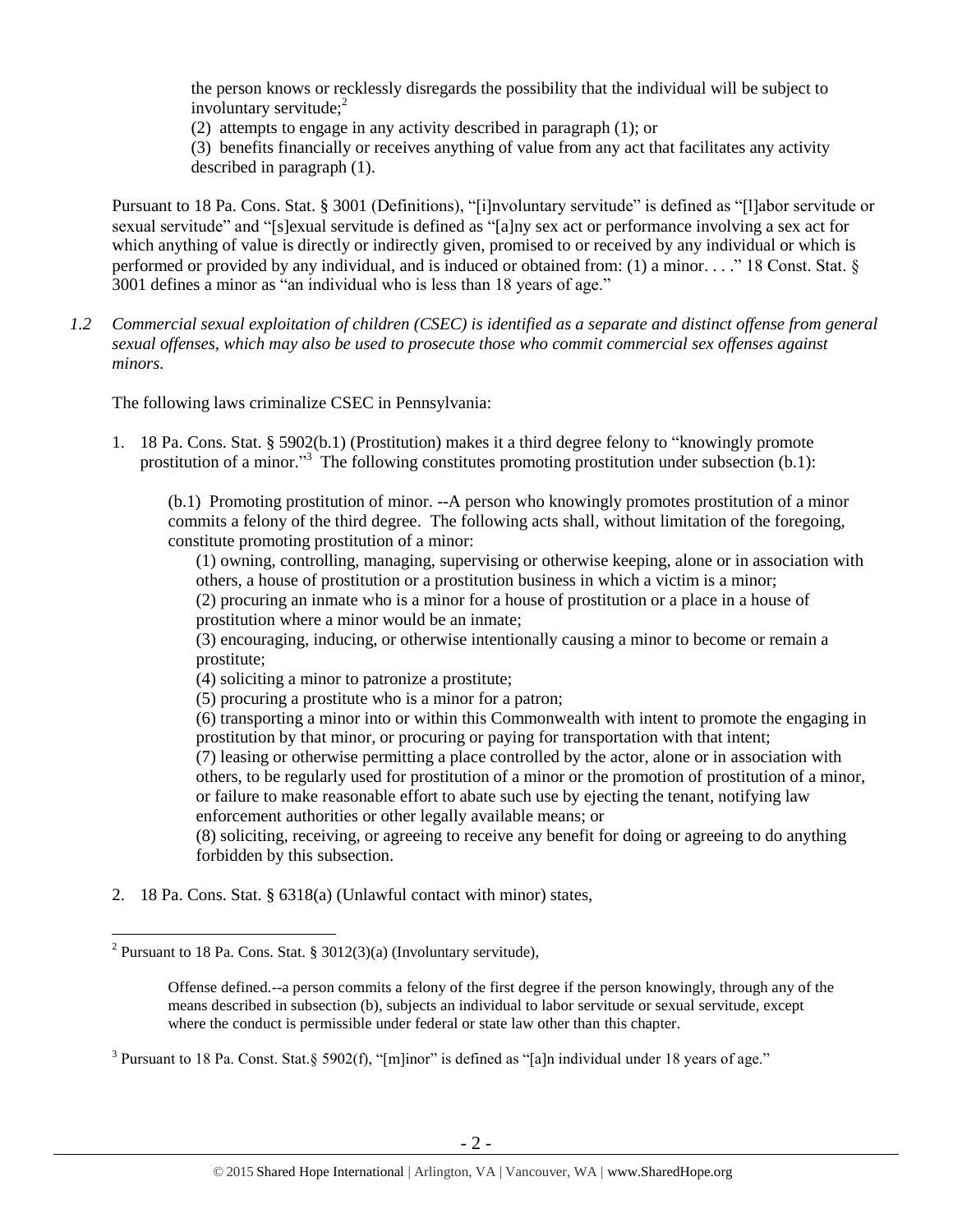(a) Offense defined.—A person commits an offense if he is intentionally in contact with a minor, or a law enforcement officer acting in the performance of his duties who has assumed the identity of a minor, for the purpose of engaging in an activity prohibited under any of the following, and either the person initiating the contact or the person being contacted is within this Commonwealth:

(1) Any of the offenses enumerated in Chapter 31 (relating to sexual offenses).

(2) Open lewdness as defined in section 5901 (relating to open lewdness).

(3) Prostitution as defined in section 5902 (relating to prostitution and related offenses).

(4) Obscene and other sexual materials and performances as defined in section 5903 (relating to obscene and other sexual materials and performances).

(5) Sexual abuse of children as defined in section 6312 (relating to sexual abuse of children). (6) Sexual exploitation of children as defined in section 6320 (relating to sexual exploitation of children).

Under subsection (b), "A violation of subsection (a) is: (1) an offense of the same grade and degree as the most serious underlying offense in subsection (a) for which the defendant contacted the minor; or (2) a felony of the third degree; whichever is greater." Subsection (c) defines "contacts" as "[d]irect or indirect contact or communication by any means, method or device, including contact or communication in person or through an agent or agency, through any print medium, the mails, a common carrier or communication common carrier, any electronic communication system and any telecommunications, wire, computer or radio communications device or system."

3. 18 Pa. Cons. Stat.  $\S 5903(a)^4$  (Obscene and other sexual materials and performances) states it is illegal to "hire, employ, use or permit any minor child to do or assist in doing any act or thing mentioned in [subsection (a)]." These things include the following:

(a) Offense defined.—No person, knowing the obscene character of the materials or performances involved, shall:

. . .  $(3) \ldots$ 

> (ii) design, copy, draw, photograph, print, utter, publish or in any manner manufacture or prepare any obscene materials in which a minor $\delta$  is depicted;

 $(4)$  . . . .

 $\overline{a}$ 

(ii) write, print, publish, utter or cause to be written, printed, published or uttered any advertisement or notice of any kind giving information, directly or indirectly, stating or purporting to state where, how, from whom or by what means any obscene materials can be purchased, obtained or had if the victim is a minor in which a minor is included;

<sup>&</sup>lt;sup>4</sup> In 1975, the Supreme Court of Pennsylvania held in Commonwealth v. MacDonald, 347 A.2d 290, 299 (Pa. 1975), "that section 5903(a) fails to satisfy the *Miller* standard and therefore may not constitutionally be applied unless and until it is amended to specifically define the sexual conduct whose depiction or description is to be regulated thereby." The statute was subsequently amended and appears to have not been held unconstitutional since. *See, e.g.*, Commonwealth v. Bond, 504 A.2d 869, 875 (Pa. Super. Ct. 1986); Commonwealth v. Croll, 480 A.2d 266, 268–69 (Pa. Super. Ct. 1984) ("Initially, appellant argues that the obscenity statute is unconstitutionally vague. This question has, however, been considered and decided adversely to appellant by this Court. *See Commonwealth v. Doe* . . . . Appellant's argument was ably refuted by Judge Johnson in that case. Appellant concedes that the Pennsylvania Act was amended 'with slavish adherence to' the decision of the United States Supreme Court in *Miller v. California* . . . .") (citations omitted).

<sup>&</sup>lt;sup>5</sup> Pursuant to 18 Pa. Cons. Stat. § 5903(b), "minor" is defined as "an individual under 18 years of age."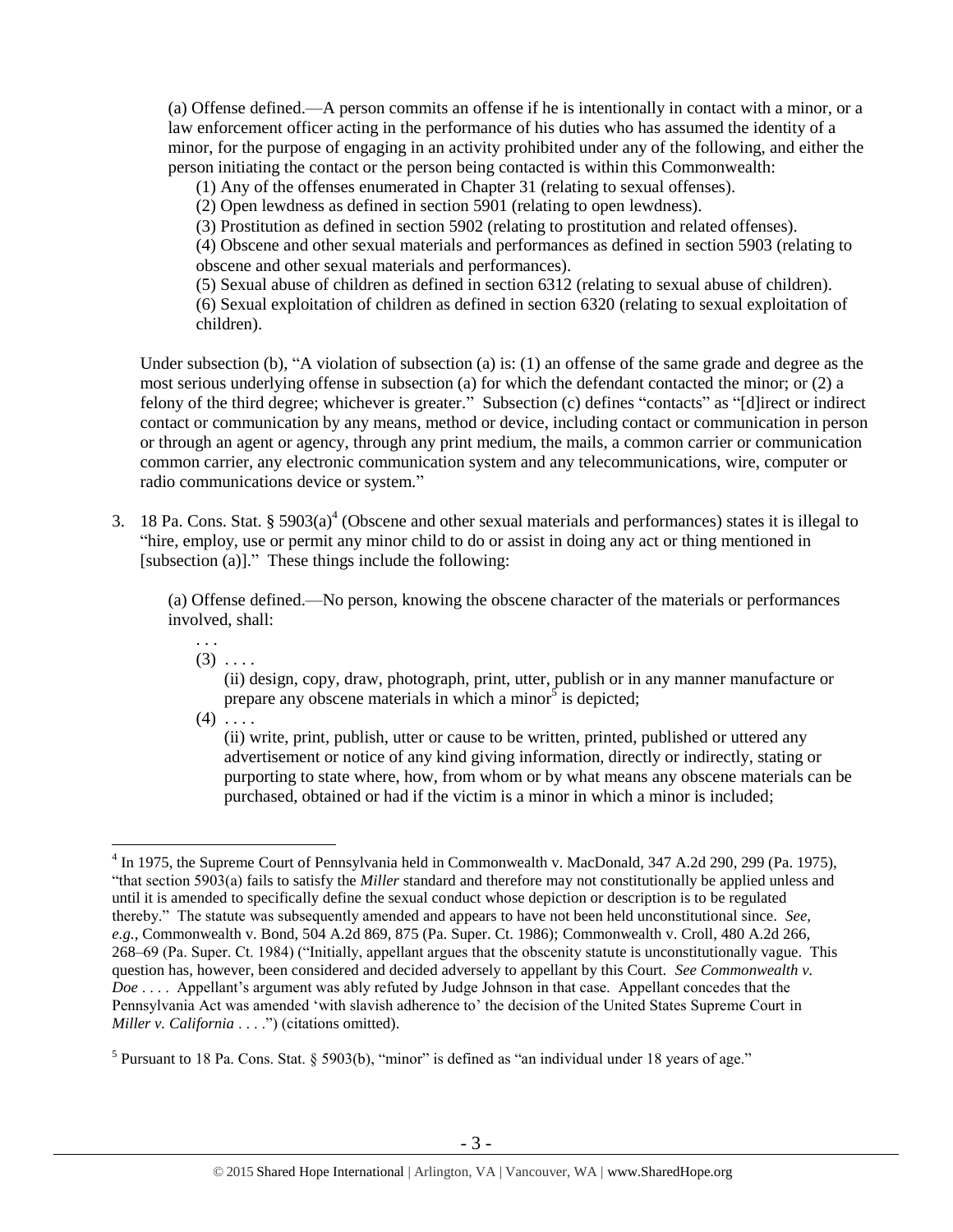. . . .  $(5)$ . . . .

> (ii) produce, present or direct any obscene performance or participate in a portion thereof that is obscene or that contributes to its obscenity if a minor is included;

Although not expressly commercial, the following laws could apply to commercial sexual exploitation of children in Pennsylvania:

- 1. 18 Pa. Cons. Stat. § 6320 (Sexual exploitation of children) makes it a felony in the second degree "if [a person] procures for another person a child under 18 years of age for the purpose of sexual exploitation." 18 Pa. Cons. Stat. § 6320(a), (b). "Sexual exploitation" is defined as "[a]ctual or simulated sexual activity or nudity arranged for the purpose of sexual stimulation or gratification of any person." 18 Pa. Cons. Stat.  $§ 6320(c).$
- 2. Producing child pornography is addressed in 18 Pa. Cons. Stat. § 6312 (Sexual abuse of children), which states in subsection (b)(1-2),

(b) Photographing, videotaping, depicting on computer or filming sexual acts.—(1) Any person who causes or knowingly permits a child under the age of 18 years to engage in a prohibited sexual act<sup>6</sup> or in the simulation of such act [is guilty of a felony of the second degree] if such person knows, has reason to know or intends that such act may be photographed, videotaped, depicted on computer or filmed. (2) Any person who knowingly photographs, videotapes, depicts on computer or films a child under the age of 18 years engaging in a prohibited sexual act or in the simulation of such an act is guilty of a felony of the second degree commits an offense.

3. Pennsylvania's corruption of minors statute, 18 Pa. Cons. Stat. § 6301, could apply to trafficking and states in subsection (a),

(a) Offense defined.—

(1)

 $\overline{a}$ 

(i) Except as provided in subparagraph (ii), whoever, being of the age of 18 years and upwards, by any act corrupts or tends to corrupt the morals of any minor less than 18 years of age, or who aids, abets, entices or encourages any such minor in the commission of any crime, or who knowingly assists or encourages such minor in violating his or her parole or any order of court, commits a misdemeanor of the first degree.

(ii) Whoever, being of the age of 18 years and upwards, by any course of conduct in violation of Chapter 31 (relating to sexual offenses) corrupts or tends to corrupt the morals of any minor less than 18 years of age, or who aids, abets, entices or encourages any such minor in the commission of an offense under Chapter 31 commits a felony of the third degree.

(2) Any person who knowingly aids, abets, entices or encourages a minor younger than 18 years of age to commit truancy commits a summary offense. Any person who violates this paragraph within one year of the date of a first conviction under this section commits a misdemeanor of the third degree. A conviction under this paragraph shall not, however, constitute a prohibition under section 6105 (relating to persons not to possess, use, manufacture, control, sell or transfer firearms).

 $6$  18 Pa. Cons. Stat. § 6312(g) defines "prohibited sexual act" as "[s]exual intercourse as defined in section 3101 (relating to definitions), masturbation, sadism, masochism, bestiality, fellatio, cunnilingus, lewd exhibition of the genitals or nudity if such nudity is depicted for the purpose of sexual stimulation or gratification of any person who might view such depiction."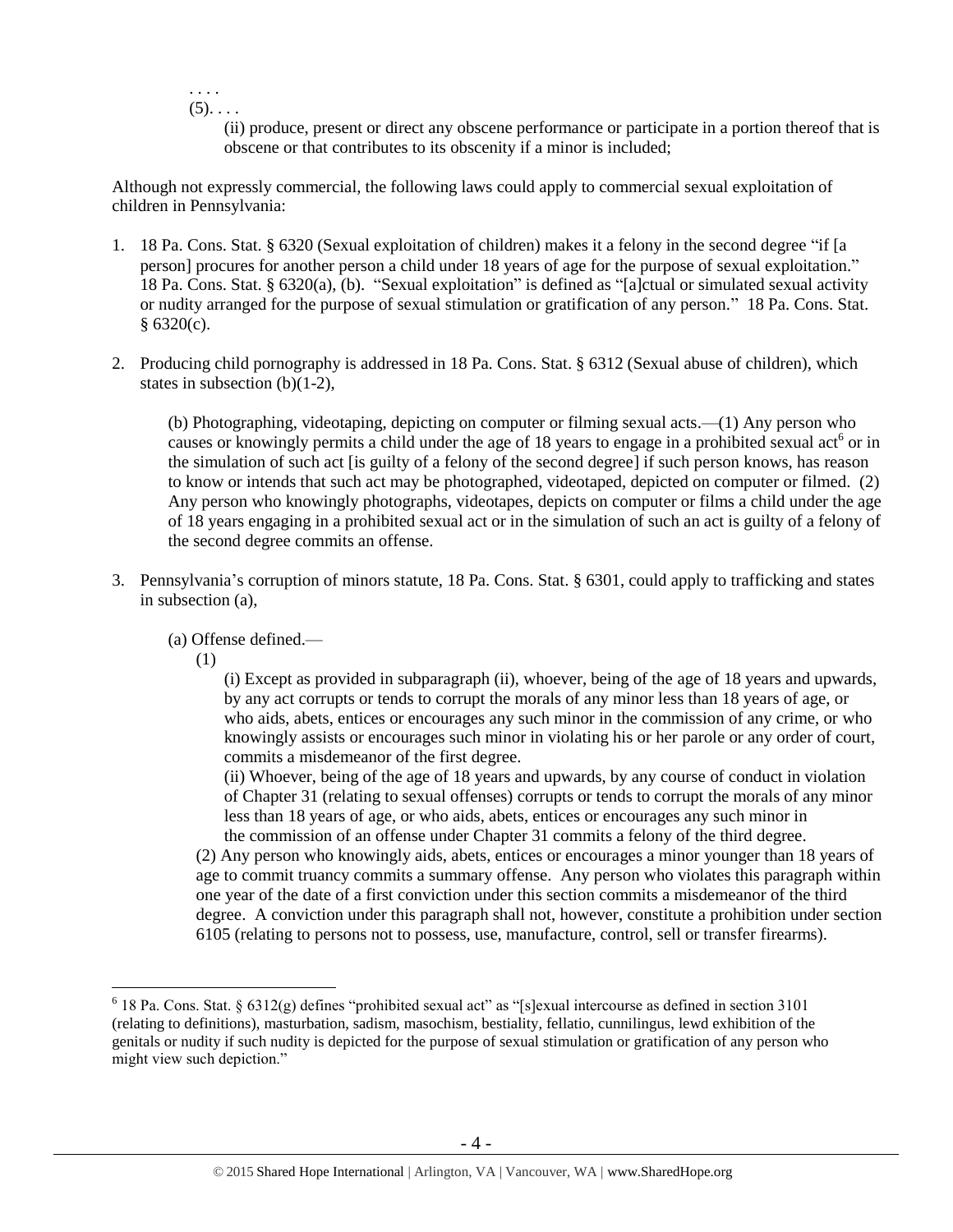*1.3 Prostitution statutes refer to the sex trafficking statute to identify the commercially sexually exploited minor as a trafficking victim.* 

Pennsylvania's prostitution law, 18 Pa. Cons. Stat. § 5902(a) (Prostitution) when the person engaged in prostitution is under 18, does not refer to 18 Pa. Cons. Stat. § 3011 (Trafficking in individuals) to clarify the status of a commercially sexually exploited minor as a victim of sex trafficking. Pursuant to Pa. Const. Stat. § 3018(b) (Evidence and defenses to human trafficking, "An individual who is charged with any violation under section 5902 (relating to prostitution and related offenses) may offer the defense at trial that he engaged in the conduct charged because he was compelled to do so by coercion or the use of, or a threat to use, unlawful force against his person or the person of another, which a person of reasonable firmness in his situation would have been unable to resist." However, this affirmative defense requires force and coercion and does not refer to the human trafficking law to clarify that a commercially sexually exploited minor is a victim of trafficking.

- 1.3.1 Recommendation: Amend 18 Pa. Cons. Stat. § 5902 (Prostitution) and § 3018 (Evidence and defenses to human trafficking) to clarify that commercially sexually exploited minors are victims of trafficking under 18 Pa. Cons. Stat. § 3011 (Trafficking in individuals) regardless of the use of force, fraud or coercion.
- *1.4 The state racketeering or gang crimes statute includes sex trafficking and commercial sexual exploitation of children (CSEC) offenses as predicate acts allowing the statute to be used to prosecute trafficking crimes.*

Pennsylvania's Corrupt Organizations statute is codified at 18 Pa. Cons. Stat. § 911 and may be applicable to traffickers and facilitators.

18 Pa. Cons. Stat. § 911(b) states in part,

 $\overline{a}$ 

"(1) It shall be unlawful for any person who has received any income derived, directly or indirectly, from a pattern of racketeering activity<sup>7</sup> in which such person participated as a principal, to use or invest, directly or indirectly, any part of such income, or the proceeds of such income, in the acquisition of any interest in, or the establishment or operation of, any enterprise<sup>8</sup>: ...

(2) It shall be unlawful for any person through a pattern of racketeering activity to acquire or maintain, directly or indirectly, any interest in or control of any enterprise.

(3) It shall be unlawful for any person employed by or associated with any enterprise to conduct or participate, directly or indirectly, in the conduct of such enterprise's affairs through a pattern of racketeering activity.

(4) It shall be unlawful for any person to conspire to violate any of the provisions of subsections (1), (2) or (3) of this subsection."

"Racketeering activity" is defined in 18 Pa. Cons. Stat.  $\S 911(h)(1)(i)$  and means all of the following:

- (i) An act which is indictable under any of the following provisions of this title:
	- Chapter 30 (relating to human trafficking)
	- Chapter 59 (relating to public indecency) [which includes 18 Pa. Cons. Stat. § 5902 (Prostitution and related offenses)]."

 $^7$  A "pattern of racketeering activity" is defined as "a course of conduct requiring two or more acts of racketeering activity one of which occurred after the effective date of this section." 18 Pa. Cons. Stat. §911(h)(4).

<sup>&</sup>lt;sup>8</sup> An "enterprise" is defined as "any individual, partnership, corporation, association or other legal entity, and any union or group of individuals associated in fact although not a legal entity, engaged in commerce and includes legitimate as well as illegitimate entities and governmental entities." 18 Pa. Cons. Stat. §911(h)(3).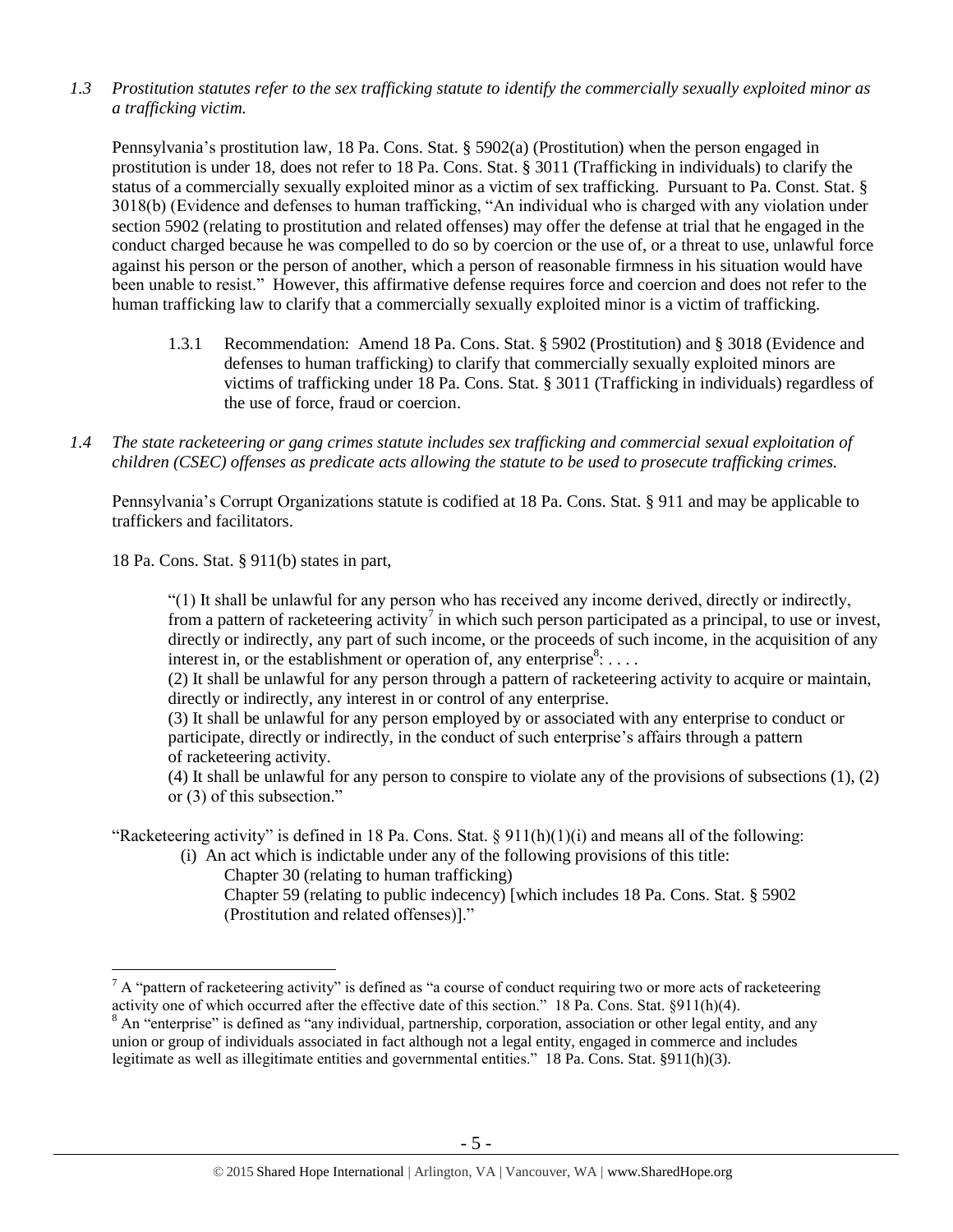Based on this definition of racketeering activity, acts of commercial sexual exploitation of children constitute predicate crimes under the racketeering law, making it available for combatting criminal enterprises engaged in domestic minor sex trafficking. Conviction under this statute is a first degree felony, which is punishable by a possible fine not to exceed \$25,000 and possible imprisonment up to 20 years. 18 Pa. Cons. Stat. §§ 911(c), 1101(2), 1103(1).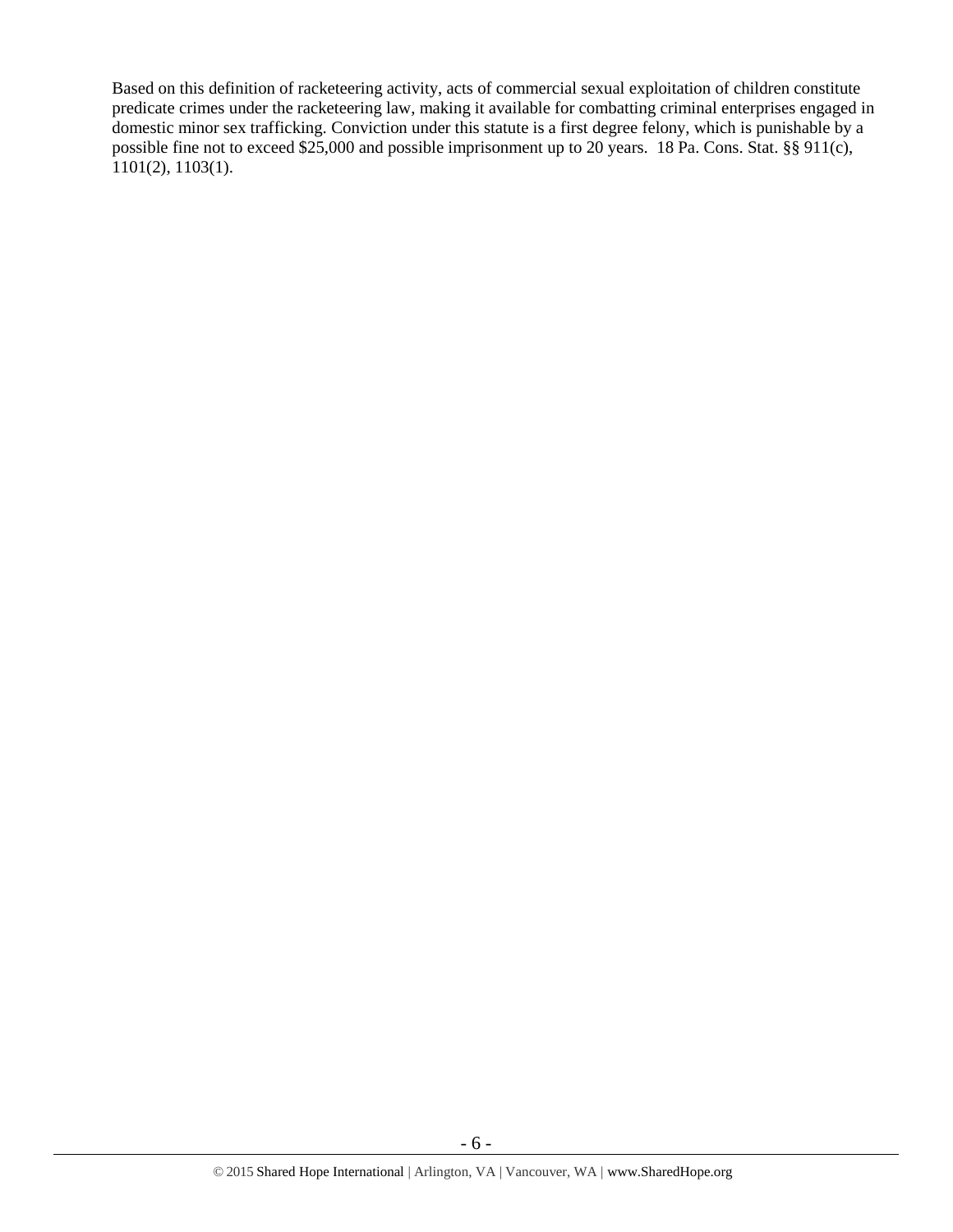### **FRAMEWORK ISSUE 2: CRIMINAL PROVISIONS ADDRESSING DEMAND**

## *Legal Components:*

- *2.1 The state sex trafficking law can be applied to the buyers of commercial sex acts with a victim of domestic minor sex trafficking.*
- *2.2 Buyers of commercial sex acts with a minor can be prosecuted under commercial sexual exploitation of children (CSEC) laws.*
- *2.3 Solicitation of prostitution laws differentiate between buying sex acts with an adult and buying sex acts with a minor under 18.*
- *2.4 Penalties for buyers of commercial sex acts with minors are as high as federal penalties.*
- *2.5 Using the Internet or electronic communications to lure, entice, or purchase, or attempt to lure, entice, or purchase commercial sex acts with a minor is a separate crime or results in an enhanced penalty for buyers.*
- *2.6 No age mistake defense is permitted for a buyer of commercial sex acts with any minor under 18.*
- *2.7 Base penalties for buying sex acts with a minor under 18 are sufficiently high and not reduced for older minors.*
- *2.8 Financial penalties for buyers of commercial sex acts with minors are sufficiently high to make it difficult for buyers to hide the crime.*
- *2.9 Buying and possessing child pornography carries penalties as high as similar federal offenses.*
- *2.10 Convicted buyers of commercial sex acts with minors and child pornography are required to register as sex offenders*.

\_\_\_\_\_\_\_\_\_\_\_\_\_\_\_\_\_\_\_\_\_\_\_\_\_\_\_\_\_\_\_\_\_\_\_\_\_\_\_\_\_\_\_\_\_\_\_\_\_\_\_\_\_\_\_\_\_\_\_\_\_\_\_\_\_\_\_\_\_\_\_\_\_\_\_\_\_\_\_\_\_\_\_\_\_\_\_\_\_\_\_\_\_\_

#### *Legal Analysis:*

 $\overline{a}$ 

*2.1 The state sex trafficking law can be applied to the buyers of sex with a victim of domestic minor sex trafficking.*

18 Pa. Cons. Stat. § 3011 (Trafficking in individuals) can apply to buyers of commercial sex with a minor through use of the term "obtain" following federal precedent. 9 Pursuant to § 3011 a person commits the offense of trafficking if a person "recruits, entices, solicits, harbors, transports, provides, obtains or

<sup>9</sup> *See United States v. Jungers*, 702 F.3d 1066 (8th Cir. 2013). In this case, the Eighth Circuit held that the federal sex trafficking law, 18 U.S.C. § 1591 (Sex trafficking of children or by force, fraud, or coercion) applies to buyers of sex with minors. Reversing a District of South Dakota ruling that Congress did not intend the string of verbs constituting criminal conduct under 18 U.S.C. § 1591(a)(1) ("recruits, entices, harbors, transports, provides, obtains, or maintains") to reach the conduct of buyers (United States v. Jungers, 834 F. Supp. 2d 930, 931 (D.S.D. 2011)), the Eighth Circuit concluded that 18 U.S.C. § 1591 does not contain "a latent exemption for purchasers" because buyers can "engage in at least some of the prohibited conduct." Jungers, 702 F. 3d 1066, 1072. Congress codified Jungers clarifying that the federal sex trafficking law is intended to apply to buyers in the Justice for Victims of Trafficking Act (JVTA) of 2015 Pub. L. No. 114-22, 129 Stat 227), enacted on May 29, 2015. The JVTA adds the terms "patronize" and "solicit" to the list of prohibited conduct and expressly states, "section 108 of this title amends section 1591 of title 18, United States Code, to add the words 'solicits or patronizes' to the sex trafficking statute making absolutely clear for judges, juries, prosecutors, and law enforcement officials that criminals who purchase sexual acts from human trafficking victims may be arrested, prosecuted, and convicted as sex trafficking offenders when this is merited by the facts of a particular case." Id. at Sec. 109. The Eighth Circuit decision in *United States v. Jungers* and the federal sex trafficking law as amended by the Justice for Victims of Trafficking Act establish persuasive authority when state courts interpret the string of verbs constituting prohibited conduct in state sex trafficking laws (in particular the term "obtains") to the extent such interpretation does not conflict with state case law.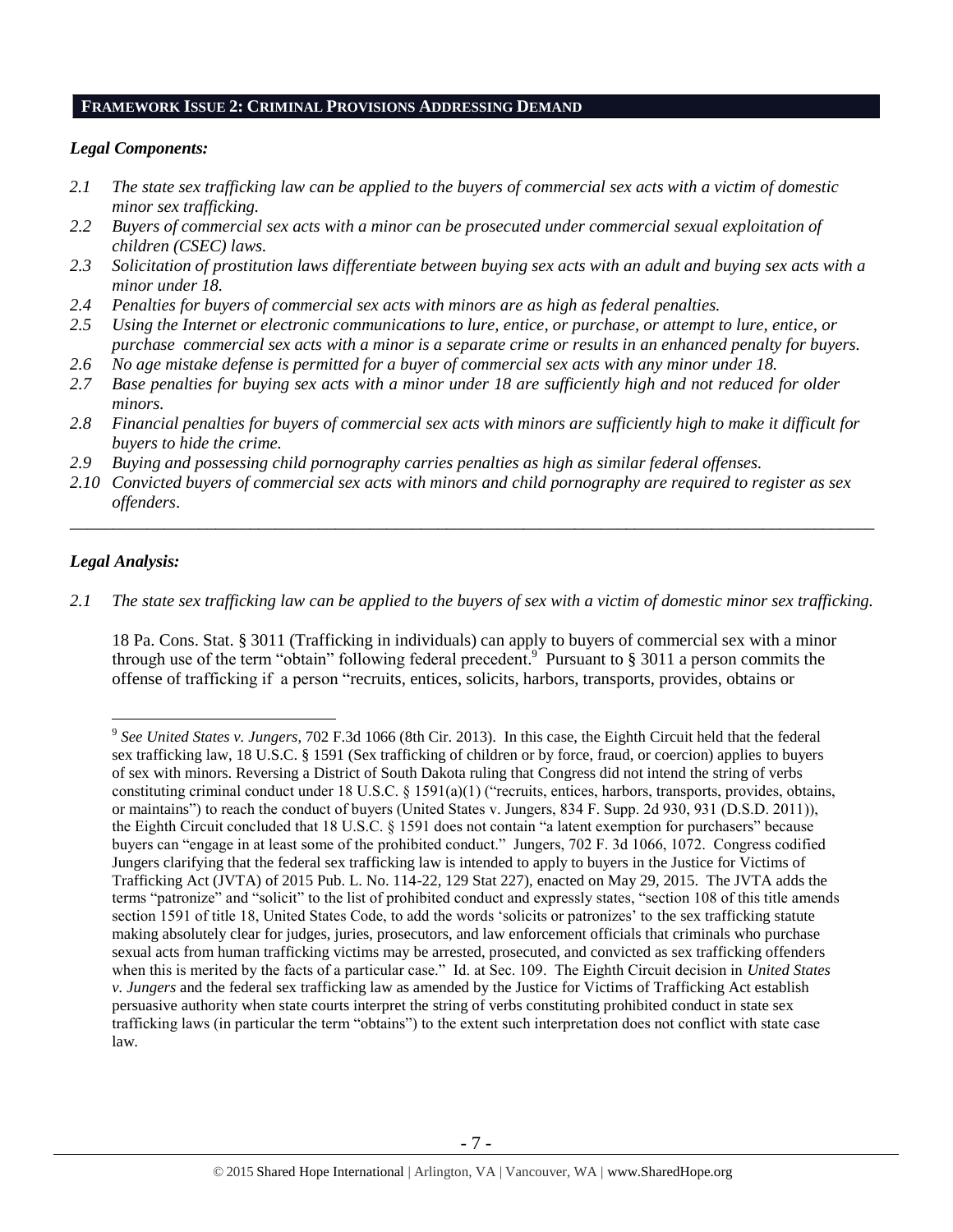maintains an individual if the person knows or recklessly disregards the possibility that the individual will be subject to involuntary servitude. . . ." Pursuant to 18 Pa. Cons. Stat. § 3001 (Definitions), "[i]nvoluntary servitude" is defined as "[l]abor servitude or sexual servitude" and "[s]exual servitude" is defined as "[a]ny sex act or performance involving a sex act for which anything of value is directly or indirectly given, promised to or received by any individual or which is performed or provided by any individual and is induced or obtained from . . . [a] minor."

Additionally, buyers can be charged under 18 Pa. Cons. Stat. § 3013 (Patronizing a victim of sexual servitude). Pursuant to 18 Pa. Cons. Stat. § 3013(a) a person commits this offense "if the person engages in any sexual conduct or performance with another individual knowing or in reckless disregard of the fact that the individual is a human trafficking victim." Patronizing a victim of sexual servitude is a felony of the second degree. A second degree felony is punishable by a fine up to \$25,000 and possible imprisonment up to 10 years. 18 Pa. Cons. Stat. §§ 3013(a), 1101(2), 1103(2)

- 2.2.1 Recommendation: Amend 18 Pa. Cons. Stat. § 3011 (Trafficking in individuals) to clarify that buyer conduct is included as a violation of 18 Pa. Cons. Stat. § 3011 (Trafficking in individuals).<sup>10</sup>
- *2.2 Buyers of commercial sex acts with a minor can be prosecuted under commercial sexual exploitation of children (CSEC) laws.*

A buyer in Pennsylvania could be charged with unlawful contact with a minor under 18 Pa. Cons. Stat. § 6318. Under 18 Pa. Cons. Stat. § 6318(a)(3),

A person commits an offense if he is intentionally in contact with a minor, or a law enforcement officer acting in the performance of his duties who has assumed the identity of a minor, for the purpose of engaging in an activity prohibited under any of the following, and either the person initiating the contact or the person being contacted is within this Commonwealth:

. . . . (3) Prostitution as defined in section 5902 (relating to prostitution and related offenses).<sup>11</sup>

Under this statute, a crime constitutes either "(1) an offense of the same grade and degree as the most serious underlying offense in subsection (a) for which the defendant contacted the minor; or (2) a felony of the third degree; whichever is greater." 18 Pa. Cons. Stat. § 6318(b). Since prostitution is generally a misdemeanor offense in Pennsylvania, the buyer could be guilty of a third degree felony under this statute. 18 Pa. Cons. Stat.  $§$  5902(a), (A.1).

A buyer could also be charged with corruption of minors under 18 Pa. Cons. Stat. §  $6301(a)(1)(ii)$ , which states that "[w]hoever, being of the age of 18 years and upwards, by any course of conduct in violation of Chapter

<sup>&</sup>lt;sup>10</sup> See generally SHARED HOPE INTERNATIONAL, "Eliminating the Third Party Control Barrier to Identifying Juvenile Sex Trafficking Victims," JuST Response Policy Paper (2015), [http://sharedhope.org/wp](http://sharedhope.org/wp-content/uploads/2015/08/Policy-Paper_Eliminating-Third-Party-Control_Final1.pdf)[content/uploads/2015/08/Policy-Paper\\_Eliminating-Third-Party-Control\\_Final1.pdf](http://sharedhope.org/wp-content/uploads/2015/08/Policy-Paper_Eliminating-Third-Party-Control_Final1.pdf) (discussing need to include buyer conduct in core sex trafficking offense regardless of whether victim is under control of a third party and explaining negative impact on victims and victim-identification when buyers are excluded as sex trafficking offenders).

<sup>&</sup>lt;sup>11</sup> A person is guilty of "prostitution" in 18 Pa. Cons. Stat. § 5902(a) "if he or she: (1) is an inmate of a house of prostitution or otherwise engages in sexual activity as a business; or (2) loiters in or within view of any public place for the purpose of being hired to engage in sexual activity."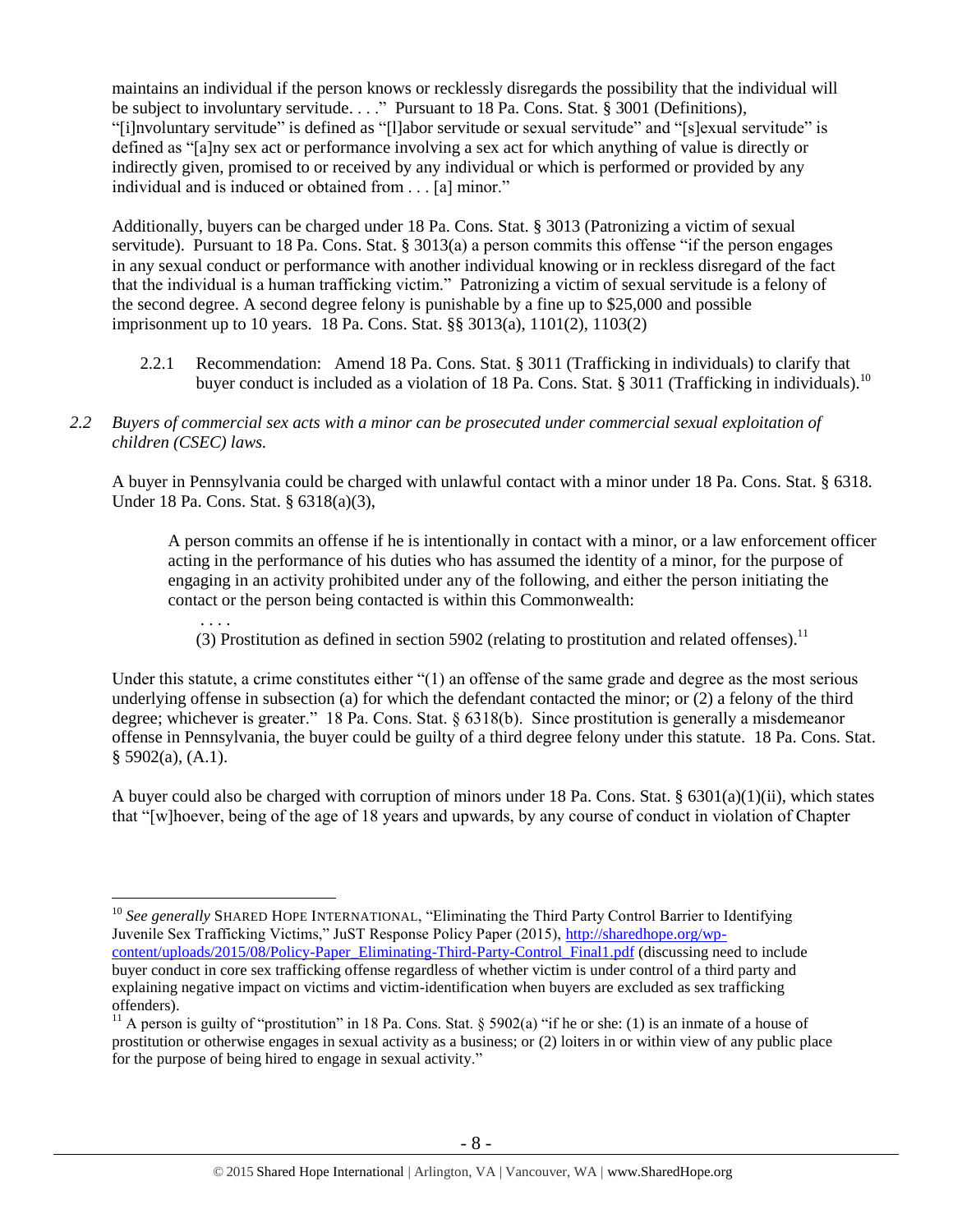$31^{12}$  (relating to sexual offenses) corrupts or tends to corrupt the morals of any minor less than 18 years of age, or who aids, abets, entices or encourages any such minor in the commission of an offense under Chapter 31 commits a felony of the third degree."

Otherwise, buyers face penalties under age-neutral prostitution laws. Patronizing a prostitute is a crime that applies to those who patronize both minors and adults for commercial sexual purposes. Under 18 Pa. Cons. Stat. § 5902(e), "[A] person commits the offense of patronizing prostitutes if that person hires a prostitute or any other person enters or remains in a house of prostitution for the purpose of engaging in sexual activity." The crime is a third degree misdemeanor for the first or second offense, a second degree misdemeanor for the third offense, and a first degree misdemeanor for the fourth and subsequent offenses. 18 Pa. Cons. Stat. § 5902(e)(E.1)(1)–(3). Additionally, a buyer could be charged with criminal solicitation under 18 Pa. Cons. Stat. § 902 if he attempts to patronize a prostitute under 18 Pa. Cons. Stat. § 5902(a).

## *2.3 Solicitation of prostitution laws differentiate between buying sex acts with an adult and buying sex acts with a minor under 18.*

18 Pa. Cons. Stat. § 5902(e), which addresses "patronizing prostitutes," does not differentiate between buying sex with a minor and buying sex with an adult. The law is age-neutral and makes buying sex a third degree misdemeanor for the first and second offense, a second degree misdemeanor for the third offense, and a first degree misdemeanor for a fourth or subsequent offense. 18 Pa. Cons. Stat. § 5902(e), (E.1). It is also possible that a buyer soliciting a minor to engage in prostitution could be charged with criminal solicitation under 18 Pa. Cons. Stat. § 902(a) with the underlying criminal conduct alleged as prostitution under 18 Pa. Cons. Stat. § 5902(a). But, this would result in a failure to recognize solicitation of a minor for prostitution as more severe than solicitation of an adult. However, under Pa. Cons. Stat. § 6318(a)(3) (Unlawful contact with a minor), a buyer potentially faces a third degree felony for contacting a minor under 18 in order to engage in prostitution. 18 Pa. Cons. Stat. § 6318(a)(3), (b).

- 2.3.1 Recommendation: Amend 18 Pa. Cons. Stat. § 5902(e) and § 902(a) when the crime solicited is any commercial sex act to indicate that solicitation of a minor is an offense under 18 Pa. Cons. Stat. § 3002(a) (Trafficking of persons).
- *2.4 Penalties for buyers of commercial sex acts with minors are as high as federal penalties.*

 $\overline{a}$ 

A buyer convicted of trafficking a minor under 18 Pa. Cons. Stat. § 3011 (Trafficking in individuals) will be guilty of a first degree felony with possible imprisonment up to 20 years and a fine up to \$25,000. 18 Pa. Cons. Stat. §§ 3011, 3002(b), 1101(2), 1103(1). If, however, a defendant commits the offense of trafficking of persons while also committing "(1) 18 Pa.C.S. § 2901 (relating to kidnapping); (2) 18 Pa.C.S. § 3121 (relating to rape); or (3) 18 Pa.C.S. § 3123 (relating to involuntary deviate sexual intercourse)," then the maximum possible term of imprisonment increases to life imprisonment. 42 Pa. Cons. Stat. § 9720.2.

A buyer convicted of patronizing a victim of sexual servitude under 18 Pa. Cons. Stat. § 3013 will be guilty of a felony of the second degree. A second degree felony is punishable by and imprisonment up to 10 years and a possible fine up to \$25,000. 18 Pa. Cons. Stat. §§ 3013(a), 1101(2), 1103(2).

<sup>&</sup>lt;sup>12</sup> Offenses falling within Chapter 31 include the following: Pa. Cons. Stat. § 3121 (Rape), § 3122.1 (Statutory sexual assault), § 3123 (Involuntary deviate sexual intercourse), § 3124.1 (Sexual assault), § 3124.2 Institutional sexual assault), § 3125 (Aggravated indecent assault), § 3126 (Indecent assault), and § 3127 (Indecent exposure).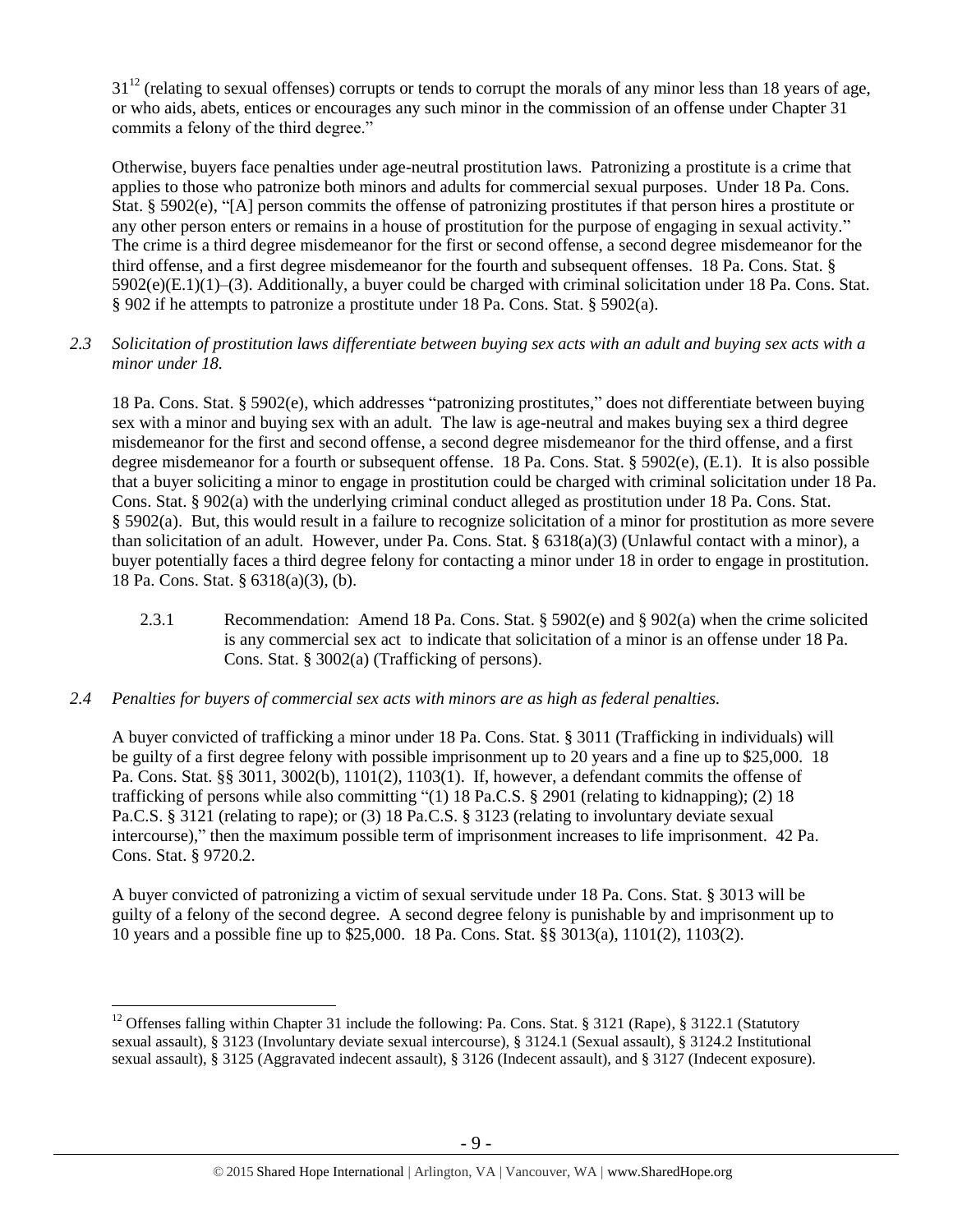If convicted of unlawful contact with a minor under 18 Pa. Cons. Stat. § 6318, which includes being in contact with a minor for prostitution, or if convicted of corruption of minors under 18 Pa. Cons. Stat.  $\S 6301(a)(1)(ii)$ involving sexual offenses codified in Chapter 31, the buyer will be convicted of a felony in the third degree punishable by a fine up to \$15,000 and imprisonment up to 7 years. 18 Pa. Cons. Stat. §§ 6318(a), (b),  $6301(a)(1)(ii)$ ,  $1101(3)$ ,  $1103(3)$ . Corruption of minors not involving the sexual offenses in Chapter 31, such as Chapter 59 offenses (Prostitution), is prohibited under 18 Pa. Cons. Stat. § 6301(a)(1)(i), and the buyer will be convicted of a first degree misdemeanor punishable by a fine up to \$10,000 and imprisonment up to 5 years. 18 Pa. Cons. Stat. §§ 6301(a)(1)(i), 1101(4), 1104(1).

For "patronizing a prostitute," regardless of the age of the prostituted person, the buyer is guilty of a third degree misdemeanor for the first and second offense with a possible fine of \$2,500 and a potential term of imprisonment not to exceed one year. 18 Pa. Cons. Stat. §§ 5902(E.1)(1), 1101(6), 1104(3). A third offense is a second degree misdemeanor with a possible fine of \$5,000 and possible imprisonment up to 2 years. 18 Pa. Cons. Stat. §§ 5902(E.1)(2), 1101(5), 1104(2). Fourth and subsequent offenses of patronizing a prostitute are first degree misdemeanors with a possible fine of \$10,000 and possible imprisonment up to 5 years. 18 Pa. Cons. Stat. §§ 5902(E.1)(3), 1101(4), 1104(1).

<span id="page-9-0"></span>In comparison, if the victim is under the age of 14, a conviction under the TVPA for child sex trafficking is punishable by 15 years to life imprisonment and a fine not to exceed \$250,000. 18 U.S.C. §§ 1591(b)(1), 3559(a)(1), 3571(b)(3). If the victim is between the ages of 14–17, a conviction is punishable by 10 years to life imprisonment and a fine not to exceed \$250,000. 18 U.S.C. §§ 1591(b)(2), 3559(a)(1), 3571(b)(3). A conviction is punishable by mandatory life imprisonment, however, if the buyer has a prior conviction for a federal sex offense<sup>13</sup> against a minor. 18 U.S.C. § 3559(e)(1). To the extent buyers can be prosecuted under other federal CSEC laws, <sup>14</sup> a conviction is punishable by penalties ranging from a fine not to exceed \$250,000 to life imprisonment and a fine not to exceed \$250,000.<sup>15</sup>

 $\overline{a}$ 

§ 2244(a)(1)] (relating to abusive sexual contact), 2245 [18 USCS § 2245] (relating to sexual abuse resulting in death), 2251 [18 USCS § 2251] (relating to sexual exploitation of children), 2251A [18 USCS § 2251A] (relating to selling or buying of children), 2422(b) [18 USCS § 2422(b)] (relating to coercion and enticement of a minor into prostitution), or  $2423(a)$  [18 USCS §  $2423(a)$ ] (relating to transportation of minors).

<sup>14</sup> 18 U.S.C. §§ 2251A(b) (Selling or buying of children), 2251(a) (Sexual exploitation of children), 2423(a) (Transportation of a minor with intent for minor to engage in criminal sexual activity), 2422(a) (Coercion and enticement), 2252(a)(2), (a)(4) (Certain activities relating to material involving the sexual exploitation of minors). <sup>15</sup> 18 U.S.C. §§ 2251A(b) (conviction punishable by imprisonment for 30 years to life and a fine), 2251(e) (conviction punishable by imprisonment for 15–30 years and a fine), 2423(a) (conviction punishable by imprisonment for 10 years to life and a fine), 2422(a) (conviction punishable by a fine, imprisonment up to 20 years, or both),  $2252(a)(2)$ , (4) (stating that a conviction under subsection (a)(2) is punishable by imprisonment for  $5-20$ years and a fine, while a conviction under subsection (a)(4) is punishable by imprisonment up to 10 years, a fine, or both); *see also* 18 U.S.C. §§ 3559(a)(1) (classifying all of the above listed offenses as felonies), 3571(b)(3) (providing a fine up to \$250,000 for any felony conviction).

<sup>&</sup>lt;sup>13</sup> Pursuant to 18 U.S.C. § 3559(e)(2), "federal sex offense" is defined as

an offense under section 1591 [18 USCS § 1591] (relating to sex trafficking of children), 2241 [18 USCS § 2241] (relating to aggravated sexual abuse), 2242 [18 USCS § 2242] (relating to sexual abuse), 2244(a)(1) [18 USCS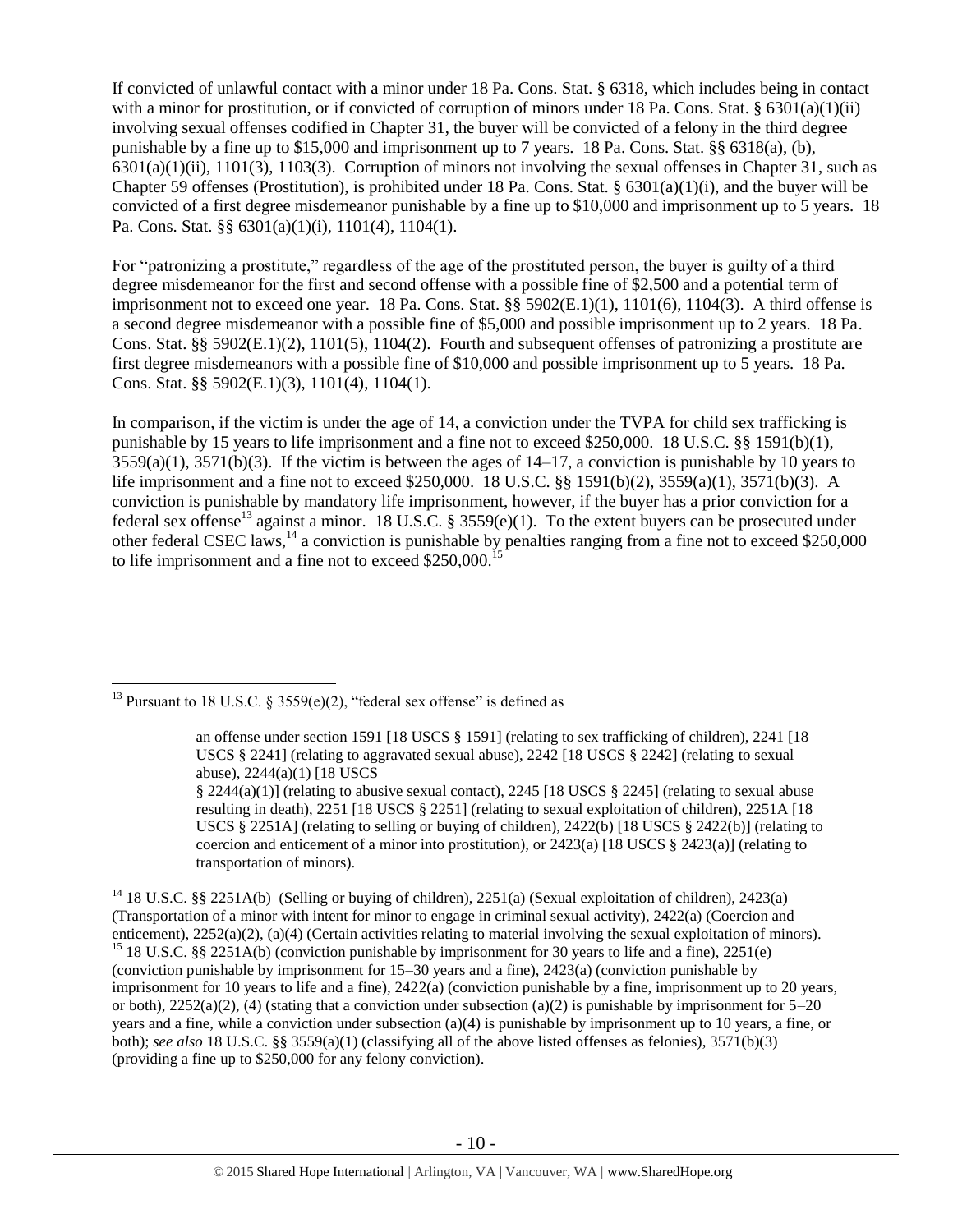*2.5 Using the Internet or electronic communications to lure, entice, or purchase, or attempt to lure, entice, or purchase commercial sex acts with a minor is a separate crime or results in an enhanced penalty for buyers.*

18 Pa. Cons. Stat. § 6318(a) (Unlawful contact with a minor) can possibly be used to prosecute those who use the Internet or electronic communications to lure, entice, recruit, or purchase commercial and non-commercial sex acts with minors. Under this provision,

(a) OFFENSE DEFINED—A person commits an offense if he is intentionally in contact with a minor, or a law enforcement officer acting in the performance of his duties who has assumed the identity of a minor, for the purpose of engaging in an activity prohibited under any of the following, and either the person initiating the contact or the person being contacted is within this Commonwealth:

(1) Any of the offenses enumerated in Chapter 31(relating to sexual offenses).

(2) Open lewdness as defined in section 5901 (relating to open lewdness).

(3) Prostitution as defined in section 5902 (relating to prostitution and related offenses).

(4) Obscene and other sexual materials and performances as defined in section 5903 (relating to obscene and other sexual materials and performances).

(5) Sexual abuse of children as defined in section 6312 (relating to sexual abuse of children).

(6) Sexual exploitation of children as defined in section 6320 (relating to sexual exploitation of children).

"Contacts" is defined in subsection (c) as "[d]irect or indirect contact or communication by any means, method or device, including contact or communication in person or through an agent or agency, through any print medium, the mails, a common carrier or communication common carrier, any electronic communication system and any telecommunications, wire, computer or radio communications device or system." 18 Pa. Cons. Stat. § 6318(c). A violation of 18 Pa. Cons. Stat. § 6318(a) (Unlawful contact with a minor) is "(1) an offense of the same grade and degree as the most serious underlying offense in subsection (a) for which the defendant contacted the minor; or (2) a felony of the third degree; whichever is greater." 18 Pa. Cons. Stat. § 6318(b). The statute gives concurrent jurisdiction to the Attorney General and district attorney "when the person charged with a violation of this section contacts a minor through the use of a computer, computer system or computer network." 18 Pa. Cons. Stat. § 6318(B.1).

*2.6 No age mistake defense is permitted for a buyer of commercial sex acts with any minor under 18.*

18 Pa. Cons. Stat. § 3018(c) (Evidence and defenses to human trafficking) states,

Victim's age in sexual servitude.--Except as provided in section 3102 (relating to mistake as to age), evidence of a defendant's lack of knowledge of a person's age, or a reasonable mistake of age, is not a defense for a violation of this chapter involving the sexual servitude of a minor.

18 Pa. Cons. Stat. § 6312(E.1) (Sexual abuse of children—Mistake of age) eliminates the possibility of a defense to a prosecution of 18 Pa. Cons. Stat. §  $6312(b)^{16}$  based on the defendant's lack of knowledge of the age of the child

 $16$  18 Pa. Cons. Stat. § 6312(b)(1-2), states,

Photographing, videotaping, depicting on computer or filming sexual acts.—(1)Any person who causes or knowingly permits a child under the age of 18 years to engage in a prohibited sexual act or in the simulation of such act is guilty of a felony of the second degree if such person knows, has reason to know or intends that such act may be photographed, videotaped, depicted on computer or filmed. (2)Any person who knowingly photographs, videotapes, depicts on computer or films a child under the age of 18 years engaging in a prohibited sexual act or in the simulation of such an act is guilty of a felony of the second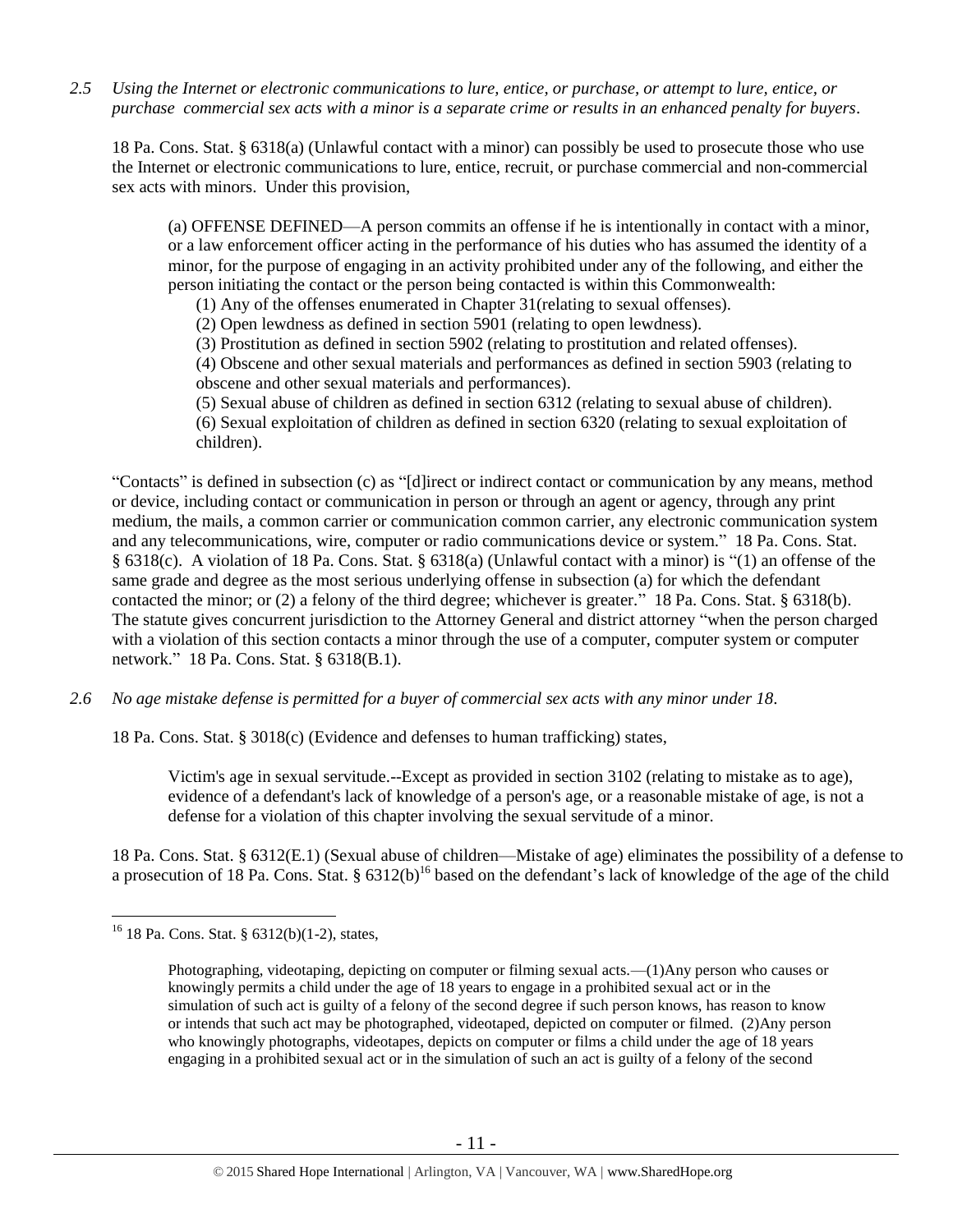victimized. Further, it states, "Neither a misrepresentation of age by the child nor a bona fide belief that the person is over the specified age shall be a defense." 18 Pa. Cons. Stat. § 6312(E.1).

Also, 18 Pa. Cons. Stat. § 6301 (Corruption of minors) prohibits a mistake of age defense when the minor victim is under 16. Subsection  $(d)(1)$  states, "Whenever in this section the criminality of conduct depends upon the corruption of a minor whose actual age is under 16 years, it is no defense that the actor did not know the age of the minor or reasonably believed the minor to be older than 18 years." However, the same statute permits a mistake of age defense when the minor victim is 16–17 years old, pursuant to 18 Pa. Cons. Stat. 6301(d)(2) as follows, "Whenever in this section the criminality of conduct depends upon the corruption of a minor whose actual age is 16 years or more but less than 18 years, it is a defense for the actor to prove by a preponderance of the evidence that he reasonably believed the minor to be 18 years or older."

18 Pa. Cons. Stat. § 3102 creates a mistake of age provision for sexual offenses under Chapter 31, including 18 Pa. Cons. Stat. § 3122.1 (Statutory sexual assault), which criminalizes sexual intercourse with a minor under 16 in certain cases. Section 3102 states, "Except as otherwise provided, whenever in this chapter the criminality of conduct depends on a child being below the age of 14 years, it is no defense that the defendant did not know the age of the child or reasonably believed the child to be the age of 14 years or older. When criminality depends on the child's being below a critical age older than 14 years, it is a defense for the defendant to prove by a preponderance of the evidence that he or she reasonably believed the child to be above the critical age."

Furthermore, 18 Pa. Cons. Stat. § 304 (Ignorance or mistake) holds that "[i]gnorance or mistake as to a matter of fact, for which there is reasonable explanation or excuse, is a defense if: (1) the ignorance or mistake negatives the intent, knowledge, belief, recklessness, or negligence required a [sic] establish a material element of the offense; or (2) the law provides that the state of mind established by such ignorance or mistake constitutes a defense."

*2.7 Base penalties for buying sex acts with a minor under 18 are sufficiently high and not reduced for older minors.*

Unlawful contact with a minor, which includes being in contact with a minor for prostitution, defines a minor as under 18 and does not adjust the penalty based on the age of the minor victim. 18 Pa. Cons. Stat. § 6318(b)(2), (c). For this crime, a buyer can be convicted of a third degree felony punishable by a fine up to \$15,000 and imprisonment up to 7 years. 18 Pa. Cons. Stat. §§ 1101(3), 1103(3).

18 Pa. Cons. Stat. §§ 3011(b) (Trafficking in individuals) and 3013(a) (Patronizing a victim of sexual servitude) provide the same penalty for all offenses involving a minor under 18.

## *2.8 Financial penalties for buyers of commercial sex acts with minors are sufficiently high to make it difficult for buyers to hide the crime.*

A buyer convicted of trafficking in individuals under 18 Pa. Cons. Stat. § 3011 (Trafficking in individuals) faces a first degree felony with a possible fine up to \$25,000 in addition to imprisonment up to 20 years. 18 Pa. Cons. Stat. §§ 3011(3)(b)1101(2), 1103(1). A buyer convicted of patronizing a victim of sexual servitude under 18 Pa. Cons. Stat. § 3013 faces a second degree felony punishable by imprisonment up to 10 years and a possible fine up to \$25,000. 18 Pa. Cons. Stat. §§ 3011(3)(b)1101(2), 1103(1).

If convicted of unlawful contact with a minor, which includes being in contact with a minor for prostitution, or corruption of minors, the buyer will be convicted of a felony in the third degree punishable by a fine up to \$15,000. 18 Pa. Cons. Stat. §§ 6318(b)(2), 6301, 1101(3).

degree commits an offense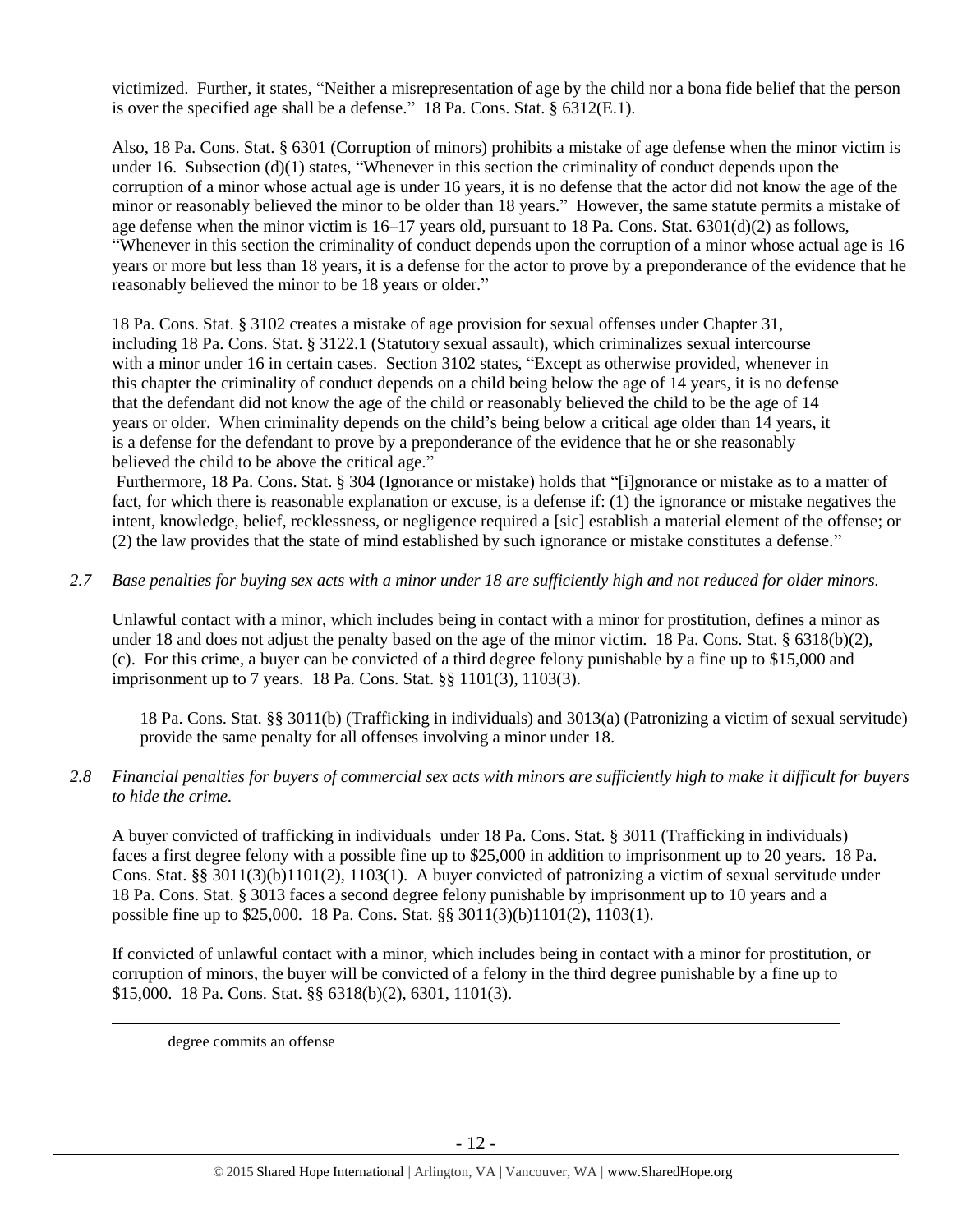Fines for the misdemeanor offense of patronizing a prostitute pursuant to 18 Pa. Cons. Stat. § 5902, range from \$2,500 for the first and second offense under 18 Pa. Cons. Stat. §§ 5902(E.1)(1), 1101(6) to \$5,000 for a third offense under 18 Pa. Cons. Stat. §§ 5902(E.1)(2), 1101(5) to \$10,000 for a fourth and subsequent offenses under 18 Pa. Cons. Stat. §§ 5902(E.1)(3), 1101(4).

A buyer prosecuted under 18 Pa. Cons. Stat. § 3011 faces mandatory civil asset forfeiture pursuant to 18 Pa. Cons. Stat. § 3021, which states in subsection (a),

(a) General rule.—The following shall be subject to forfeitures to the Commonwealth, and no property right shall exist in them:

(1) All assets, foreign or domestic:

(i) Of an individual, entity or organization engaged in planning or perpetrating an act in this Commonwealth which violates section 3011 (relating to trafficking in individuals) or 3012 (relating to involuntary servitude),

(ii) affording a person a source of influence over such individual, entity or organization under subparagraph (i).

(iii) Acquired or maintained by a person with the intent and for the purpose of supporting, planning, conducting or concealing an act in this Commonwealth which violates section 3011 or 3012.

(iv)Derived from, involved in or used or intended to be used to commit an act in this Commonwealth which violates section 3011 or 3012.

(2) All assets within this Commonwealth:

(i) Of an individual, entity or organization engaged in planning or perpetrating an act which violates section 3011 or 3012.

(ii) Acquired or maintained with the intent and for the purpose of supporting, planning, conducting or concealing an act which violates section 3011 or 3012.

(iii) Derived from, involved in or used or intended to be used to commit an act which violates section 3011 or 3012

(b) Process and seizures.

(1) Property subject to forfeiture under this section may be seized by the law enforcement authority upon process issued by any court of common pleas having jurisdiction over the property.

Distribution of forfeited property is governed by 18 Pa. Cons. Stat. §3021(d),which states,

Transfer of property. If property is forfeited under this section, the property shall be transferred to the custody of the district attorney if the law enforcement authority seizing the property has county or local jurisdiction, or the Attorney General if the law enforcement authority seizing the property has Statewide jurisdiction. The Attorney General or district attorney, where appropriate, may sell the property. The proceeds from a sale shall first be used to pay all proper expenses of the proceedings for forfeiture and sale, including expenses of seizure, maintenance of custody, advertising and court costs. The balance of the proceeds shall be distributed under subsection (m).

Buyers convicted of an offense under Pa. Cons. Stat. § 3013 (Patronizing a victim of sexual servitude), however, would not be subject to asset forfeiture under 18 Pa. Cons. Stat. § 3021.

Buyers who are convicted of human trafficking under Chapter 30 are subject to mandatory restitution. Under 18 Pa. Cons. Stat. § 3020 (Restitution) a person found guilty of a violation of this chapter must pay restitution to the human trafficking victim. §3020(iv) states,

For the period during which the human trafficking victim was engaged in involuntary servitude,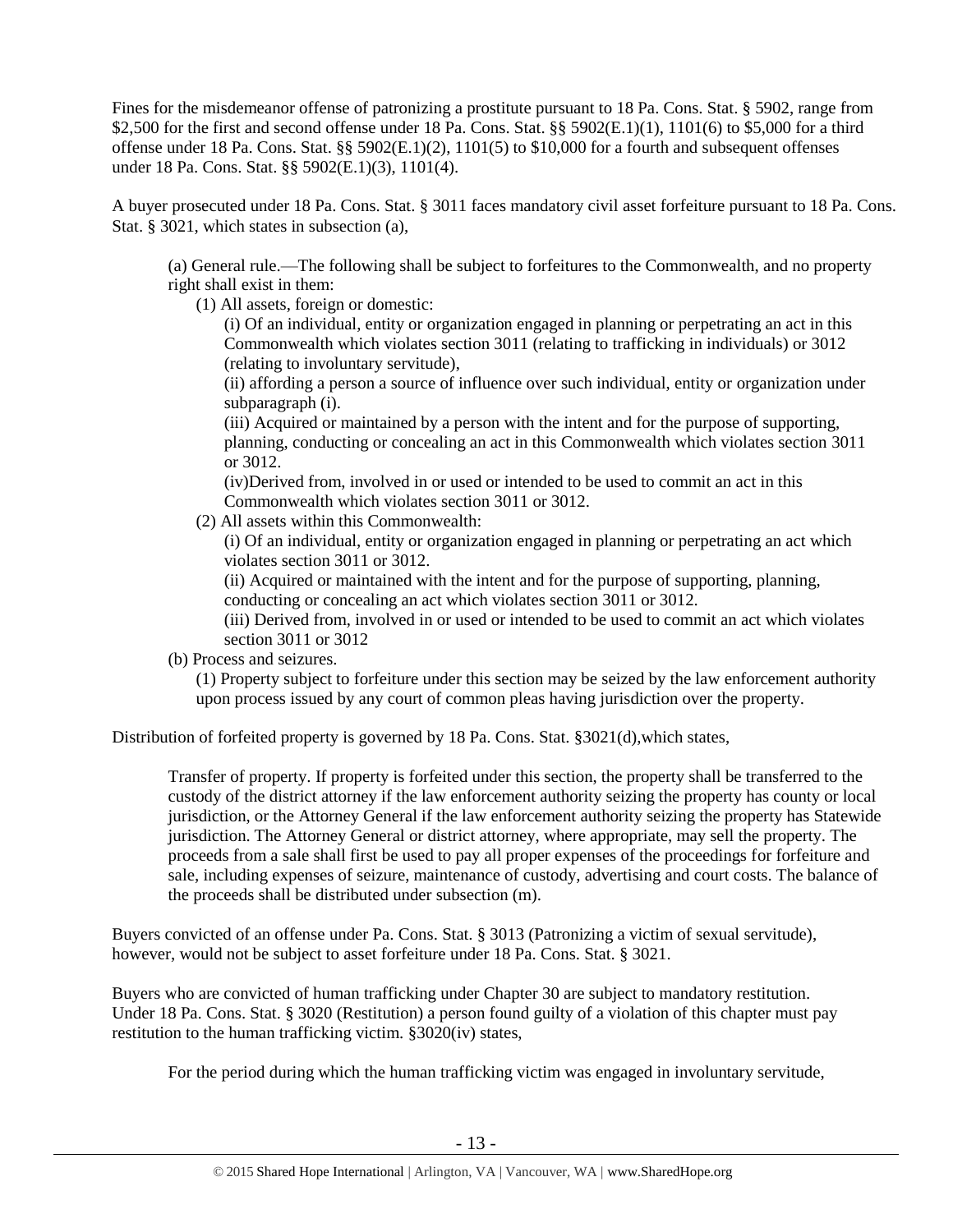the greater of the following:

 $\overline{a}$ 

(A) The value of the human trafficking victim's services as guaranteed under the minimum wage and overtime provisions of the laws of this Commonwealth.

(B) The gross income or value to the defendant of the human trafficking victim's services.

(C) The amount the human trafficking victim was promised, or the amount someone in the

human trafficking victim's position would have reasonably expected to earn.

A buyer convicted of a sexual crime other than trafficking of persons, is subject to mandatory restitution orders, under 18 Pa. Cons. Stat. § 1106(a) (Restitution for injuries to person or property), which states, "Upon conviction for any crime wherein property has been stolen, converted or otherwise unlawfully obtained, or its value substantially decreased as a direct result of the crime, or wherein the victim suffered personal injury directly resulting from the crime, the offender shall be sentenced to make restitution in addition to the punishment prescribed therefor." 18 Pa. Cons. Stat. § 1106(a) (Restitution for injuries to person or property). "Personal injury" is defined as "[a]ctual bodily harm, including pregnancy, directly resulting from the crime." 18 Pa. Cons. Stat. § 1106(h). As a result, if the victim<sup>17</sup> suffered "personal injury directly resulting from the crime," then the buyer could potentially be required to pay restitution for every crime related to trafficking. 18 Pa. Cons. Stat. § 1106(a).

## *2.9 Buying and possessing child pornography carries penalties as high as similar federal offenses.*

Pursuant to 18 Pa. Cons. Stat. § 6312(d)(1)(Child pornography), "Any person who intentionally views or knowingly possesses or controls any book, magazine, pamphlet, slide, photograph, film, videotape, computer depiction or other material depicting a child under the age of 18 years engaging in a prohibited sexual act or in the simulation of such act commits an offense." A first time offender of this provision is guilty of a third degree felony, punishable by a possible fine up to \$15,000 and possible imprisonment up to 7 years. 18 Pa. Cons. Stat. §§ 6312(d)(2), 1101(3), 1103(3). Second and subsequent offenses of this provision are second degree felonies with possible fines up to \$25,000 and possible imprisonment up to 10 years. 18 Pa. Cons. Stat. §§ 6312(d)(2), 1101(2), 1103(2). However, pursuant to 18 Pa. Cons. Stat. § 6312 (d.1) (Grading) when a person commits a child pornography offense " and indecent contact with the child as defined in section 3101 is depicted, the grading of the offense shall be one grade higher . . . ."

In comparison, a federal conviction for possession of child pornography<sup>18</sup> is generally punishable by imprisonment for 5–20 years and a fine not to exceed  $$250,000$ .<sup>19</sup> Subsequent convictions, however, are punishable by imprisonment up to 40 years and a fine not to exceed  $$250,000.<sup>20</sup>$ 

<sup>&</sup>lt;sup>17</sup> "Victim" is defined in the Crime Victim's Act, codified at 18 Pa. Cons. Stat. § 11.103. The definition of victim included in 18 Pa. Cons. Stat. § 1106(h) refers to "section 479.1 of the act of April 9, 1929 (P.L. 177, No. 175), known as the Administrative Code of 1929." 18 Pa. Cons. Stat. § 1106(h). This statute has been repealed and replaced by the Crime Victim's Act, also known as "the act of November 24, 1998, P.L. 822, No. 111." *Restitution for injuries to person or property—18 Pa. Cons. Stat. § 1106*, ONECLE, http://law.onecle.com/pennsylvania/crimesand-offenses/00.011.006.000.html (last visited July 14, 2011); 1998 Pa. Laws 111; 18 Pa. Cons. Stat. § 11.103. *See* Section 5.1 for a definition of "victim" as defined in the Crime Victim's Act.

<sup>&</sup>lt;sup>18</sup> 18 U.S.C. §§ 2252(a)(2), (a)(4) (Certain activities relating to material involving the sexual exploitation of minors),  $2252A(a)(2)$ –(3) (Certain activities relating to material constituting or containing child pornography), 1466A(a), (b) (Obscene visual representations of the sexual abuse of children).

<sup>&</sup>lt;sup>19</sup> 18 U.S.C. §§ 2252(b) (stating that a conviction under subsection (a)(2) is punishable by imprisonment for 5–20 years and a fine, while a conviction under subsection  $(a)(4)$  is punishable by imprisonment up to 10 years, a fine, or both),  $2252A(b)(1)$  (a conviction is punishable by imprisonment for  $5-20$  years and a fine),  $1466A(a)$ , (b) (stating that a conviction under subsection (a) is "subject to the penalties provided in section  $2252A(b)(1)$ ," imprisonment for  $5-20$  years and a fine, while a conviction under subsection (b) is "subject to the penalties provided in section  $2252A(b)(2)$ ,"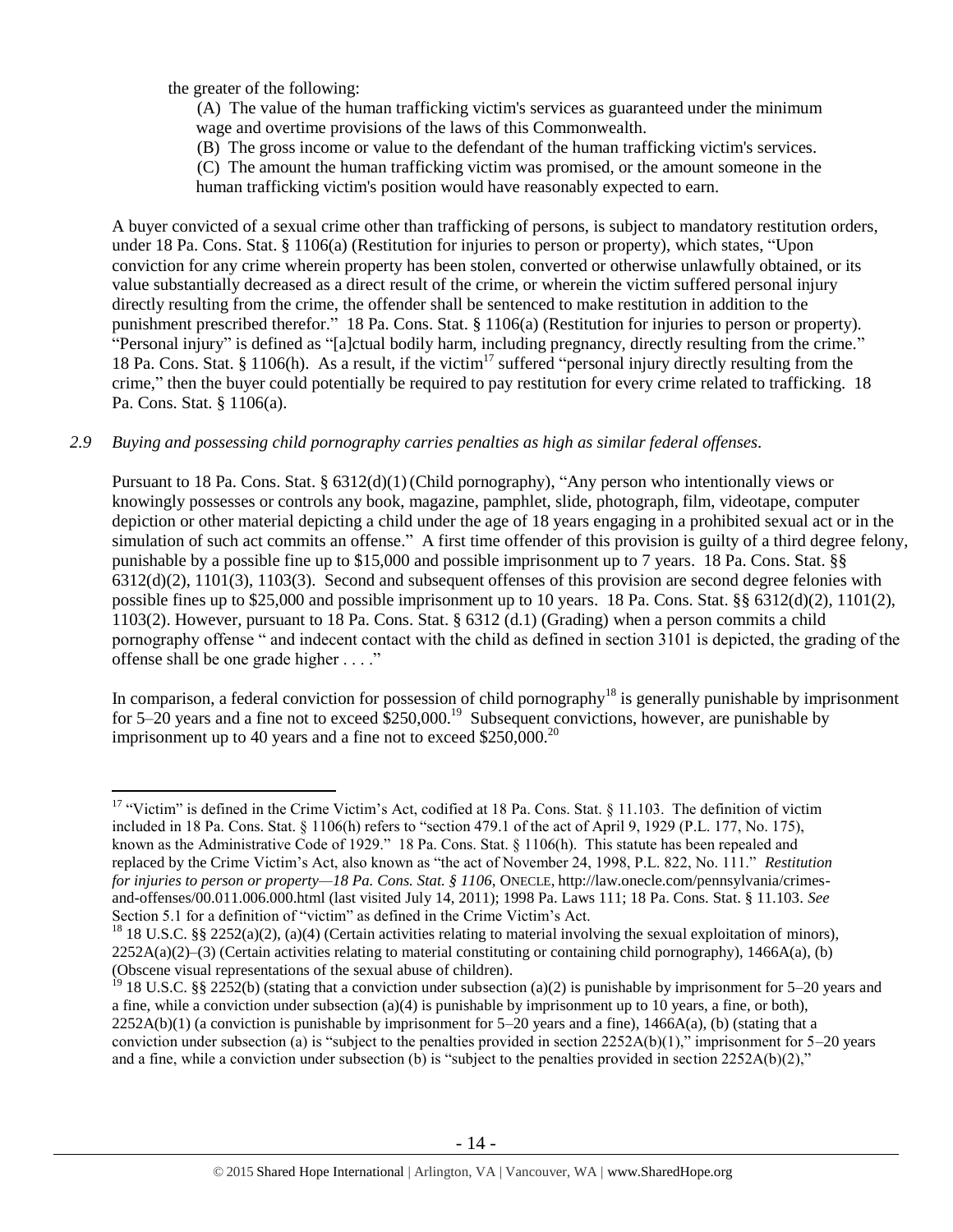## *2.10 Convicted buyers of commercial sex acts with minors and child pornography are required to register as sex offenders*.

While convictions for most CSEC offenses require defendants to register as sex offenders, those convicted of trafficking of persons under 18 Pa. Cons. Stat. § 3011 (Trafficking in individuals) or of patronizing a prostitute of any age under 18 Pa. Cons. Stat. § 5902(e) are not required to register as sex offenders.

Under 42 Pa. Cons. Stat. § 9799.13 (Applicability), a person convicted of a sexually violent offense must "register with the Pennsylvania state police as provided in sections 9799.15 (relating to period of registration), 9799.19 (relating to initial registration) and 9799.25 (relating to verification by sexual offenders and Pennsylvania state police) and otherwise comply with the provisions of this subchapter." Pursuant to 42 Pa. Cons. Stat. § 9799.12 (Definitions), "sexually violent offense" is defined as "an offense specified in section 9799.14 (relating to sexual offenses and tier system) as a tier I, tier II or tier III sexual offense." Under 42 Pa. Cons. Stat. § 9799.14 (Sexual offenses and tier system), tier I offenses include corruption of minors under 18 Pa. Cons. Stat. § 6301(A)(1)(II) and tier II offenses include promoting prostitution of a minor under § 5902(b.1), offenses involving obscene and other sexual materials and performances under § 5903(A)(3)(II), (4)(II), (5)(II) OR (6), sexual abuse of children under § 6312(B) and (C), unlawful contact with minors under § 6318, and sexual exploitation of children under § 6320. 42 Pa. Cons. Stat. § 9799.14(B)(8), (C)(2)–(7).

Notably, incarcerated buyers of commercial sex with minors will be required to attend "sexual offender treatment" under 42 Pa. Cons. Stat. § 9718.1 (Sexual offender treatment), which requires those who commit a crime of "[p]rostitution, as defined in section 5902 (relating to prostitution and related offenses), if the offense involved a minor under 18 years of age" or sexual exploitation of a minor under 18 Pa. Cons. Stat. § 6320(a) to receive treatment. 42 Pa. Cons. Stat. § 9718.1(a)(5), (9).

2.10.1 Recommendation: Amend the sex offender registry statute under 42 Pa. Cons. Stat. § 9799.14(b) to include violations of 18 Pa. Cons. Stat. § 3011 (Trafficking in individuals) and § 3013 (Patronizing a victim of sexual servitude) when they involve trafficking a minor for sexual purposes and commercial sexual exploitation of children offenses pursuant to 18 Pa. Cons. Stat. § 6301(a) (Corruption of minors).

imprisonment up to 10 years, a fine, or both); *see also* 18 U.S.C. §§ 3559(a)(1) (classifying all of the above listed offenses as felonies), 3571(b)(3) (providing a fine up to \$250,000 for any felony conviction).

<sup>&</sup>lt;sup>20</sup> 18 U.S.C. §§ 2252(b) (stating if a person has a prior conviction under subsection (a)(2), or a list of other statutes, a conviction is punishable by a fine and imprisonment for 15–40 years, but if a person has a prior conviction under subsection (a)(4), or a list of other statutes, a conviction is punishable by a fine and imprisonment for  $10-20$  years),  $2252A(b)(1)$  (stating if a person has a prior conviction under subsection (a)(2), (a)(3), or a list of other statutes, a conviction is punishable by a fine and imprisonment for  $15-40$  years),  $1466A(a)$ , (b) (stating that the penalty scheme for section 2252A(b) applies); *see also* 18 U.S.C. §§ 3559(a)(1) (classifying all of the above listed offenses as felonies), 3571(b)(3) (providing a fine up to \$250,000 for any felony conviction).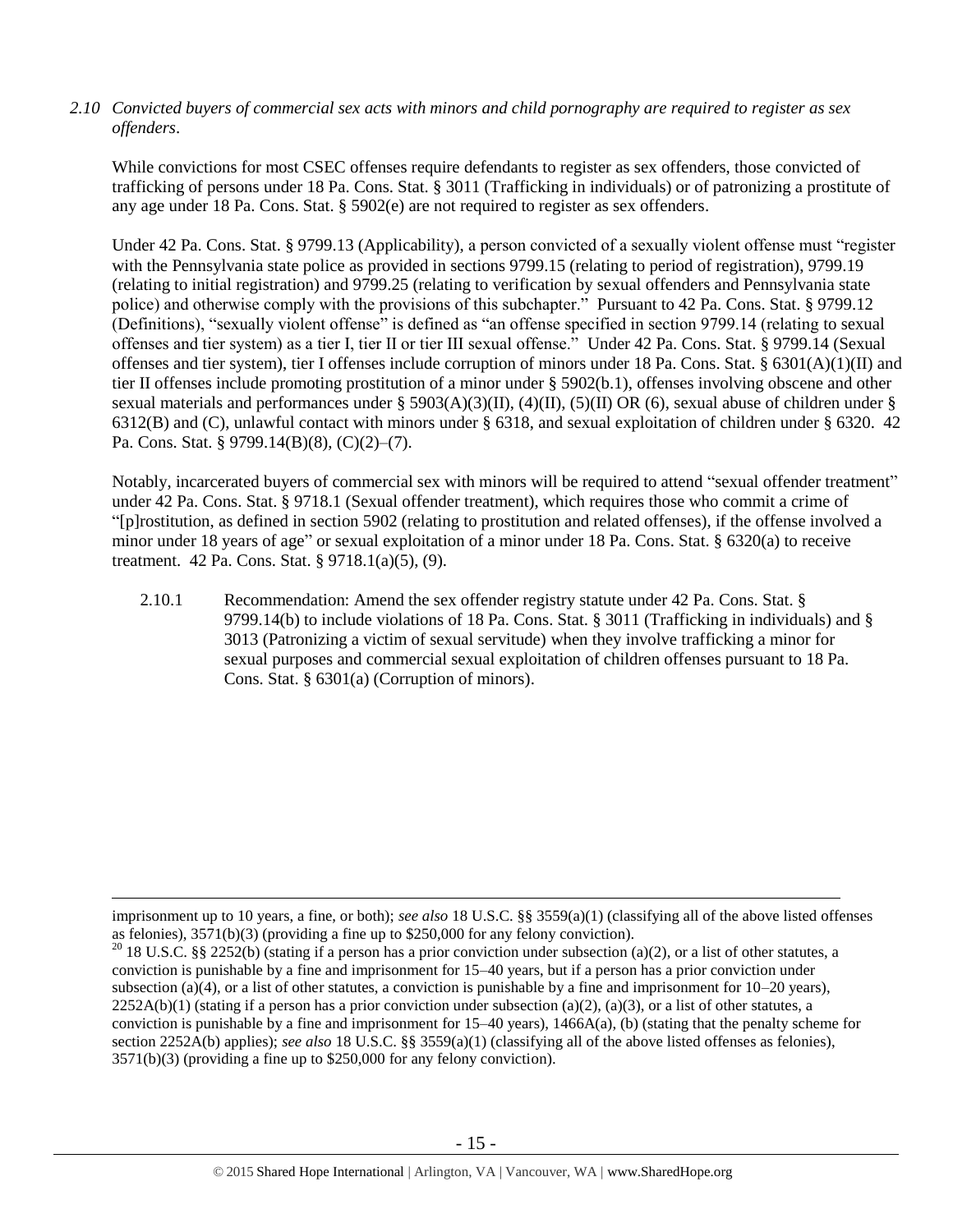## **FRAMEWORK ISSUE 3: CRIMINAL PROVISIONS FOR TRAFFICKERS**

## *Legal Components:*

- *3.1 Penalties for trafficking a child for sexual exploitation are as high as federal penalties.*
- *3.2 Creating and distributing child pornography carries penalties as high as similar federal offenses*.
- *3.3 Using the Internet or electronic communications to lure, entice, recruit, or sell commercial sex acts with a minor is a separate crime or results in an enhanced penalty for traffickers.*
- *3.4 Financial penalties for traffickers, including asset forfeiture, are sufficiently high*.
- *3.5 Convicted traffickers are required to register as sex offenders.*
- *3.6 Laws relating to termination of parental rights for certain offenses include sex trafficking or commercial sexual exploitation of children (CSEC) offenses in order to remove the children of traffickers from their control and potential exploitation.*

*\_\_\_\_\_\_\_\_\_\_\_\_\_\_\_\_\_\_\_\_\_\_\_\_\_\_\_\_\_\_\_\_\_\_\_\_\_\_\_\_\_\_\_\_\_\_\_\_\_\_\_\_\_\_\_\_\_\_\_\_\_\_\_\_\_\_\_\_\_\_\_\_\_\_\_\_\_\_\_\_\_\_\_\_\_\_\_\_\_\_\_\_\_\_*

## *Legal Analysis:*

*3.1 Penalties for trafficking a child for sexual exploitation are as high as federal penalties.*

Trafficking a minor under 18 is a first degree felony with a possible fine not to exceed \$25,000 and possible imprisonment up to 20 years. 18 Pa. Cons. Stat. §§ 3011(b) (Trafficking in individuals), 1101(2), 1103(1). If, however, a trafficker commits the offense of trafficking of persons while also committing "(1) 18 Pa.C.S. § 2901 (relating to kidnapping); (2) 18 Pa.C.S. § 3121 (relating to rape); or (3) 18 Pa.C.S. § 3123 (relating to involuntary deviate sexual intercourse)," then the maximum possible term of imprisonment increases to life imprisonment. 42 Pa. Cons. Stat. § 9720.2.

For the offense of promoting prostitution of a minor under 18 pursuant to 18 Pa. Cons. Stat. § 5902(b.1), a trafficker is guilty of a third degree felony punishable by a fine up to \$15,000 and possible imprisonment up to 7 years. 18 Pa. Cons. Stat. §§ 1101(3), 1103(3).

A trafficker could be punished under 18 Pa. Cons. Stat. § 6301 (Corruption of minors). Subsection (a)(1)(i), states, "Except as provided in subparagraph (ii), whoever, being of the age of 18 years and upwards, by any act corrupts or tends to corrupt the morals of any minor less than 18 years of age, or who aids, abets, entices or encourages any such minor in the commission of any crime, or who knowingly assists or encourages such minor in violating his or her parole or any order of court, commits a misdemeanor of the first degree." 18 Pa. Cons. Stat. §  $6301(a)(1)(i)$ . This crime is punishable by a possible fine of \$10,000 and possible imprisonment up to 5 years. 18 Pa. Cons. Stat. §§ 1101(4), 1104(1). However, a trafficker age 18 or older who "by any course of conduct in violation of Chapter 31 (relating to sexual offenses) corrupts or tends to corrupt the morals of any minor less than 18 years of age, or who aids, abets, entices or encourages any such minor in the commission of an offense under Chapter 31" may be found guilty of a third degree felony. 18 Pa. Cons. Stat. §  $6301(a)(1)(ii)$ . This crime is punishable by a possible fine up to \$15,000 and possible imprisonment up to 7 years. 18 Pa. Cons. Stat. §§ 6301(a)(1)(ii), 1101(3), 1103(3).

18 Pa. Cons. Stat. § 6318(a) (Unlawful contact with minor) states,

(a) Offense defined.—A person commits an offense if he is intentionally in contact with a minor, or a law enforcement officer acting in the performance of his duties who has assumed the identity of a minor, for the purpose of engaging in an activity prohibited under any of the following, and either the person initiating the contact or the person being contacted is within this Commonwealth:

. . . .

(3) Prostitution as defined in section 5902 (relating to prostitution and related offenses).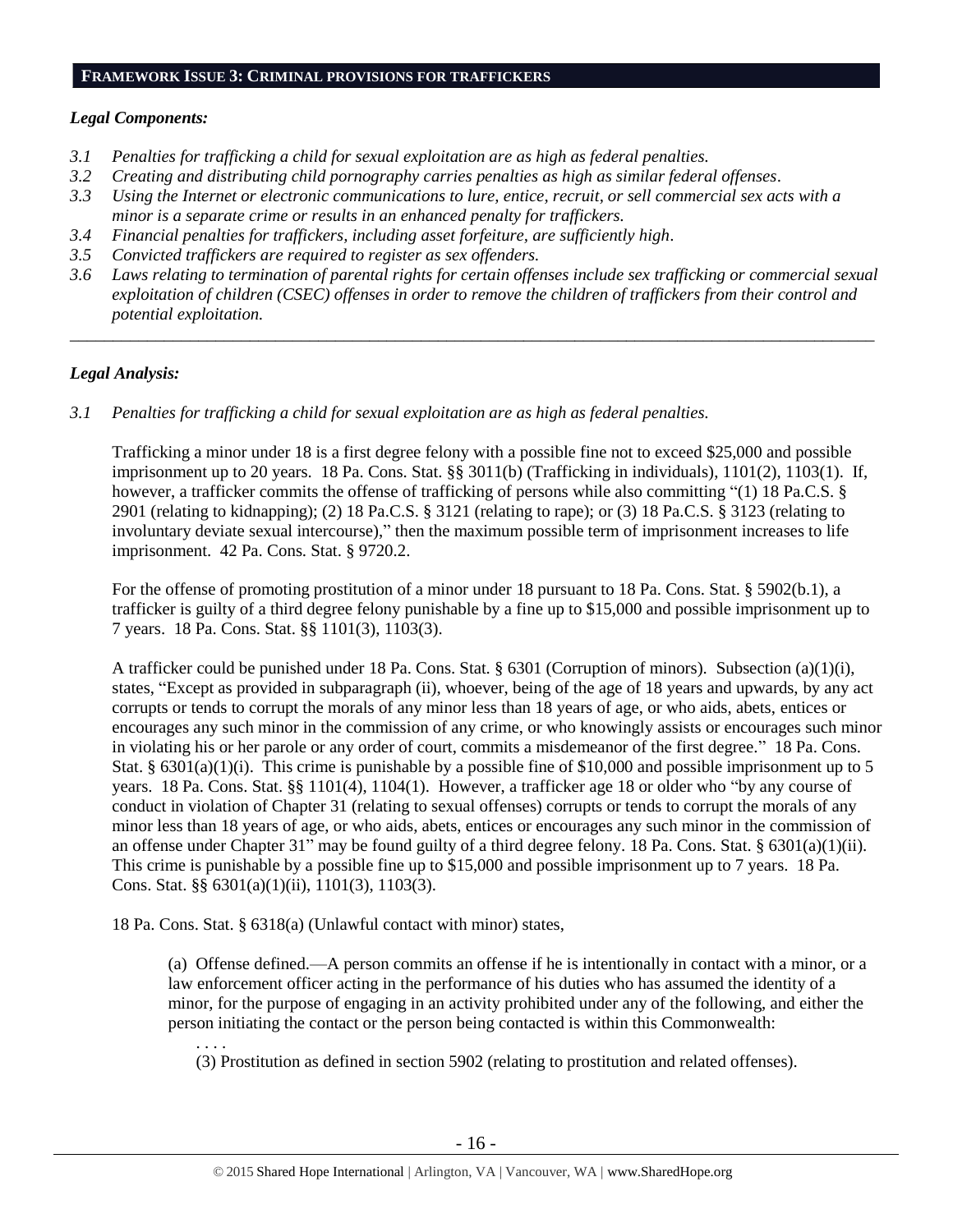(4) Obscene and other sexual materials and performances as defined in section 5903 (relating to obscene and other sexual materials and performances).

(5) Sexual abuse of children as defined in section 6312 (relating to sexual abuse of children). (6) Sexual exploitation of children as defined in section 6320 (relating to sexual exploitation of children).

Under subsection (b), "A violation of subsection (a) is: (1) an offense of the same grade and degree as the most serious underlying offense in subsection (a) for which the defendant contacted the minor; or (2) a felony of the third degree; whichever is greater." Subsection (c) defines "contacts" as "[d]irect or indirect contact or communication by any means, method or device, including contact or communication in person or through an agent or agency, through any print medium, the mails, a common carrier or communication common carrier, any electronic communication system and any telecommunications, wire, computer or radio communications device or system."

Sexual exploitation of a child, which is defined as "procur[ing] for another person a child under 18 years of age for the purpose of sexual exploitation<sup> $21$ </sup> is a second degree felony punishable by a fine up to \$25,000 and possible imprisonment up to 10 years. 18 Pa. Cons. Stat.  $\S$ § 6320(a), (b), 1101(2), 1103(2).

In comparison, if the victim is under the age of 14, a conviction under the Trafficking Victims Protection Act (TVPA) for child sex trafficking is punishable by 15 years to life imprisonment and a fine not to exceed \$250,000. 18 U.S.C. §§ 1591(b)(1), 3559(a)(1), 3571(b)(3). If the victim is between the ages of 14–17, a conviction is punishable by 10 years to life imprisonment and a fine not to exceed \$250,000. 18 U.S.C. §§ 1591(b)(2), 3559(a)(1), 3571(b)(3). A conviction is punishable by mandatory life imprisonment, however, if the trafficker has a prior conviction for a federal sex offense<sup>22</sup> against a minor.

*3.2 Creating and distributing child pornography carries penalties as high as similar federal offenses*.

18 Pa. Cons. Stat. § 6312 criminalizes creating and distributing child pornography by stating in subsections (b) and (c),

(b) Photographing, videotaping, depicting on computer or filming sexual acts.—(1)Any person who causes or knowingly permits a child under the age of 18 years to engage in a prohibited sexual act or in the simulation of such act is guilty of a felony of the second degree commits an offense if such person knows, has reason to know or intends that such act may be photographed, videotaped, depicted on computer or filmed. Any person who knowingly photographs, videotapes, depicts on computer or films a child under the age of 18 years engaging in a prohibited sexual act or in the simulation of such an act is guilty of a felony of the second degree commits an offense.

- (c) Dissemination of photographs, videotapes, computer depictions and films.—
	- (1) Any person who knowingly sells, distributes, delivers, disseminates, transfers, displays or exhibits to others, or who possesses for the purpose of sale, distribution, delivery, dissemination, transfer, display or exhibition to others, any book, magazine, pamphlet, slide, photograph, film, videotape, computer depiction or other material depicting a child under the age of 18 years engaging in a prohibited sexual act or in the simulation of such act commits an offense.

(2) A first offense under this subsection is a felony of the third degree, and a second or subsequent offense under this subsection is a felony of the second degree

<sup>&</sup>lt;sup>21</sup> 18 Pa. Cons. Stat. § 6320(c) defines "procure" as "[t]o obtain or make available for sexual exploitation" and "sexual exploitation" as "[a]ctual or simulated sexual activity or nudity arranged for the purpose of sexual stimulation or gratification of any person."

<sup>&</sup>lt;sup>22</sup> See supra note [13](#page-9-0) for the definition of "federal sex offense."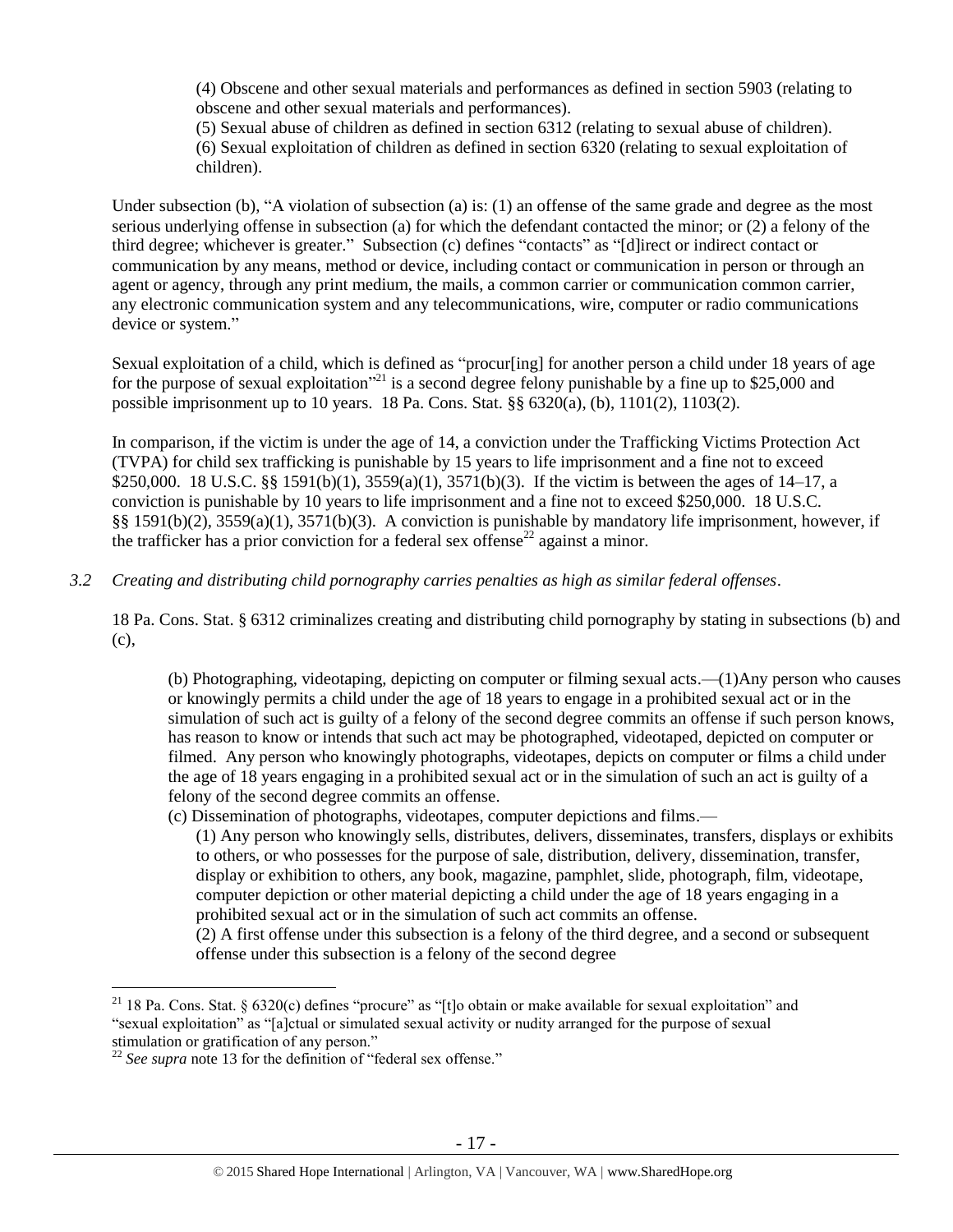Creating child pornography is a second degree felony punishable by a fine up to \$25,000 and possible imprisonment up to 10 years. 18 Pa. Cons. Stat. §§  $6312(b)$ ,  $1101(2)$ ,  $1103(2)$ . For a first offense, disseminating or selling child pornography is a third degree felony punishable by a fine up to \$15,000 and possible imprisonment up to 7 years. 18 Pa. Cons. Stat. §§ 6312(c), 1101(3), 1103(3). A subsequent offense is a second degree felony. 18 Pa. Cons. Stat. §§ 6312(c).

Creating child pornography is also criminalized under 18 Pa. Cons. Stat. § 5903(a)<sup>23</sup> (Obscene and other sexual materials and performances) which states:

(a) Offenses defined.—No person, knowing the obscene character of the materials or performances involved, shall:

. . .  $(3)$ ....

> <span id="page-17-0"></span>(ii) design, copy, draw, photograph, print, utter, publish or in any manner manufacture or prepare any obscene materials in which a minor is depicted;

 $(4)$ .  $\ldots$ 

(ii) write, print, publish, utter or cause to be written, printed, published or uttered any advertisement or notice of any kind giving information, directly or indirectly, stating or purporting to state where, how, from whom or by what means any obscene materials can be purchased, obtained or had in which a minor is included;

 $(5)$  . . . .

 $\overline{a}$ 

(ii) produce, present or direct any obscene performance or participate in a portion thereof that is obscene or that contributes to its obscenity if a minor is included;

In comparison, if the victim is under the age of 14, a conviction under the TVPA for child sex trafficking is punishable by 15 years to life imprisonment and a fine not to exceed \$250,000. 18 U.S.C. §§ 1591(b)(1),  $3559(a)(1)$ ,  $3571(b)(3)$ . If the victim is between the ages of  $14-17$ , a conviction is punishable by 10 years to life imprisonment and a fine not to exceed \$250,000. 18 U.S.C. §§ 1591(b)(2), 3559(a)(1), 3571(b)(3). A conviction is punishable by mandatory life imprisonment, however, if the trafficker has a prior conviction for a federal sex offense<sup>24</sup> against a minor. Additionally, a federal conviction for distribution of child pornography<sup>25</sup> is generally punishable by imprisonment for  $5-20$  years and a fine not to exceed \$250,000.<sup>26</sup> Subsequent convictions, however, are punishable by imprisonment up to 40 years and a fine not to exceed \$250,000.<sup>27</sup>

<sup>23</sup> In 1975, the Supreme Court of Pennsylvania held in Commonwealth v. MacDonald, 347 A.2d 290, 299 (Pa. 1975), "that section 5903(a) fails to satisfy the *Miller* standard and therefore may not constitutionally be applied unless and until it is amended to specifically define the sexual conduct whose depiction or description is to be regulated thereby." The statute was subsequently amended and appears to have not been held unconstitutional since. *See, e.g.*, Commonwealth v. Bond, 504 A.2d 869, 875 (Pa. Super. Ct. 1986); Commonwealth v. Croll, 480 A.2d 266, 268–69 (Pa. Super. Ct. 1984) ("Initially, appellant argues that the obscenity statute is unconstitutionally vague. This question has, however, been considered and decided adversely to appellant by this Court. *See Commonwealth v. Doe* . . . . Appellant's argument was ably refuted by Judge Johnson in that case. Appellant concedes that the Pennsylvania Act was amended 'with slavish adherence to' the decision of the United States Supreme Court in *Miller v. California* . . . .") (citations omitted).

<sup>&</sup>lt;sup>24</sup> See supra note [13](#page-9-0) for the definition of "federal sex offense."

<sup>&</sup>lt;sup>25</sup> 18 U.S.C. §§ 2252(a)(1), (a)(2), (a)(3) (Certain activities relating to material involving the sexual exploitation of minors),  $2252A(a)(2)$ , (a)(3) (Certain activities relating to material constituting or containing child pornography), 1466A(a) (Obscene visual representations of the sexual abuse of children).

<sup>&</sup>lt;sup>26</sup> 18 U.S.C. §§ 2252(b) (stating that a conviction under subsection (a)(1), (a)(2), or (a)(3) is punishable by imprisonment for  $5-20$  years and a fine),  $2252A(b)(1)$  (a conviction is punishable by imprisonment for  $5-20$  years and a fine), 1466A(a), (b) (stating that a conviction under subsection (a) is "subject to the penalties provided in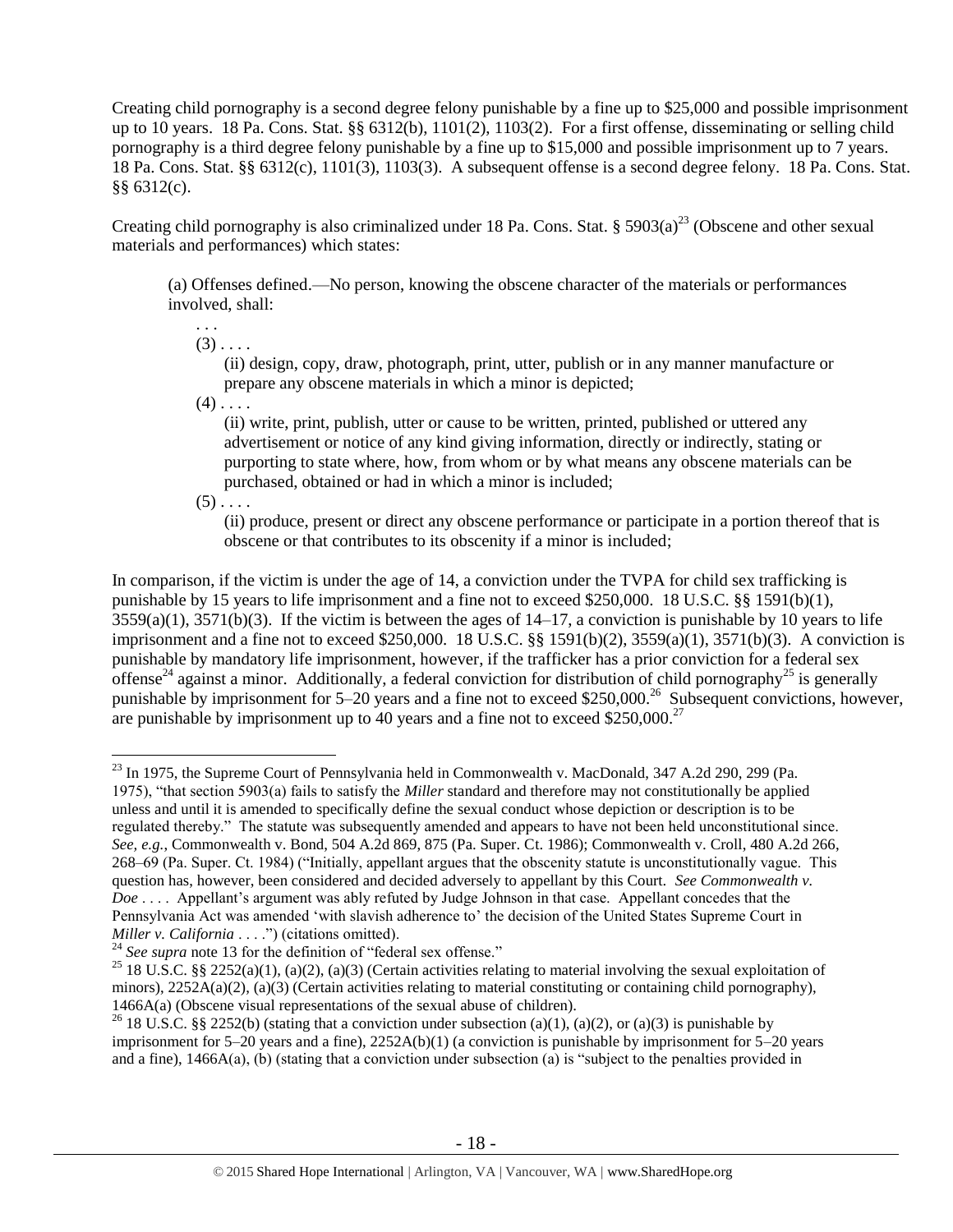*3.3 Using the Internet or electronic communications to lure, entice, recruit, or sell commercial sex acts with a minor is a separate crime or results in an enhanced penalty for traffickers.*

18 Pa. Cons. Stat. § 6318(a) (Unlawful contact with minor) can possibly be used to prosecute those who use the Internet or electronic communications to lure, entice or recruit minors to engage in commercial and noncommercial sex acts. Under this provision,

(a) Offenses defined.—A person commits an offense if he is intentionally in contact with a minor, or a law enforcement officer acting in the performance of his duties who has assumed the identity of a minor, for the purpose of engaging in an activity prohibited under any of the following, and either the person initiating the contact or the person being contacted is within this Commonwealth:

- (1) Any of the offenses enumerated in Chapter 31(relating to sexual offenses).
- (2) Open lewdness as defined in section 5901 (relating to open lewdness).
- (3) Prostitution as defined in section 5902 (relating to prostitution and related offenses).

(4) Obscene and other sexual materials and performances as defined in section 5903 (relating to obscene and other sexual materials and performances).

(5) Sexual abuse of children as defined in section 6312 (relating to sexual abuse of children).

(6) Sexual exploitation of children as defined in section 6320 (relating to sexual exploitation of children).

"Contacts" is defined in subsection (c) as "[d]irect or indirect contact or communication by any means, method or device, including contact or communication in person or through an agent or agency, through any print medium, the mails, a common carrier or communication common carrier, any electronic communication system and any telecommunications, wire, computer or radio communications device or system." 18 Pa. Cons. Stat. § 6318(c). A violation of 18 Pa. Cons. Stat. § 6318(a) (Unlawful contact with a minor) is "(1) an offense of the same grade and degree as the most serious underlying offense in subsection (a) for which the defendant contacted the minor; or (2) a felony of the third degree; whichever is greater." 18 Pa. Cons. Stat. § 6318(b).

The statute gives concurrent jurisdiction, which exists with the Attorney General and district attorney, "when the person charged with a violation of this section contacts a minor through the use of a computer, computer system or computer network." 18 Pa. Cons. Stat. § 6318(B.1).

- 3.3.1 Recommendation: Amend 18 Pa. Cons. Stat. § 6318(a) (Unlawful contact with minor) to specify use of the Internet and provide heightened penalties in such cases.
- *3.4 Financial penalties for traffickers, including asset forfeiture, are sufficiently high*.

 $\overline{a}$ 

Trafficking a minor under 18 is a first degree felony with a fine up to \$25,000. 18 Pa. Cons. Stat. §§ 3011(b) (Trafficking in individuals), 1101(2). If convicted of corruption of a minor under 18 Pa. Cons. Stat. § 6301(a)(1)(ii), a third degree felony, then traffickers can receive a fine up to \$15,000. 18 Pa. Cons. Stat. §§

section 2252A(b)(1)," imprisonment for 5–20 years and a fine, while a conviction under subsection (b) is "subject to the penalties provided in section 2252A(b)(2)," imprisonment up to 10 years, a fine, or both); *see also* 18 U.S.C. §§ 3559(a)(1) (classifying all of the above listed offenses as felonies),  $3571(b)(3)$  (providing a fine up to \$250,000 for any felony conviction).

<sup>&</sup>lt;sup>27</sup> 18 U.S.C. §§ 2252(b) (stating if a person has a prior conviction under subsection (a)(1), (a)(2), or (a)(3) or a list of other statutes, a conviction is punishable by a fine and imprisonment for  $15-40$  years),  $2252A(b)(1)$  (stating if a person has a prior conviction under subsection (a)(2), (a)(3), or a list of other statutes, a conviction is punishable by a fine and imprisonment for  $15-40$  years),  $1466A(a)$ , (b) (stating that the penalty scheme for section  $2252A(b)$ applies); *see also* 18 U.S.C. §§ 3559(a)(1) (classifying all of the above listed offenses as felonies), 3571(b)(3) (providing a fine up to \$250,000 for any felony conviction).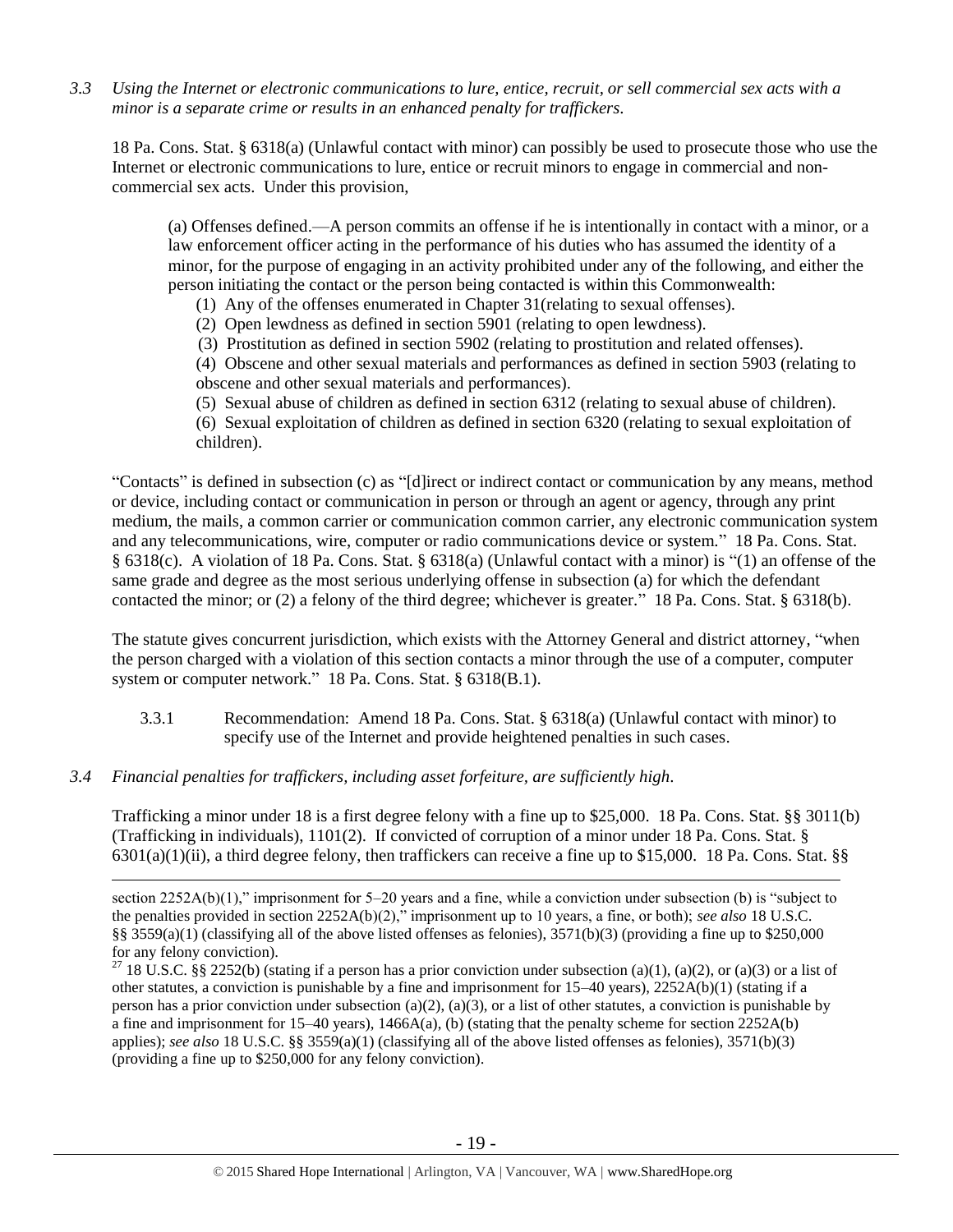$6301(a)(1)(ii)$ ,  $1101(3)$ . If convicted of sexual exploitation of a child under 18 Pa. Cons. Stat. § 6320, a second degree felony, then traffickers can receive a fine up to \$25,000. 18 Pa. Cons. Stat. §§ 6320(b), 1101(2). For promoting prostitution of minors under 16 and for some forms of promoting prostitution of minors 16 and 17 years of age, including "(1) owning, controlling, managing, supervising or otherwise keeping, alone or in association with others, a house of prostitution or a prostitution business; (2) procuring an inmate for a house of prostitution or a place in a house of prostitution for one who would be an inmate; (3) encouraging, inducing, or otherwise intentionally causing another to become or remain a prostitute" or "compel[ling] another to engage in or promote prostitution," then the trafficker is guilty of a third degree felony with a possible fine up to \$15,000. 18 Pa. Cons. Stat. §§ 5902(b)(1)–(3), 5902(c)(1)(i)–(iii), 1101(3). With a few other exceptions, for other forms of promoting prostitution of 16 and 17 year olds, the trafficker is guilty of a second degree misdemeanor with a possible fine up to \$5,000. 18 Pa. Cons. Stat. §§  $5902(b)(4)–(6)$ ,  $5902(c)(2)$ ,  $1101(5)$ .

Mandatory restitution for victims of trafficking is available through 18 Pa. Cons. Stat. §§ 3020, 3020(iv) (Restitution), which states," [a] a person found guilty of a violation of this chapter to pay restitution to the human trafficking victim . . .

For the period during which the human trafficking victim was engaged in involuntary servitude, the greater of the following:

(A) The value of the human trafficking victim's services as guaranteed under the minimum wage and overtime provisions of the laws of this Commonwealth.

(B) The gross income or value to the defendant of the human trafficking victim's services.

(C) The amount the human trafficking victim was promised, or the amount someone in the human trafficking victim's position would have reasonably expected to earn.

Additionally, mandatory restitution is available for other crimes under 18 Pa. Cons. Stat. § 1106(a) (Restitution for injuries to person or property) which states, "Upon conviction for any crime wherein property has been stolen, converted or otherwise unlawfully obtained, or its value substantially decreased as a direct result of the crime, or wherein the victim suffered personal injury directly resulting from the crime, the offender shall be sentenced to make restitution in addition to the punishment prescribed therefor."

Traffickers prosecuted under 18 Pa. Cons. Stat. § 3011 (Trafficking in individuals) also face mandatory, civil asset forfeiture under 18 Pa. Cons. Stat. § 3021. The statute states,

(a) General rule.—The following shall be subject to forfeitures to the Commonwealth, and no property right shall exist in them:

(1) All assets, foreign or domestic:

(i) Of an individual, entity or organization engaged in planning or perpetrating an act in this Commonwealth which violates section 3011 (relating to trafficking in individuals) or 3012 (relating to involuntary servitude),

(ii) affording a person a source of influence over such individual, entity or organization under subparagraph (i).

(iii) Acquired or maintained by a person with the intent and for the purpose of supporting, planning, conducting or concealing an act in this Commonwealth which violates section 3002. (iv) Derived from, involved in or used or intended to be used to commit an act in this Commonwealth which violates section 3011 or 3012.

(2) All assets within this Commonwealth:

(i) Of an individual, entity or organization engaged in planning or perpetrating an act which violates section 3011 or 3012.

(ii) Acquired or maintained with the intent and for the purpose of supporting, planning, conducting or concealing an act which violates section 3011 or 3012.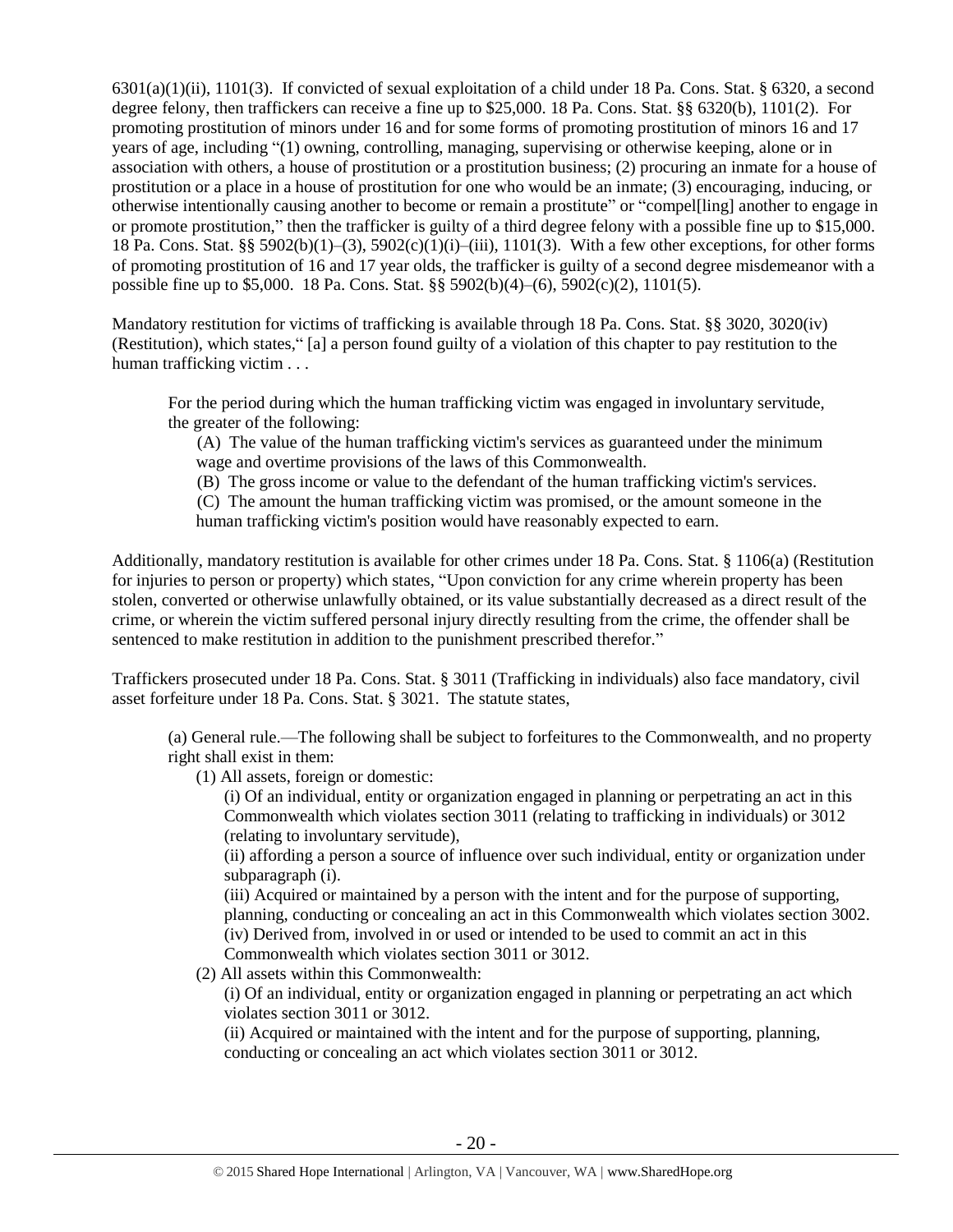(iii)Derived from, involved in or used or intended to be used to commit an act which violates section 3011 or 3012.

(b) Process and seizures

. . . .

(1) Property subject to forfeiture under this section may be seized by the law enforcement authority upon process issued by any court of common pleas having jurisdiction over the property.

Distribution of forfeited property is governed by 18 Pa. Cons. Stat. §3021(d),which states,

Transfer of property. If property is forfeited under this section, the property shall be transferred to the custody of the district attorney if the law enforcement authority seizing the property has county or local jurisdiction, or the Attorney General if the law enforcement authority seizing the property has Statewide jurisdiction. The Attorney General or district attorney, where appropriate, may sell the property. The proceeds from a sale shall first be used to pay all proper expenses of the proceedings for forfeiture and sale, including expenses of seizure, maintenance of custody, advertising and court costs. The balance of the proceeds shall be distributed under subsection (m).

*3.5 Convicted traffickers are required to register as sex offenders.*

Convictions for trafficking of persons under 18 Pa. Cons. Stat. § 3011 (Trafficking in individuals) and most CSEC offenses require defendants to register as sex offenders.

Under 42 Pa. Cons. Stat. § 9799.13 (Applicability), a person convicted of a sexually violent offense must "register with the Pennsylvania state police as provided in sections 9799.15 (relating to period of registration), 9799.19 (relating to initial registration) and 9799.25 (relating to verification by sexual offenders and Pennsylvania state police) and otherwise comply with the provisions of this subchapter." Pursuant to 42 Pa. Cons. Stat. § 9799.12 (Definitions), "sexually violent offense" is defined as "an offense specified in section 9799.14 (relating to sexual offenses and tier system) as a tier I, tier II or tier III sexual offense." Under 42 Pa. Cons. Stat. § 9799.14 (Sexual offenses and tier system), tier I offenses include corruption of minors under 18 Pa. Cons. Stat. § 6301(A)(1)(II), and tier II offenses include trafficking in individuals under 18 Pa. Cons. Stat. § 3011(b), promoting prostitution of a minor under § 5902(b.1), offenses involving obscene and other sexual materials and performances under § 5903(A)(3)(II), (4)(II), (5)(II) OR (6), sexual abuse of children under § 6312(B) and (C), unlawful contact with minors under § 6318, sexual exploitation of children under § 6320. 42 Pa. Cons. Stat. § 9799.14(B)(8), (C)(1), (2)–(7).

An incarcerated trafficker may also be required to attend "sexual offender treatment" pursuant to 42 Pa. Cons. Stat. § 9718.1 if the trafficker is convicted of any prostitution offense (including promoting prostitution) under 18 Pa. Cons. Stat. § 5902(b.1) or sexual exploitation of a minor under 18 Pa. Cons. Stat. § 6320(a). 42 Pa. Cons. Stat. § 9718.1(a)(5), (9).

*3.6 Laws relating to termination of parental rights for certain offenses include sex trafficking or commercial sexual exploitation of children (CSEC) offenses in order to remove the children of traffickers from their control and potential exploitation.* 

In Pennsylvania, only a few violent crimes are grounds for the terminating parental rights. These select crimes must have been committed by the parent against one of the parent's children. Neither trafficking of persons nor commercial sexual exploitation crimes against children are included on this list. 23 Pa. Cons. Stat. § 2511 (Grounds for involuntary termination—Version effective April 25, 2011) states,

The rights of a parent in regard to a child may be terminated after a petition filed on any of the following grounds: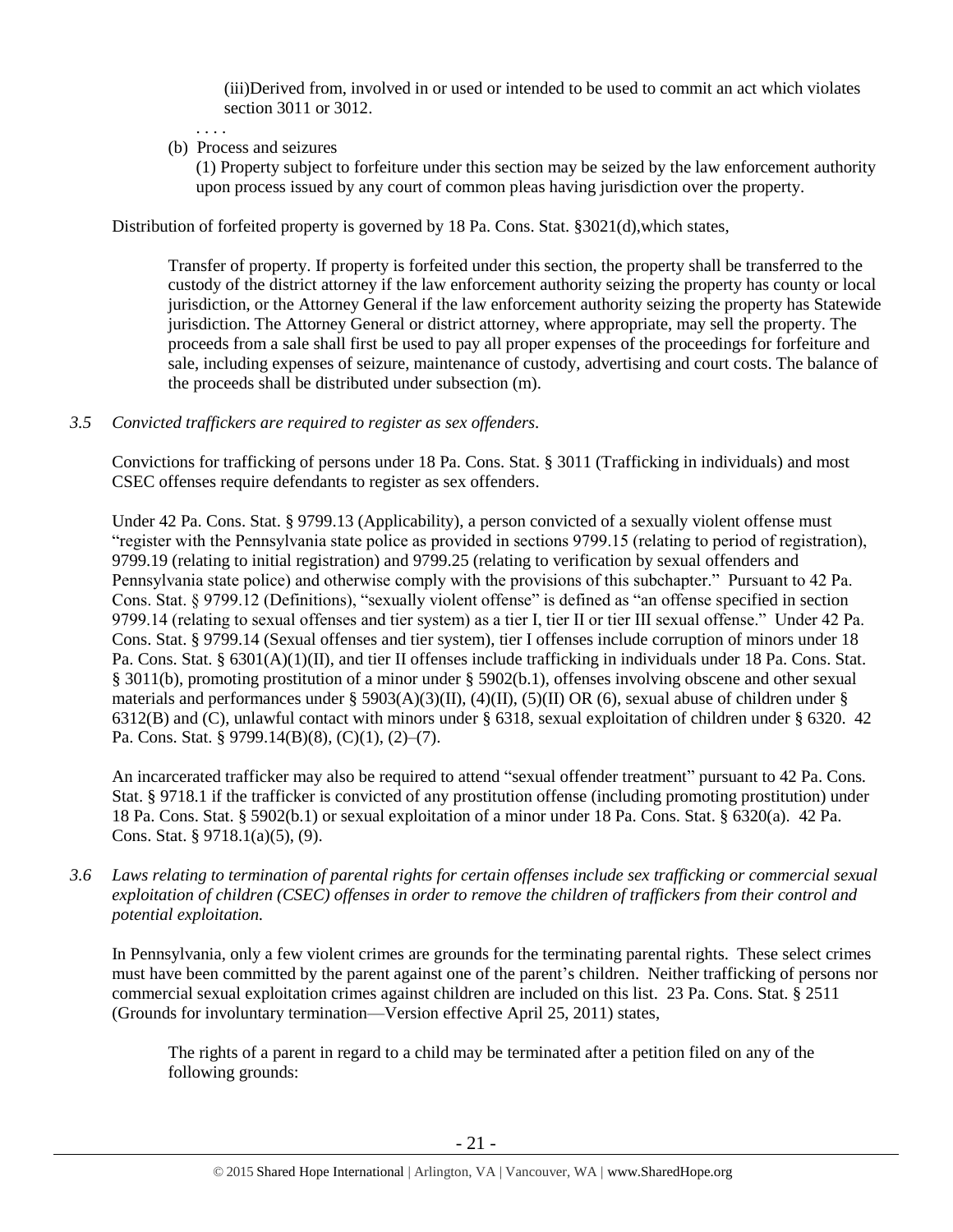. . . .

. . . .

(2) The repeated and continued incapacity, abuse, neglect or refusal of the parent has caused the child to be without essential parental care, control or subsistence necessary for his physical or mental well-being and the conditions and causes of the incapacity, abuse, neglect or refusal cannot or will not be remedied by the parent.

(9) The parent has been convicted of one of the following in which the victim was a child of the parent:

(i) an offense under 18 Pa.C.S. Ch. 25 (relating to criminal homicide);

(ii) a felony under 18 Pa.C.S.  $\S$  2702 (relating to aggravated assault);

(iii) an offense in another jurisdiction equivalent to an offense in subparagraph (i) or (ii); or

(iv) an attempt, solicitation or conspiracy to commit an offense in subparagraph (i), (ii) or (iii).

3.6.1 Recommendation: Add the crimes of 18 Pa. Cons. Stat. § 3011 (Trafficking in individuals) and § 5902(b) (Prostitution and related offenses), when the victim is a minor, along with 18 Pa. Cons. Stat. § 6320 (Sexual exploitation of children), and § 6318 (Unlawful contact with a minor), when commercial sexual exploitation is involved, to the list of crimes in 23 Pa. Cons. Stat. § 2511 constituting grounds for petition for terminating parental rights.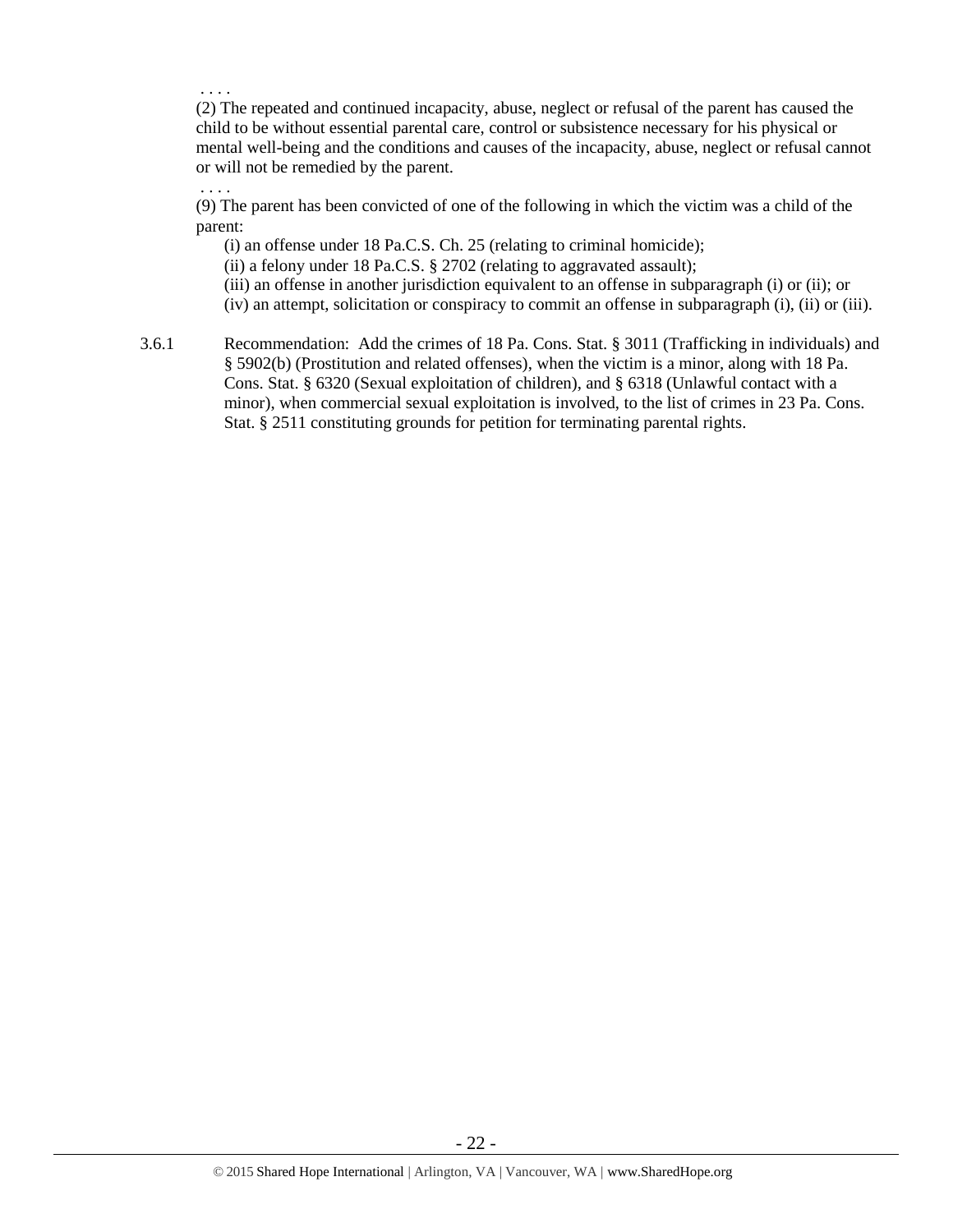### **FRAMEWORK ISSUE 4: CRIMINAL PROVISIONS FOR FACILITATORS**

## *Legal Components:*

- *4.1 The acts of assisting, enabling, or financially benefitting from child sex trafficking are included as criminal offenses in the state sex trafficking statute.*
- *4.2 Financial penalties, including asset forfeiture laws, are in place for those who benefit financially from or aid and assist in committing domestic minor sex trafficking.*

*\_\_\_\_\_\_\_\_\_\_\_\_\_\_\_\_\_\_\_\_\_\_\_\_\_\_\_\_\_\_\_\_\_\_\_\_\_\_\_\_\_\_\_\_\_\_\_\_\_\_\_\_\_\_\_\_\_\_\_\_\_\_\_\_\_\_\_\_\_\_\_\_\_\_\_\_\_\_\_\_\_\_\_\_\_\_\_\_\_\_\_\_\_\_*

- *4.3 Promoting and selling child sex tourism is illegal.*
- *4.4 Promoting and selling child pornography is illegal.*

## *Legal Analysis:*

*4.1 The acts of assisting, enabling, or financially benefitting from child sex trafficking are included as criminal offenses in the state sex trafficking statute*.

18 Pa. Cons. Stat. § 3011(1) (Trafficking in individuals) applies to facilitators who benefit financially from facilitating sex trafficking. It states,

(a) Offense defined. --A person commits a felony of the second degree if the person: (1) recruits, entices, solicits, harbors, transports, provides, obtains or maintains an individual if the person knows or recklessly disregards that the individual will be subject to involuntary servitude; or

(2) knowingly benefits financially or receives anything of value from any act that facilitates any activity described in paragraph (1).

(b) Trafficking in minors. --A person commits a felony of the first degree if the person engages in any activity listed in subsection (a) that results in a minor's being subjected to sexual servitude.

Trafficking in individuals is a first degree felony if the person trafficked is under 18, with a possible fine not to exceed \$25,000 and possible imprisonment up to 20 years. 18 Pa. Cons. Stat. §§ 3011(b), 1101(2), 1103(2).

Facilitators may be charged under several sections of 18 Pa. Cons. Stat. § 5902 (Prostitution and related offenses). Under 18 Pa. Cons. Stat. § 5902(b) (Promoting prostitution), "owning, controlling, managing, supervising or otherwise keeping, alone or in association with others, a house of prostitution or a prostitution business" constitutes a third degree felony, but "leasing or otherwise permitting a place controlled by the actor, alone or in association with others, to be regularly used for prostitution or the promotion of prostitution, or failure to make reasonable effort to abate such use by ejecting the tenant, notifying law enforcement authorities, or other legally available means" is only a second degree misdemeanor. 18 Pa. Cons. Stat. § 5902(b)(1), (b)(7), (c)(1)(i), (c)(2). The possible penalty for a third degree felony crime is a fine up to \$15,000 and possible imprisonment up to 7 years. 18 Pa. Cons. Stat. §§ 1101(3), 1103(3).

Additional facilitator crimes that fall within promoting prostitution are "soliciting, receiving, or agreeing to receive any benefit for doing or agreeing to do anything forbidden by this subsection." 18 Pa. Cons. Stat. § 5902(b)(8). If the child involved is under 16, then these offenses are felonies in the third degree punishable by a fine up to \$15,000 and imprisonment not to exceed 7 years. 18 Pa. Cons. Stat. §§ 5902(c)(1)(iii), 1101(3), 1103(3). For these offenses, if the minor is 16 or over, the offense is punishable as a misdemeanor in the second degree by a fine up to \$5,000 and a term of imprisonment up to 2 years. 18 Pa. Cons. Stat. §§ 5902(c)(2), 1101(5), 1104(2).

Additionally, 18 Pa. Cons. Stat. § 3017 (Violation by business entities) provides that businesses and corporations are also liable. § 3017 states,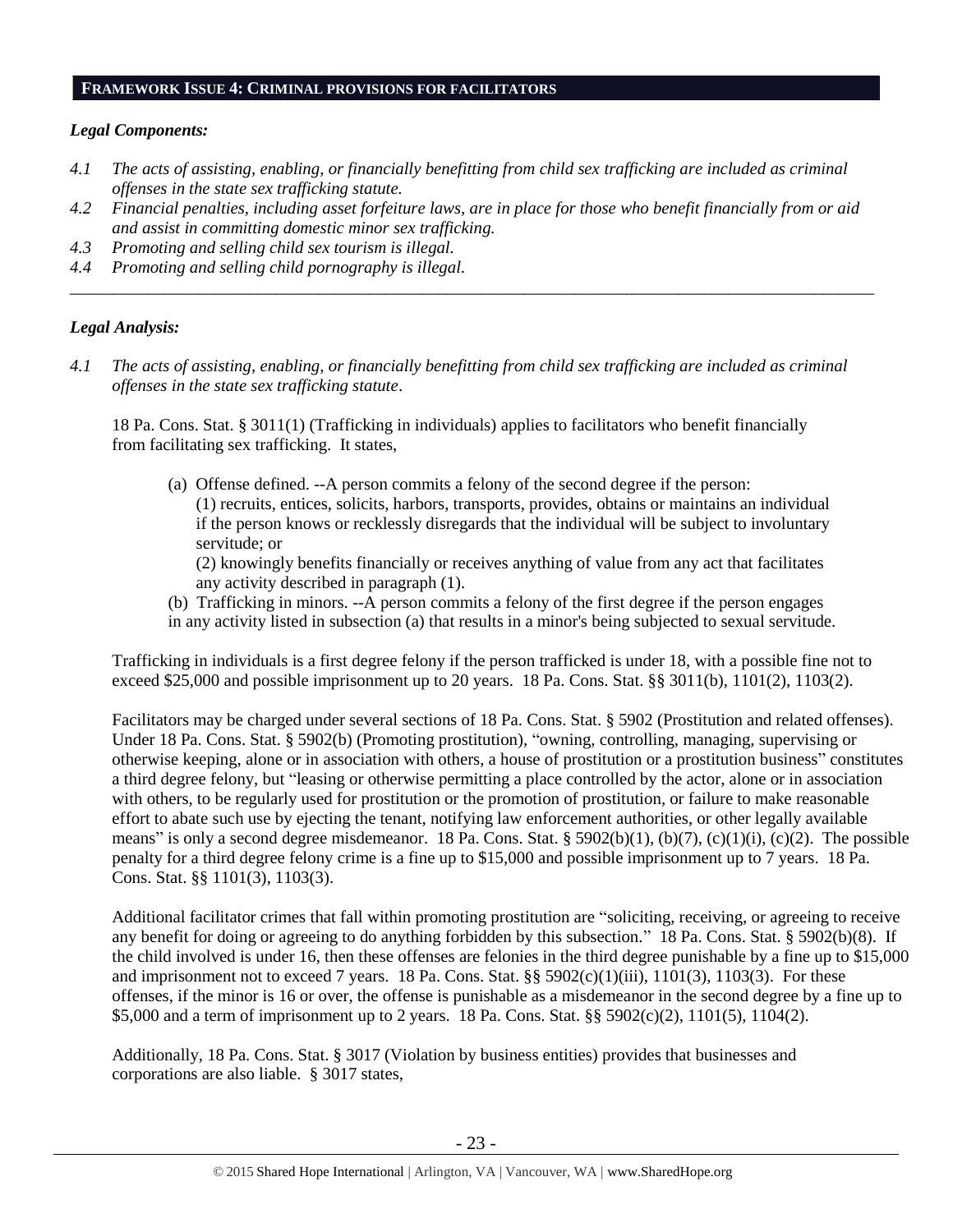Any business entity, including a corporation or unincorporated association, limited liability partnership or company or other legal entity that aids or participates in any violation of this chapter (Prosecution of Human Trafficking), shall be subject to any of the following penalties:

- (1) Either or both of the following:
	- (i) A fine of not more than \$1,000,000.

(ii) The suspension or revocation of any license, permit or prior approval granted to it by a Commonwealth or local government agency.

(2) Either:

(i) the revocation of the business entity's charter if it is organized under the laws of this Commonwealth; or

(ii) the revocation of the business entity's certificate to do business in this

Commonwealth if the business entity is not organized under the laws of this Commonwealth.

(3) Such other relief as the court deems equitable, including the forfeiture of assets or other provision for restitution as provided in this chapter

. . . .

*4.2 Financial penalties, including asset forfeiture laws, are in place for those who benefit financially from or aid and assist in committing domestic minor sex trafficking.*

If convicted of trafficking of persons under 18 Pa. Cons. Stat. §3011 (Trafficking in individuals), facilitators will face asset forfeiture pursuant to 18 Pa. Cons. Stat. § 3021, which states,

(a) General rule.—The following shall be subject to forfeitures to the Commonwealth, and no property right shall exist in them:

(1) All assets, foreign or domestic:

(i) Of an individual, entity or organization engaged in planning or perpetrating an act in this Commonwealth which violates section 3011 (relating to trafficking in individuals) or 3012 (relating to involuntary servitude),

(ii) affording a person a source of influence over such individual, entity or organization under subparagraph (i).

(iii) Acquired or maintained by a person with the intent and for the purpose of supporting, planning, conducting or concealing an act in this Commonwealth which violates section 3002. (iv)Derived from, involved in or used or intended to be used to commit an act in this Commonwealth which violates section 3011 or 3012.

(2) All assets within this Commonwealth:

(i) Of an individual, entity or organization engaged in planning or perpetrating an act which violates section 3011 or 3012.

(ii) Acquired or maintained with the intent and for the purpose of supporting, planning, conducting or concealing an act which violates section 3011 or 3012.

(iii) Derived from, involved in or used or intended to be used to commit an act which violates section 3011 or 3012

(b) Process and seizures

(1) Property subject to forfeiture under this section may be seized by the law enforcement authority upon process issued by any court of common pleas having jurisdiction over the property.

. . . .

Distribution of forfeited property is governed by 18 Pa. Cons. Stat. §3021(d), which states,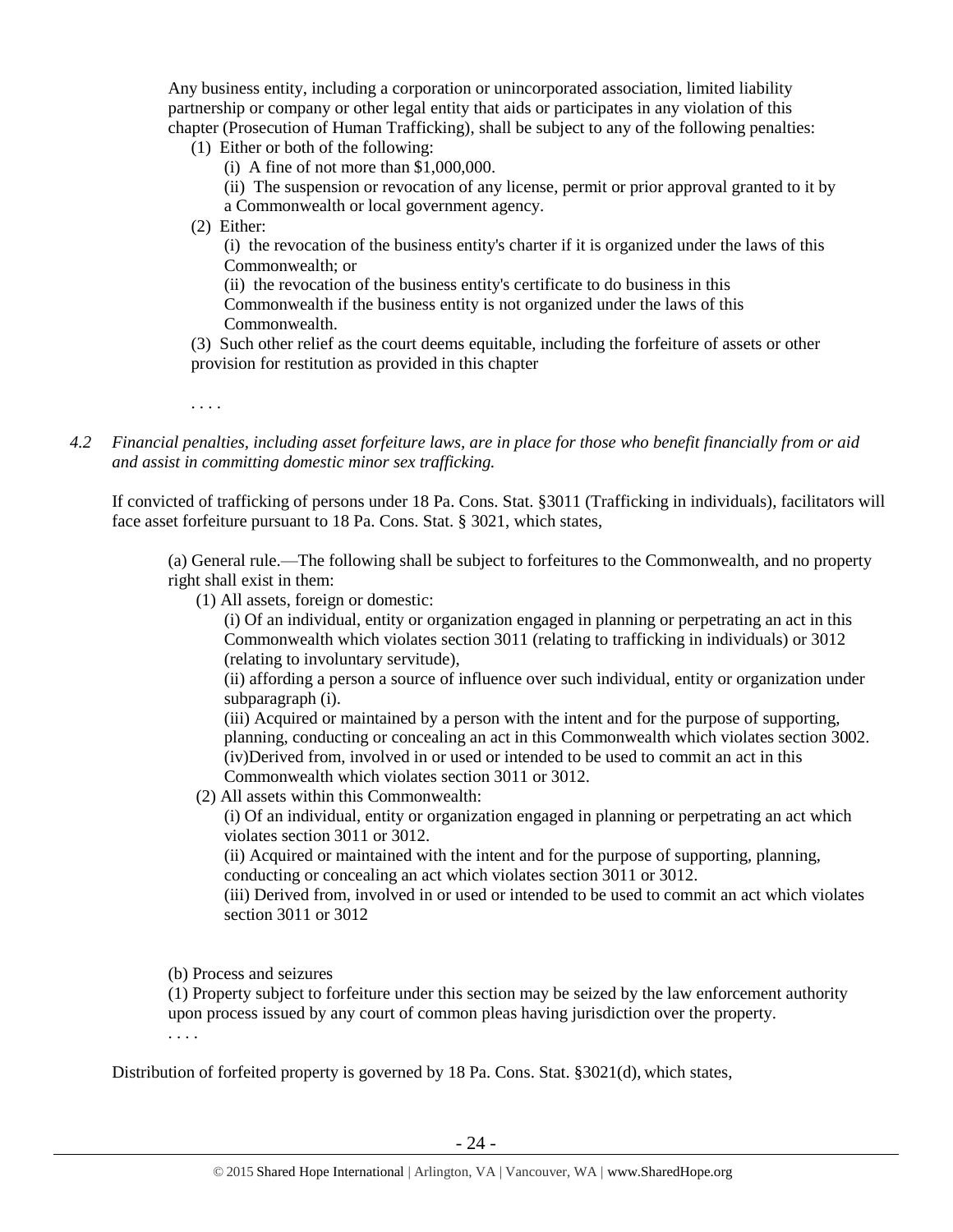Transfer of property. --If property is forfeited under this section, the property shall be transferred to the custody of the district attorney if the law enforcement authority seizing the property has county or local jurisdiction, or the Attorney General if the law enforcement authority seizing the property has Statewide jurisdiction. The Attorney General or district attorney, where appropriate, may sell the property. The proceeds from a sale shall first be used to pay all proper expenses of the proceedings for forfeiture and sale, including expenses of seizure, maintenance of custody, advertising and court costs. The balance of the proceeds shall be distributed under subsection (m).

Additionally, facilitators who are convicted of trafficking are subject to mandatory restitution. Under 18 Pa. Cons. Stat., § 3020(2)(i) (Restitution), which states, "[a] a person found guilty of a violation of this chapter to pay restitution to the human trafficking victim . . . .

For the period during which the human trafficking victim was engaged in involuntary servitude, the greater of the following:

(A) The value of the human trafficking victim's services as guaranteed under the minimum wage and overtime provisions of the laws of this Commonwealth.

(B) The gross income or value to the defendant of the human trafficking victim's services.

(C) The amount the human trafficking victim was promised, or the amount someone in the human trafficking victim's position would have reasonably expected to earn.

A facilitator convicted of a crimes other than trafficking of persons, is subject to mandatory restitution orders, under 18 Pa. Cons. Stat. § 1106(a) (Restitution for injuries to person or property), which states, "Upon conviction for any crime wherein property has been stolen, converted or otherwise unlawfully obtained, or its value substantially decreased as a direct result of the crime, or wherein the victim suffered personal injury directly resulting from the crime, the offender shall be sentenced to make restitution in addition to the punishment prescribed therefor." 18 Pa. Cons. Stat. § 1106(a) (Restitution for injuries to person or property). "Personal injury" is defined as "[a]ctual bodily harm, including pregnancy, directly resulting from the crime." 18 Pa. Cons. Stat. § 1106(h). As a result, if the victim<sup>28</sup> suffered "personal injury directly resulting from the crime," then the buyer could potentially be required to pay restitution for every crime related to trafficking. 18 Pa. Cons. Stat. § 1106(a).

*4.3 Promoting and selling child sex tourism is illegal*.

 $\overline{a}$ 

Pennsylvania has no provision related to sex tourism.

4.3.1 Recommendation: Enact a law that prohibits selling or offering to sell travel services that include or facilitate travel for the purpose of engaging in commercial sexual exploitation of a minor, if occurring in Pennsylvania.

<sup>&</sup>lt;sup>28</sup> "Victim" is defined in the Crime Victim's Act, codified at 18 Pa. Cons. Stat. § 11.103. The definition of victim included in 18 Pa. Cons. Stat. § 1106(h) refers to "section 479.1 of the act of April 9, 1929 (P.L. 177, No. 175), known as the Administrative Code of 1929." 18 Pa. Cons. Stat. § 1106(h). This statute has been repealed and replaced by the Crime Victim's Act, also known as "the act of November 24, 1998, P.L. 822, No. 111." *Restitution for injuries to person or property—18 Pa. Cons. Stat. § 1106*, ONECLE, http://law.onecle.com/pennsylvania/crimesand-offenses/00.011.006.000.html (last visited July 14, 2011); 1998 Pa. Laws 111; 18 Pa. Cons. Stat. § 11.103. *See* Section 5.1 for a definition of "victim" as defined in the Crime Victim's Act.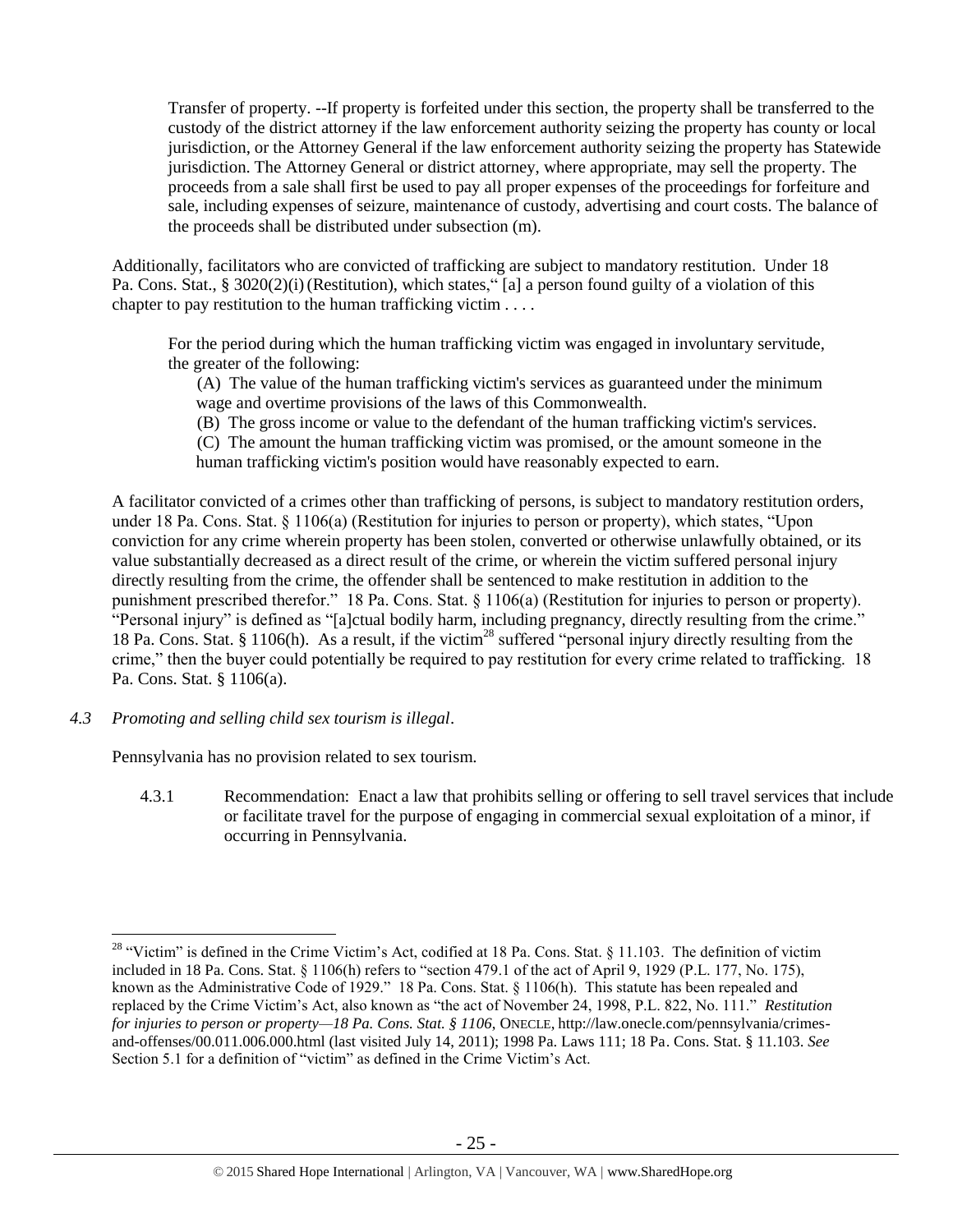# *4.4 Promoting and selling child pornography is illegal*.

The facilitation of child pornography is illegal in Pennsylvania. 18 Pa. Cons. Stat. § 6312(c)(1) states, "Any person who knowingly sells, distributes, delivers, disseminates, transfers, displays or exhibits to others, or who possesses for the purpose of sale, distribution, delivery, dissemination, transfer, display or exhibition to others, any book, magazine, pamphlet, slide, photograph, film, videotape, computer depiction or other material depicting a child under the age of 18 years engaging in a prohibited sexual act or in the simulation of such act commits an offense." A first time offender is guilty of a felony in the third degree punishable by a fine up to \$15,000 and a term of imprisonment up to 7 years. 18 Pa. Cons. Stat. §§ 5902(c)(2), 1101(3), 1103(3). A second time offender is guilty of a felony in the second degree punishable by a fine up to \$25,000 and possible imprisonment up to 10 years. 18 Pa. Cons. Stat. §§ 5902(c)(2), 1101(2), 1103(2).

Promoting child pornography is also criminalized under 18 Pa. Cons. Stat. § 5903(a)(4)<sup>29</sup> (Obscene and other sexual materials and performances) which states:

(a) Offenses defined.—No person, knowing the obscene character of the materials or performances involved, shall:

 $(4)$  ...

. . .

(ii) write, print, publish, utter or cause to be written, printed, published or uttered any advertisement or notice of any kind giving information, directly or indirectly, stating or purporting to state where, how, from whom or by what means any obscene materials can be purchased, obtained or had in which a minor is included

. . . .

<sup>29</sup> *See supra* note [23.](#page-17-0)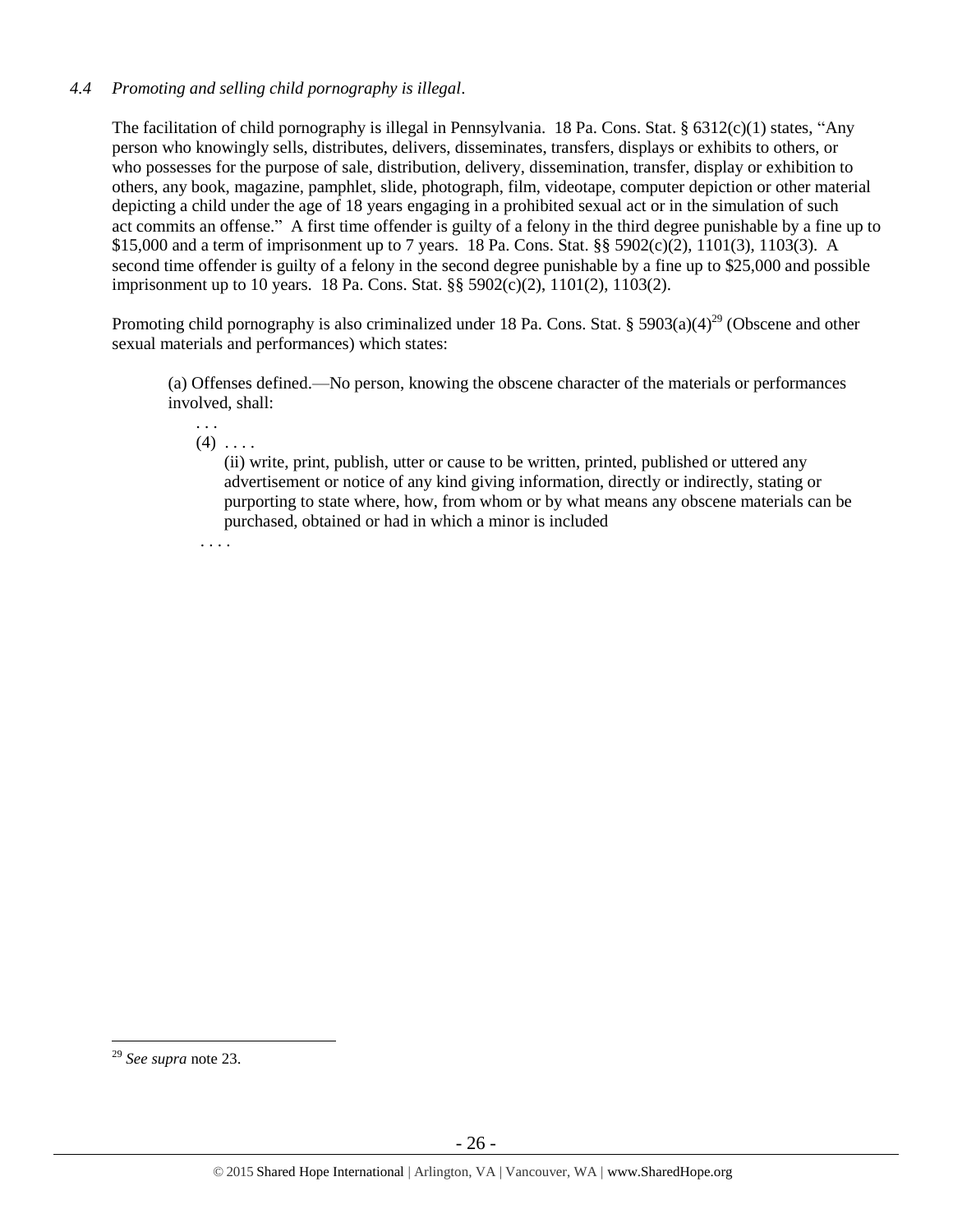## **FRAMEWORK ISSUE 5: PROTECTIVE PROVISIONS FOR THE CHILD VICTIMS**

## *Legal Components:*

- *5.1 Statutorily-mandated victim services define "victim" to specifically include victims of domestic minor sex trafficking or commercial sexual exploitation of children (CSEC) to ensure prompt identification and access to victims' rights and services.*
- *5.2 The state sex trafficking statute expressly prohibits a defendant from raising consent of the minor to the commercial sex acts as a defense.*
- *5.3 Prostitution laws apply only to adults, preventing criminalization of minors under 18 for prostitution offenses.*
- *5.4 State law provides a non-punitive avenue to specialized services through one or more points of entry.*
- *5.5 Commercial sexual exploitation or sex trafficking is identified as a type of abuse and neglect within child protection statutes.*
- *5.6 The definition of "caregiver" or another related term in the child welfare statutes is not a barrier to a sex trafficked child accessing the protection of child welfare.*
- *5.7 Crime victims' compensation is specifically available to a child victim of sex trafficking or commercial sexual exploitation of children (CSEC) without regard to ineligibility factors.*
- *5.8 Victim-friendly procedures and protections are provided in the trial process for minors under 18.*
- *5.9 Expungement or sealing of juvenile delinquency records resulting from arrests or adjudications for prostitutionrelated offenses committed as a result of, or in the course of, the commercial sexual exploitation of a minor is available within a reasonable time after turning 18.*
- *5.10 Victim restitution and civil remedies for victims of domestic minor sex trafficking or commercial sexual exploitation of children (CSEC) are authorized by law.*
- *5.11 Statutes of limitations for civil and criminal actions for child sex trafficking or commercial sexual exploitation of children (CSEC) offenses are eliminated or lengthened sufficiently to allow prosecutors and victims a realistic opportunity to pursue criminal action and legal remedies.*

*\_\_\_\_\_\_\_\_\_\_\_\_\_\_\_\_\_\_\_\_\_\_\_\_\_\_\_\_\_\_\_\_\_\_\_\_\_\_\_\_\_\_\_\_\_\_\_\_\_\_\_\_\_\_\_\_\_\_\_\_\_\_\_\_\_\_\_\_\_\_\_\_\_\_\_\_\_\_\_\_\_\_\_\_\_\_\_\_\_\_\_\_\_\_*

# *Legal Analysis:*

*5.1 Statutorily-mandated victim services define "victim" to specifically include victims of domestic minor sex trafficking or commercial sexual exploitation of children (CSEC) to ensure prompt identification and access to victims' rights and services.*

Pennsylvania's Crime Victims Act under 18 Pennsylvania Statutes (Pa. Cons. Stat.) § 11.103 defines a "direct victim" in part as "[a]n individual against whom a crime has been committed or attempted and who as a direct result of the criminal act or attempt suffers physical or mental injury, death or the loss of earnings under this act." For purposes of this statute, a "crime" is "[a]n act which was committed: (1) In this Commonwealth by a person, including a juvenile, without regard to legal exemption or defense which would constitute a crime under the following: . . . . (ii) 18 Pa.C.S. (relating to crimes and offenses)." 18 Pa. Cons. Stat. § 11.103. Since the crimes of trafficking in individuals pursuant to 18 Pa. Cons. Stat. § 3011, promoting prostitution pursuant to 18 Pa. Cons. Stat. § 5902, and sexual exploitation of children pursuant to 18 Pa. Cons. Stat. § 6302 all fall within title 18 (Crimes and offenses), commercially sexually exploited minors are included as victims within the Crime Victims Act. Additionally, 18 Pa. Cons. Stat. § 3055(c)(1) (Services) specifically states that, "[h]uman trafficking victims shall be eligible for benefits and compensation under the act of November 24, 1998 (P.L.882, No.111), known as the Crime Victims Act."

5.1.1 Recommendation: Amend the Pennsylvania's Crime Victims Act to expressly specify that victims of human trafficking and CSEC offenses qualify as victims under the Act.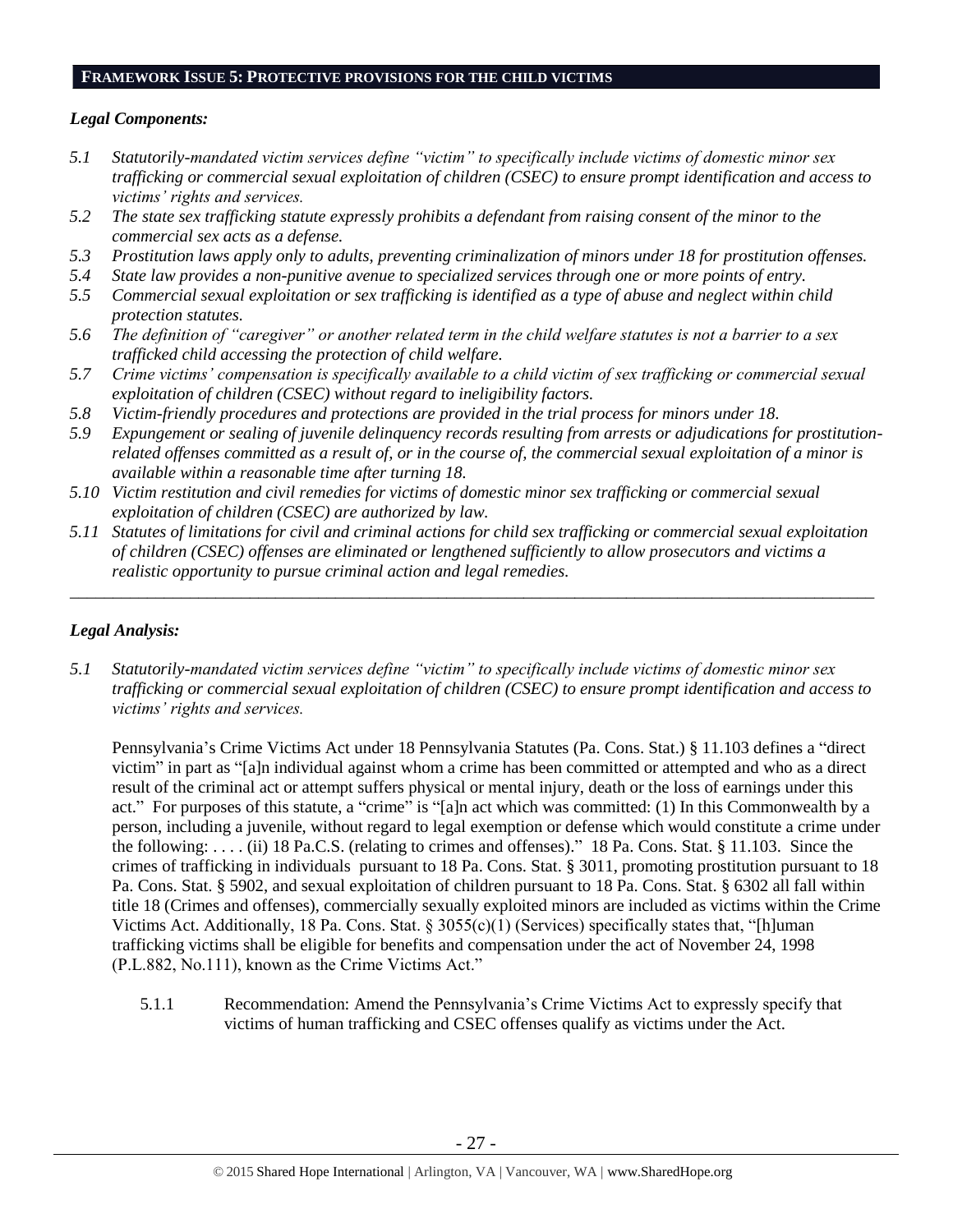*5.2 The state sex trafficking statute expressly prohibits a defendant from raising consent of the minor to the commercial sex acts as a defense.*

While 18 Pa. Cons. Stat, § 3018(b) (Evidence and defenses to human trafficking) prohibits a defense based on consent to an employment contract in labor servitude, defendants charged with subjecting a minor to sexual servitude under 18 Pa. Cons. Stat. § 3011 or patronizing a victim of sexual servitude under § 3013 are not prohibited from raising consent of the minor as a defense to prosecution.

- 5.2.1 Recommendation: Add a provision that specifically prohibits a consent defense in prosecutions under 18 Pa. Cons. Stat. § 5902, § 6318, § 6301, § 6320, § 6312, and § 5903(A)(6) where the sexual offense is commercial in nature and involves minors.
- *5.3 Prostitution laws apply only to adults, preventing criminalization of minors under 18 for prostitution offenses.*

Pennsylvania's prostitution statute under 18 Pa. Cons. Stat. § 5902(a) is age-neutral and so allows for the arrest and prosecution of a minor for the offense of prostitution. Specifically, "A person is guilty of prostitution if he or she: (1) is an inmate of a house of prostitution or otherwise engages in sexual activity as a business; or (2) loiters in or within view of any public place for the purpose of being hired to engage in sexual activity." 18 Pa. Cons. Stat.  $§$  5902(a).

- 5.3.1 Recommendation: Amend 18 Pa. Cons. Stat. § 5902(a) (Prostitution and related offenses) to eliminate liability for prostitution offenses for all minors under 18.
- *5.4 State law provides a non-punitive avenue to specialized services through one or more points of entry.*

## **Child Identified as Dependent (Abused/Neglected)**

Pursuant to 23 Pa. Cons. Stat. §  $6303(a)^{30}$ , a sexually exploited child is likely to be identified as abused or neglected. Pennsylvania uses the term "custodian" in its child welfare statutes, and if a child is identified as abused or neglected, the definition of "custodian" under 42 Pa. Cons. Stat. § 6302<sup>31</sup> is not sufficiently broad to involve Child Protective Services in investigations where the child is in the custody or control of a non-family trafficker. $32$ 

<span id="page-27-0"></span>A commercially sexually exploited child could be found to be a "dependent child" in 42 Pa. Cons. Stat. § 6302 if the child

(1) is without proper parental care or control, subsistence, education as required by law, or other care or control necessary for his physical, mental, or emotional health, or morals. A determination that there is a lack of proper parental care or control may be based upon evidence

 $\overline{a}$ 

(a) Best interest standard. The provision of services to a minor human trafficking victim by the Commonwealth or by any institution or person established or licensed by the Commonwealth shall be carried out in a manner that is in the best interest of the minor and appropriate to the particular situation.

Here and elsewhere in this report that 18 Pa. Cons. Stat. Ann. § 3054 is quoted or cited, it has been updated to reflect the amendments added by the passage of Senate Bill 75, Act 2014-105 (Effective August 24, 2014).

<sup>&</sup>lt;sup>30</sup> See *infra* section 5.5 for a full analysis of the definition of "abuse" as it relates to identification of sexually exploited children.

<sup>&</sup>lt;sup>31</sup> See *infra* section 5.6 for a full analysis of the definition of "caregiver."

<sup>&</sup>lt;sup>32</sup> Pursuant to 18 Pa. Cons. Stat. § 3054 (Appropriate implementation for minor human trafficking victims),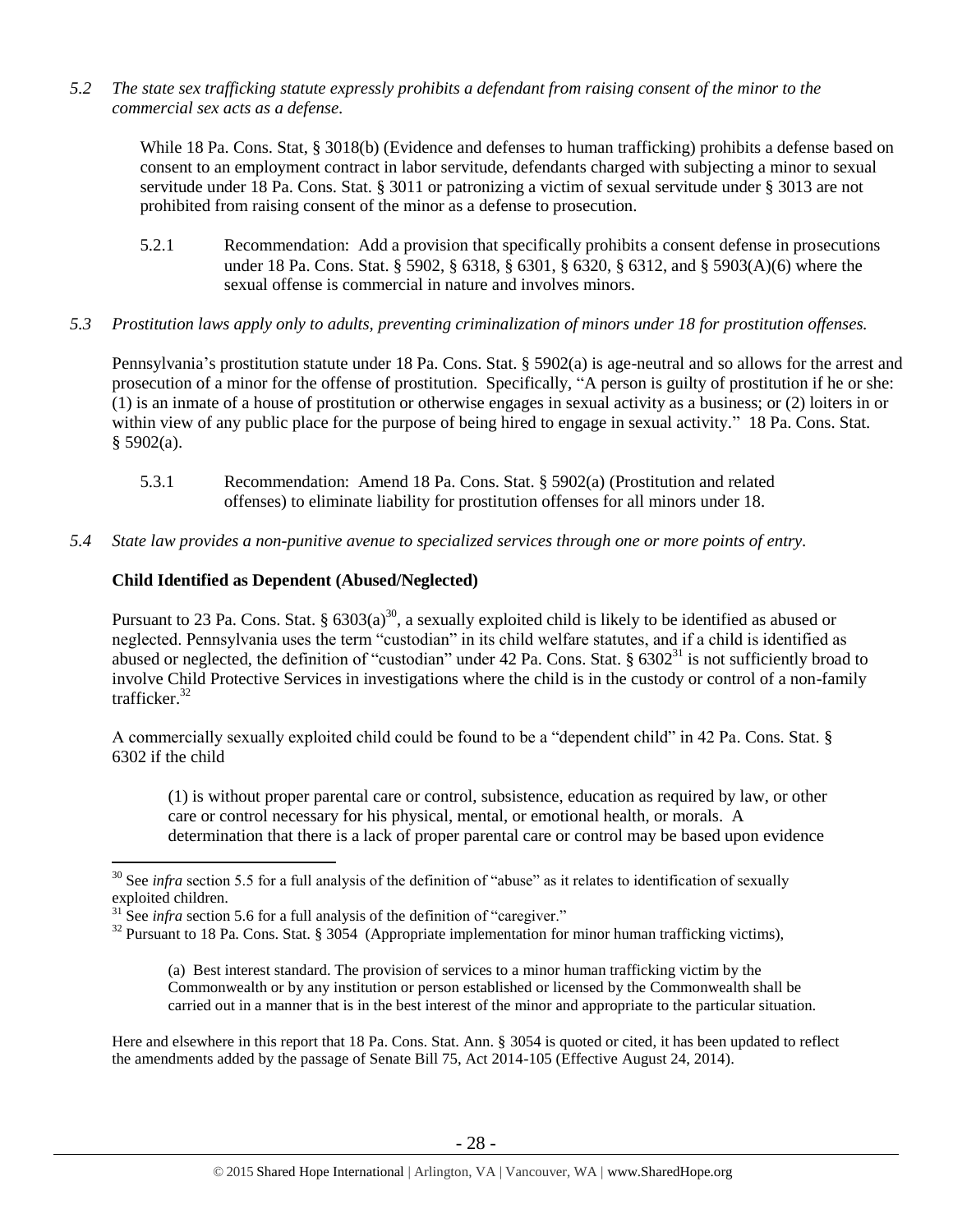of conduct by the parent, guardian or other custodian that places the health, safety or welfare of the child at risk, including evidence of the parent's, guardian's or other custodian's use of alcohol or a controlled substance that places the health, safety or welfare of the child at risk; . . .

- *I. Initial Custody:* 
	- a. Authority for initial custody

42 Pa. Cons. Stat. § 6324 states,<sup>33</sup>

A child may be taken into custody:

(1) Pursuant to an order of the court under this chapter. Prior to entering a protective custody order removing a child from the home of the parent, guardian or custodian, the court must determine that to allow the child to remain in the home is contrary to the welfare of the child.

… (3) By a law enforcement officer or duly authorized officer of the court if there are reasonable grounds to believe that the child is suffering from illness or injury or is in imminent danger from his surroundings, and that his removal is necessary.

…

b. Placement:

If the child is "alleged to be dependent" the child "may be detained or placed only in a Department of Public Welfare approved shelter care facility as stated in subsection (a)(1), (2) and (4), and shall not be detained in a jail or other facility intended or used for the detention of adults charged with criminal offenses, but may be detained in the same shelter care facilities with alleged or adjudicated delinquent children." 42 Pa. Cons. Stat. § 6327(e).

# **Child Identified as Dependent (Runaway)**

A commercially sexually exploited child could also be found to be a "dependent child" in 42 Pa. Cons. Stat. § 6302 if the child

(1) is without proper parental care or control, subsistence, education as required by law, or other care or control necessary for his physical, mental, or emotional health, or morals. A determination that there is a lack of proper parental care or control may be based upon evidence of conduct by the parent, guardian or other custodian that places the health, safety or welfare of the child at risk, including evidence of the parent's, guardian's or other custodian's use of alcohol or a controlled substance that places the health, safety or welfare of the child at risk; . . .

 $\overline{a}$  $33$  According to a notation in LEXIS, "Pursuant to Pa.R.C.P. No. 1800(6), for purposes of delinquency proceedings, 42 Pa.C.S. § 6324 is suspended where inconsistent with Pa.R.C.P. No. 1202." Pursuant to Rule 1800(6) of the Pennsylvania Rules of Juvenile Court Procedure, "The Act of July 9, 1976, P.L. 586, No. 142, § 2, 42 Pa.C.S. § 6324, which authorizes law enforcement officers to take a child into custody, is suspended only insofar as the Act is inconsistent with Rule 1202, which provides for police officers taking a child into custody." Pa. R.J.C.P. 1800(6). At this time, Rule 1202 of the Pennsylvania Rules of Juvenile Court Procedure is not substantially inconsistent with 42 Pa. Cons. Stat. § 6324.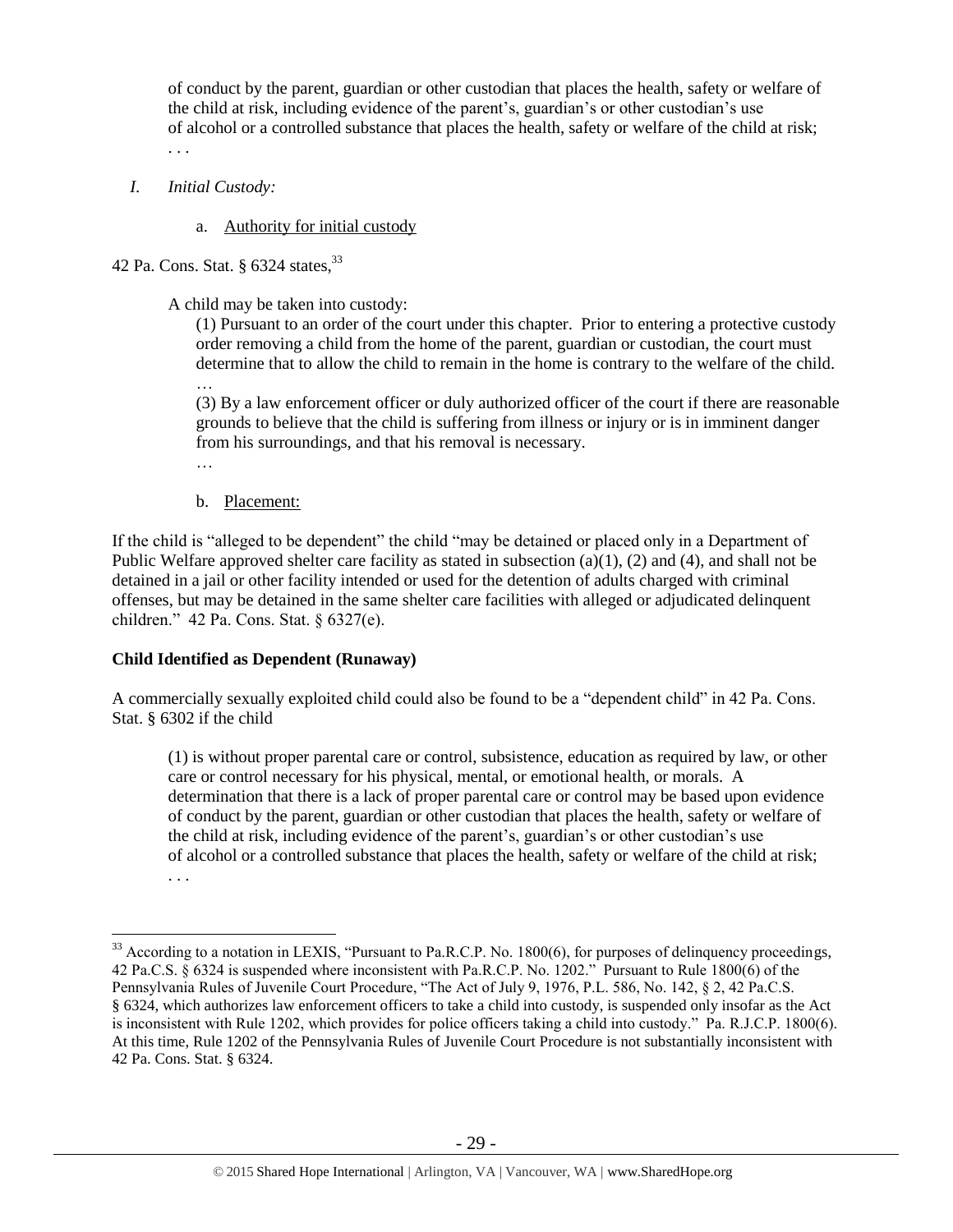(5) while subject to compulsory school attendance is habitually and without justification truant from school;

. . . .

- *I. Initial Custody:* 
	- a. Authority for initial custody
- 42 Pa. Cons. Stat. § 6324 states.<sup>34</sup>

A child may be taken into custody:

… (4) By a law enforcement officer or duly authorized officer of the court if there are reasonable grounds to believe that the child has run away from his parents, guardian, or other custodian. …

*b.* Placement:

If the child is "alleged to be dependent" the child "may be detained or placed only in a Department of Public Welfare approved shelter care facility as stated in subsection  $(a)(1)$ ,  $(2)$  and  $(4)$ , and shall not be detained in a jail or other facility intended or used for the detention of adults charged with criminal offenses, but may be detained in the same shelter care facilities with alleged or adjudicated delinquent children." 42 Pa. Cons. Stat. § 6327(e).

# **Child Identified as Delinquent**

 $\overline{a}$ 

A court could find a commercially sexually exploited child to be delinquent if the minor commits a delinquent act as defined by 42 Pa. Cons. Stat. § 6302 which states,

an act designated a crime under the law of this Commonwealth, or of another state if the act occurred in that state, or under Federal law, or under local ordinances or an act which constitutes indirect criminal contempt under Ch. 62A (Relating to protection of victims of sexual violence or intimidation) with respect to sexual violence or 23 Pa. C.S. Ch. 61 (relating to protection from abuse.)

Since a minor could be charged with prostitution, a court could find a commercially sexually exploited minor to be a delinquent. However, 42 Pa. Cons. Stat. § 6322(a) (Transfer from criminal proceedings) states in part that, apart from certain exceptions, "if it appears to the court in a criminal proceeding that the defendant is a child, this chapter shall immediately become applicable, and the court shall forthwith halt further criminal proceedings, and, where appropriate, transfer the case to the division or a judge of the court assigned to conduct juvenile hearings, together with a copy of the accusatory pleading and other papers, documents, and transcripts of testimony relating to the case."

 $34$  According to a notation in LEXIS, "Pursuant to Pa.R.C.P. No. 1800(6), for purposes of delinquency proceedings, 42 Pa.C.S. § 6324 is suspended where inconsistent with Pa.R.C.P. No. 1202." Pursuant to Rule 1800(6) of the Pennsylvania Rules of Juvenile Court Procedure, "The Act of July 9, 1976, P.L. 586, No. 142, § 2, 42 Pa.C.S. § 6324, which authorizes law enforcement officers to take a child into custody, is suspended only insofar as the Act is inconsistent with Rule 1202, which provides for police officers taking a child into custody." Pa. R.J.C.P. 1800(6). At this time, Rule 1202 of the Pennsylvania Rules of Juvenile Court Procedure is not substantially inconsistent with 42 Pa. Cons. Stat. § 6324.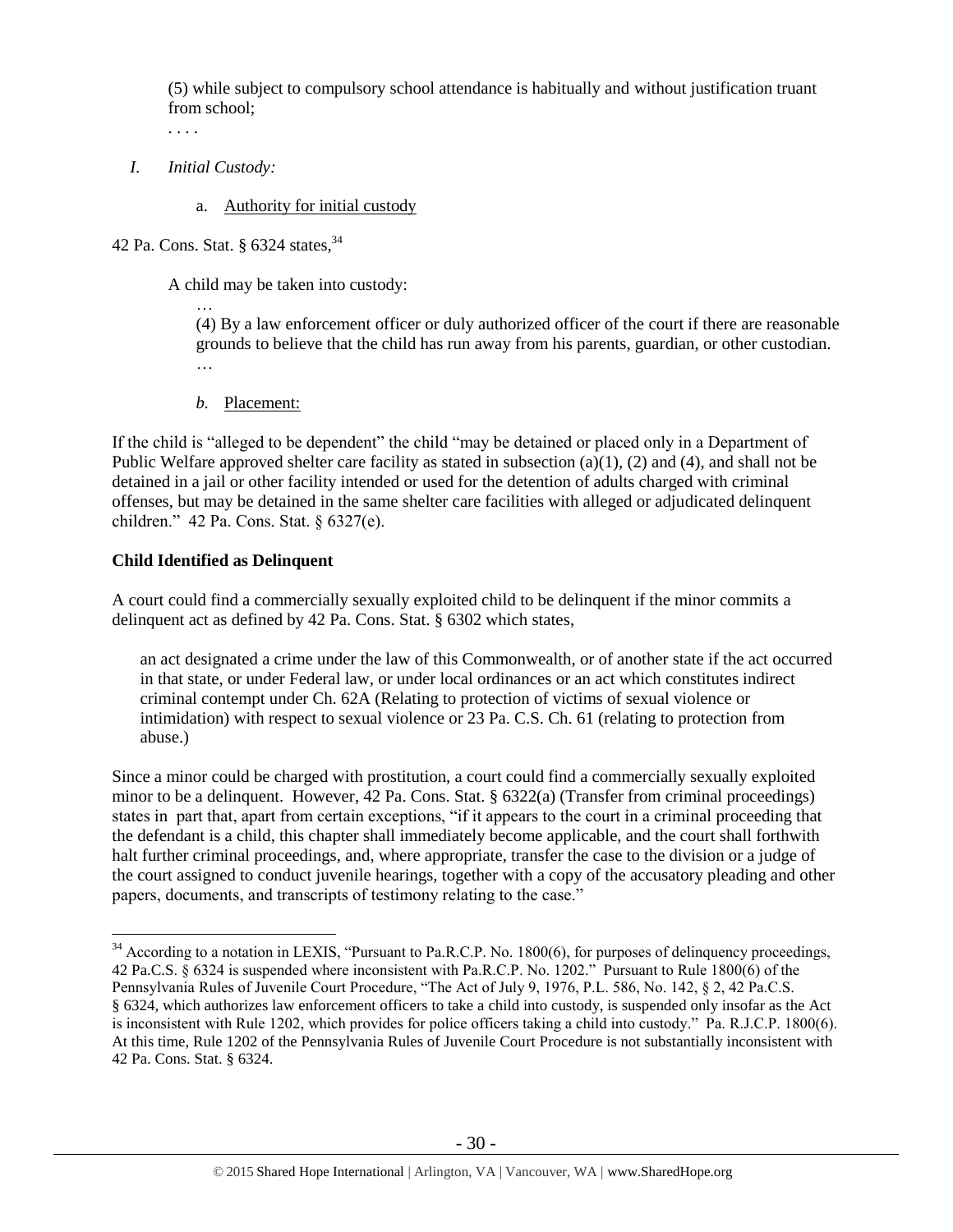# *I. Initial Custody:*

a. Authority for initial custody

Law enforcement officers may take a child into custody on various grounds. 42 Pa. Cons. Stat. § 6324 states,<sup>35</sup>

A child may be taken into custody:

… (2) Pursuant to the laws of arrest.

….

(5) By a law enforcement officer or duly authorized officer of the court if there are reasonable grounds to believe that the child has violated conditions of his probation.

If a commercially sexually exploited minor was placed on probation for a delinquent offense, a probation officer may take the minor back into custody "if the probation officer has reasonable cause to believe that the health or safety of the child is in imminent danger, or that he may abscond or be removed from the jurisdiction of the court, or when ordered by the court pursuant to this chapter or that he violated the conditions of his probation." 42 Pa. Cons. Stat.  $\S 6304(a)(5)$ .

# *b.* Placement:

Specific provisions govern the detention of a child taken into custody. Under 42 Pa. Cons. Stat. § 6325, "A child taken into custody shall not be detained or placed in shelter care prior to the hearing on the petition unless his detention or care is required to protect the person or property of others or of the child or because the child may abscond or be removed from the jurisdiction of the court or because he has no parent, guardian, or custodian or other person able to provide supervision and care for him and return him to the court when required, or an order for his detention or shelter care has been made by the court pursuant to this chapter."

# *II. Outcomes (Final permanent placement)*

If a court finds a minor to be a delinquent, pursuant to 42 Pa. Cons. Stat. § 6327(a) he or she may be detained in one of the following places:

(1) A licensed foster home or a home approved by the court.

(2) A facility operated by a licensed child welfare agency or one approved by the court. (3) A detention home, camp, center or other facility for delinquent children which is under the direction or supervision of the court or other public authority or private agency, and is approved by the Department of Public Welfare.

 $\overline{a}$ <sup>35</sup> According to a notation in LEXIS, "Pursuant to Pa.R.C.P. No. 1800(6), for purposes of delinquency proceedings, 42 Pa.C.S. § 6324 is suspended where inconsistent with Pa.R.C.P. No. 1202." Pursuant to Rule 1800(6) of the Pennsylvania Rules of Juvenile Court Procedure, "The Act of July 9, 1976, P.L. 586, No. 142, § 2, 42 Pa.C.S. § 6324, which authorizes law enforcement officers to take a child into custody, is suspended only insofar as the Act is inconsistent with Rule 1202, which provides for police officers taking a child into custody." Pa. R.J.C.P. 1800(6). At this time, Rule 1202 of the Pennsylvania Rules of Juvenile Court Procedure is not substantially inconsistent with 42 Pa. Cons. Stat. § 6324.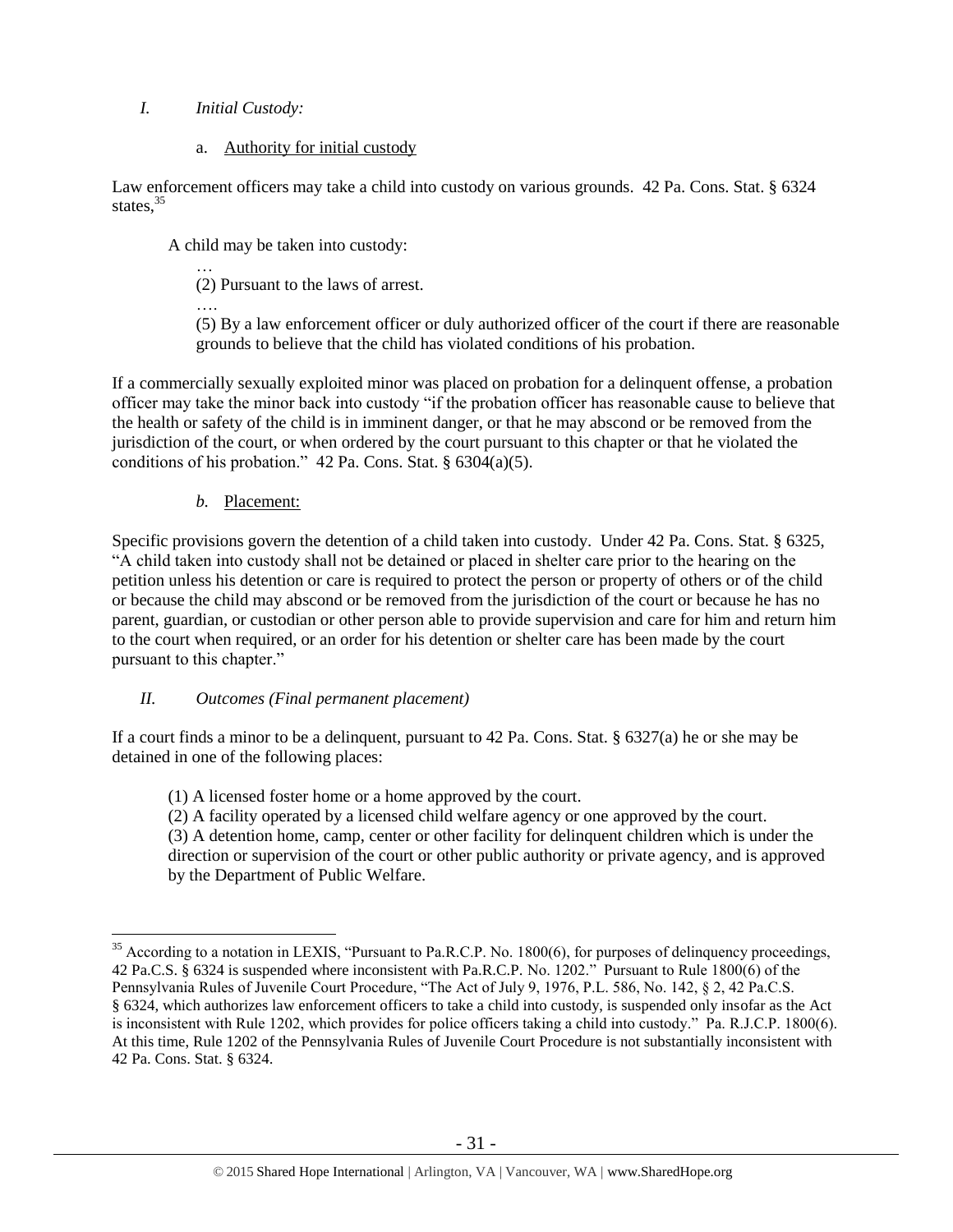(4) Any other suitable place or facility, designated or operated by the court and approved by the Department of Public Welfare.

Under no circumstances shall a child be detained in any facility with adults, or where the child is apt to be abused by other children.

Notably, a commercially sexually exploited child may not be detained in jail, and "[i]t is unlawful for any person in charge of or employed by a jail knowingly to receive for detention or to detain in the jail any person whom he has or should have reason to believe is a child unless, in a criminal proceeding, the child has been charged with or has been found guilty of an act set forth in paragraph  $(2)(i)$ , (ii), (iii) or (v) of the definition of 'delinquent act' in section 6302 (relating to definitions)." 42 Pa. Cons. Stat. § 6327(c). The provisions in § 6302 include murder, certain offenses committed with a deadly weapon, child with certain prior offenses, or certain children found guilty in criminal proceedings.

- 5.4.1 Recommendation: Enact a mandatory protective response for juvenile sex trafficking victims that provides an avenue to specialized services outside detention.
- *5.5 Commercial sexual exploitation or sex trafficking is identified as a type of abuse and neglect within child protection statutes.*

Commercial sexual exploitation of a minor is included in the definition of "sexual abuse or exploitation" in 23 Pa. Cons. Stat. § 6303(a), in the chapter on child protective services, which is defined as,

(1) The employment, use, persuasion, inducement, enticement or coercion of a child to engage in or assist another individual to engage in sexually explicit conduct which includes, but is not limited to the following:

(iv) Actual or simulated sexual activity for the purpose of producing visual depiction, including photographing, videotaping, computer depicting or filming.<sup>36</sup>

(2) The employment, use, persuasion, inducement, enticement or coercion of a child to engage in or assist another individual to engage in simulation of sexually explicit conduct for the purpose of producing visual depiction, including photographing, videotaping, computer depicting and filming.

(3) Any of the following offenses committed against a child:

. . . .

 $\overline{a}$ 

(i) Rape, as defined in 18 Pa.C.S. § 3121 (relating to rape).

(ii) Sexual assault, as defined in 2118 Pa. C.S. § 3122.1 (relating to statutory sexual assault).

(iii) Involuntary deviate sexual intercourse, as defined in 18 Pa.C.S. § 3123 (relating to involuntary deviate sexual intercourse)

(iv) Sexual assault, as defined in 18 Pa.C.S. § 3124.1 (relating to sexual assault).

(v) Institutional sexual assault, as defined in 18 Pa.C.S. § 3124.2 (relating to institutional sexual assault).

(vi) Aggravated indecent assault, as defined in 218 Pa.C.S. § 3125 (relating to aggravated indecent assault

(vii) Indecent assault, as defined in 518 Pa.C.S. § 3126 (relating to indecent assault).

(viii) Indecent exposure, as defined in 18 Pa.C.S. § 3127 (relating to indecent exposure).

(ix) Incest, as defined in 18 Pa. C.S. § 4302 (relating to incest).

(x) Prostitution, as defined in 18 Pa.C.S. § 5902 (relating to prostitution and related offenses)

<sup>&</sup>lt;sup>36</sup> Pursuant to Pa. Cons. Stat. §  $6303(a)(1)(iv)$ , §  $6302(a)(i)-(iv)$  "does not include consensual activities between a child who is 14 years of age or older and another person 14 who is 14 years of age or older and whose age is within four years of the child's age.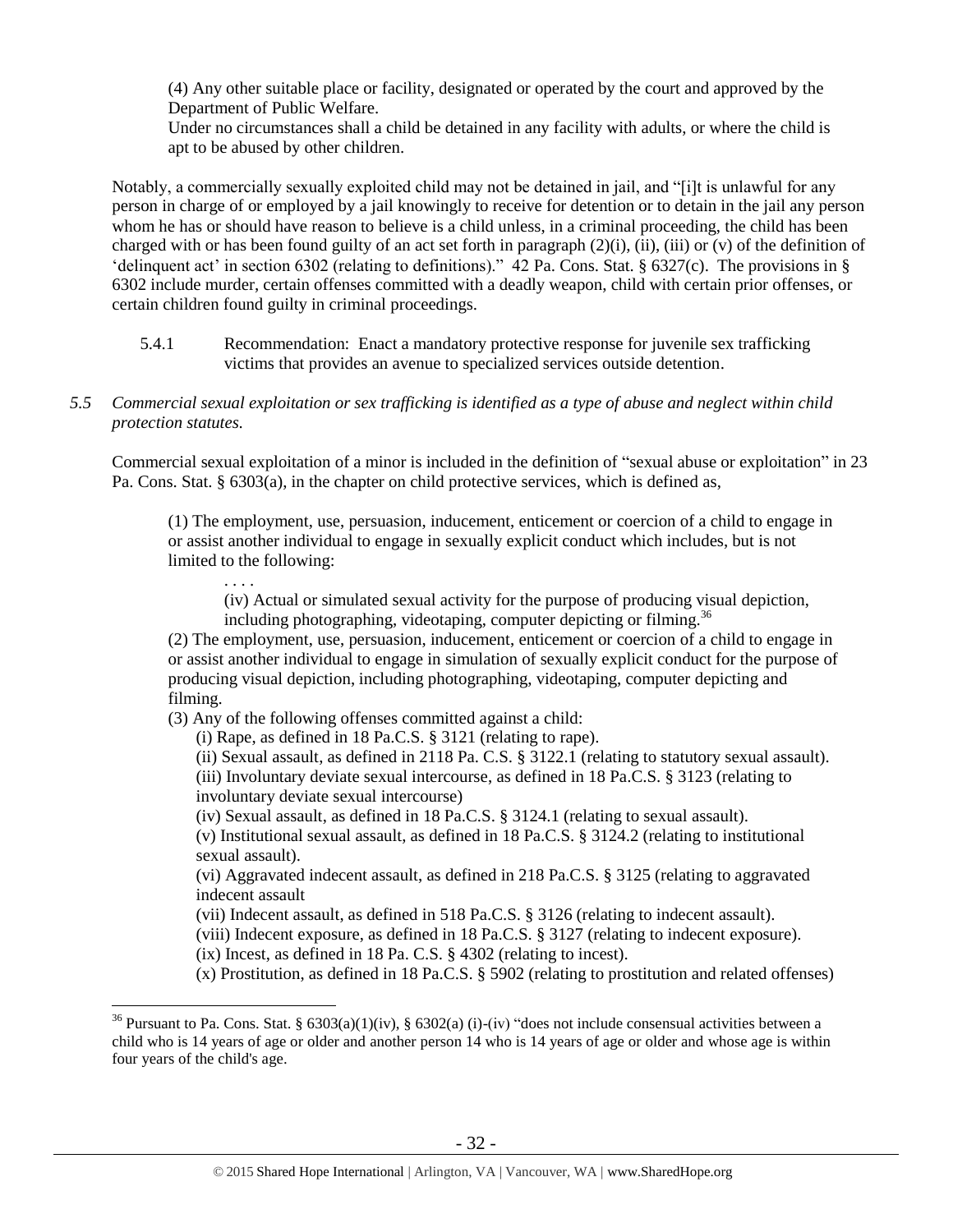(xi) Sexual abuse, as defined in 18 Pa. C.S. 6312 (relating to sexual abuse of children). (xii) Unlawful contact with a minor, as defined in 18 Pa. C.S. § 6318 (relating to unlawful contact with minor). (xiii) Sexual Exploitation, as defined in 18 Pa.C.S. § 6320 (relating to sexual exploitation of

children)

Additionally, under 23 Pa. Cons. Stat. § 6303(b "child abuse" is defined as including "[a]n act or failure to act by a perpetrator which causes nonaccidental serious mental injury to or sexual abuse or sexual exploitation of a child under 18 years of age." 23 Pa. Cons. Stat.  $\S$  6303(b)(1)(ii).

*5.6 The definition of "caregiver" or another related term in the child welfare statutes is not a barrier to a sex trafficked child accessing the protection of child welfare.*

Under 42 Pa. Cons. Stat. § 6302 (Definitions), "custodian" is defined as a "[a] person other than a parent or legal guardian, who stands in loco parentis $37$  to the child, or a person to whom legal custody of the child has been given by order of a court." 42 Pa. Cons. Stat. § 6302. This definition could present a barrier to protection and services from child welfare for juvenile sex trafficking victims.

Additionally, 23 Pa. Cons. Stat. § 6303 (Definitions), which provides definitions for the code chapter on "child protective services," includes in the definition of "perpetrator" "a person responsible for the welfare of a child." The term "person responsible for the child's welfare" is further defined to include "a person who provides permanent or temporary care, supervision, mental health diagnosis or treatment, training or control of a child in lieu of parental care, supervision and control." 23 Pa. Cons. Stat. § 6303. This definition may prevent some juvenile sex trafficking victims from receiving services and protection from child protective services.

- 5.6.1 Recommendation: Amend the definition of "custodian" under 42 Pa. Cons. Stat. § 6302 (Definitions) and the definition of "perpetrator" under 23 Pa. Cons. Stat. § 6303to allow child welfare protection for juvenile sex trafficking victims irrespective of the perpetrator of the abuse.
- *5.7 Crime victims' compensation is specifically available to a child victim of sex trafficking or commercial sexual exploitation of children (CSEC) without regard to ineligibility factors.*

A sexually exploited child will likely qualify as a victim for crime victims' compensation in Pennsylvania. Specifically, "persons eligible for compensation" include "a direct victim." 18 Pa. Cons. Stat. § 11.701(a)(1). For purposes of this statute, a "direct victim" is defined in part as "[a]n individual against whom a crime has been committed or attempted and who as a direct result of the criminal act or attempt suffers physical or mental injury, death or the loss of earnings under this act." 18 Pa. Cons. Stat. § 11.103. For purposes of this statute, a "crime" is "[a]n act which was committed: (1) In this Commonwealth by a person, including a juvenile, without regard to legal exemption or defense which would constitute a crime under the following: . . . . (ii) 18 Pa. Cons. Stat. (relating to crimes and offenses)." 18 Pa. Cons. Stat. § 11.103. Since the crimes of trafficking of persons under 18 Pa. Cons. Stat. § 3011, promoting prostitution under 18 Pa. Cons. Stat. § 5902(b), and sexual

<sup>37</sup> Case law defines the term "*in loco parentis*" in Chapter 63 as follows: "'The phrase "*in loco parentis*" refers to a person who puts oneself [sic] in the situation of a lawful parent by assuming the obligations incident to the parental relationship without going through the formality of a legal adoption. The status of *in loco parentis* embodies two ideas; first, the assumption of a parental status, and, second, the discharge of parental duties . . . . The rights and liabilities arising out of an *in loco parentis* relationship are, as the words imply, exactly the same as between parent and child.'" *In re* D.M.*,* 995 A.2d 371, 378 (2010) (alteration in the original) (citations omitted) (quoting Peters v. Costello*,* 891 A.2d 705, 710 (2005)).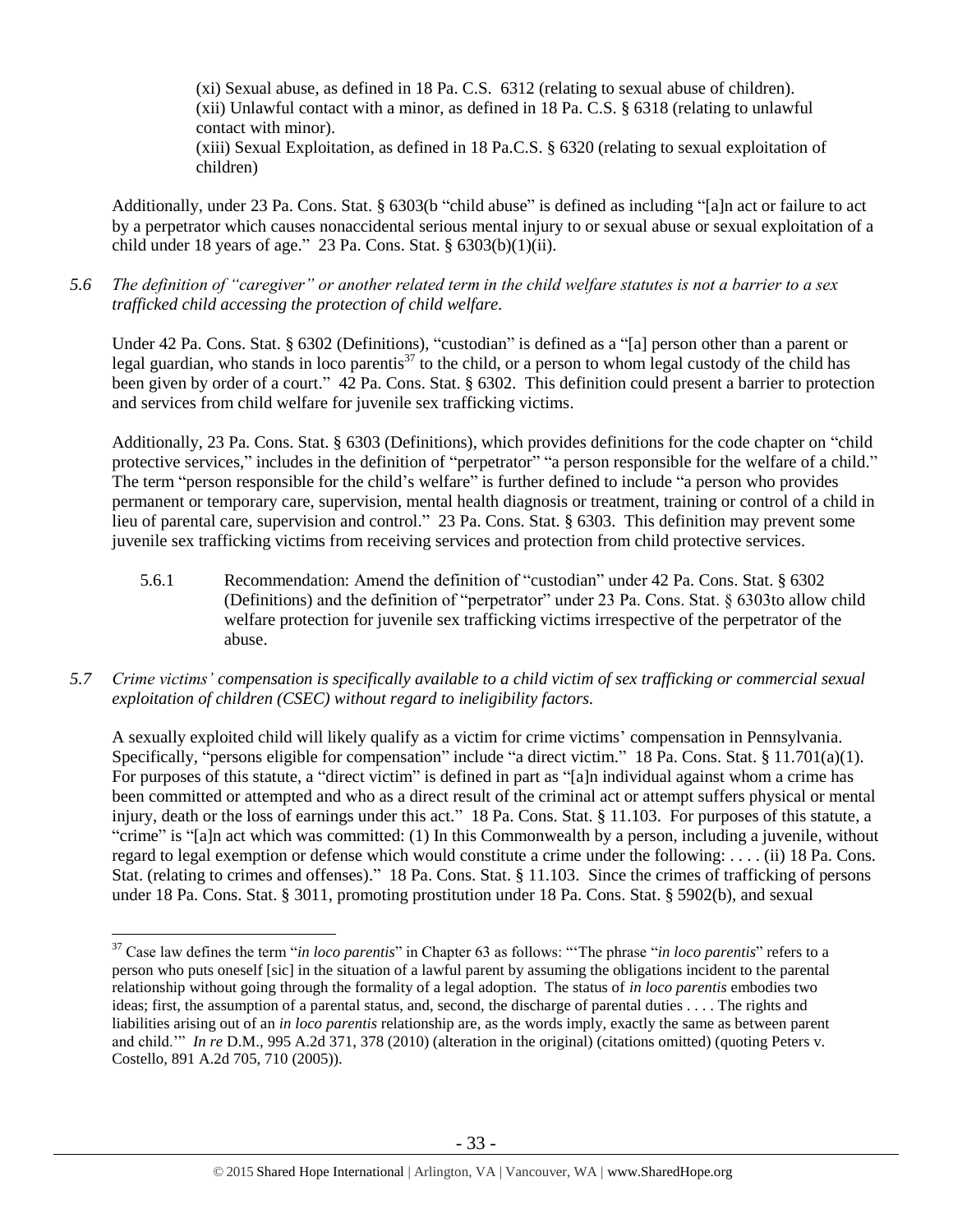exploitation of children under 18 Pa. Cons. Stat. § 6320 all fall within Title 18 (Crimes and offenses), then commercially sexually exploited minors are covered under Pennsylvania's Crime Victims Act.

However, if the commercially sexually exploited child is regarded as "criminally responsible for the crime upon which a claim is based or an accomplice," the child may be ineligible for compensation. 18 Pa. Cons. Stat. § 11.701(b). Additionally, a victim may be ineligible for crime victims' compensation if the case was not immediately reported to the police under 18 Pa. Cons. Stat. § 11.707, which states,

(a) Requirements.—No award shall be made unless it is determined by a preponderance of the evidence that:

. . . . (3) The crime was promptly reported to the proper authorities. In no case may an award be made if the record shows that the report was made more than 72 hours after the occurrence of the crime unless:

(i) the victim is under 18 years of age at the time of the occurrence of the crime and the alleged offender is the victim's parent or a person responsible for the victim's welfare, an individual residing in the same home as the victim or a paramour of the victim's parent; or (ii) the Office of Victims' Services finds the delay to have been justified, consistent with bureau regulations.

Also, to receive an award, the Office of Victims' Services in the Pennsylvania Commission on Crime and Delinquency must determine that "[t]he direct victim, intervenor or claimant has fully cooperated with all law enforcement agencies and the Office of Victims' Services unless the Office of Victims' Services finds the noncompliance to have been justified consistent with Office of Victims' Services regulations." 18 Pa. Cons. Stat. § 11.707(a)(4). Due to the trauma victims of commercial sexual exploitation have undergone, they frequently do not immediately cooperate with the police, and thus victims could become ineligible for funds.

Even if the victim clears the hurdles to obtain victims' compensation, the commercially sexually exploited minor could have the amount of the award reduced if the Office of Victims' Services determines that "the direct victim or intervenor, because of conduct, contributed to the infliction of the injury." 18 Pa. Cons. Stat. § 11.707(f)(1). This provision, however, does include a provision stating that "[i]f the crime involved is rape or sexual assault, the conduct of the direct victim shall not be considered." 18 Pa. Cons. Stat. § 11.707(f)(2).

- 5.7.1 Recommendation: Amend the crime victims' compensation rules to stipulate an exception to the ineligibility factors contained in 18 Pa. Cons. Stat. § 11.701(b) and § 11.707 for minor victims of sexual offenses under 18 Pa. Cons. Stat. § 5902, § 6318, § 6301, § 6320, § 6312, and § 5903(A)(6) where the sexual offense is commercial in nature and for minor victims of trafficking in individuals under 18 Pa. Cons. Stat. § 3011 when the purpose is for sexual servitude.
- *5.8 Victim-friendly procedures and protections are provided in the trial process for minors under 18.*

Child victims under 16 are entitled to certain victim-friendly criminal justice procedures. 42 Pa. Cons. Stat. § 5982. 42 Pa. Cons. Stat. § 5985(a)<sup>38</sup> (Testimony by contemporaneous alternative method) states that the court may allow "the testimony of the child victim or child material witness be taken under oath or affirmation in a

 $\overline{a}$ <sup>38</sup> In 1994, the Pennsylvania Supreme Court held 42 Pa. Cons. Stat. § 5985 violated the confrontation clause of Art. 1 § 9 of the Pennsylvania Constitution. Commonwealth v. Louden, 638 A.2d 953 (Pa. 1994). The statute was subsequently amended in 1996 and in 2004. It does not appear that a case has either upheld or overturned the statute since the amendments. In 1998, a proposed amendment to the Pennsylvania Constitution allowing the legislature to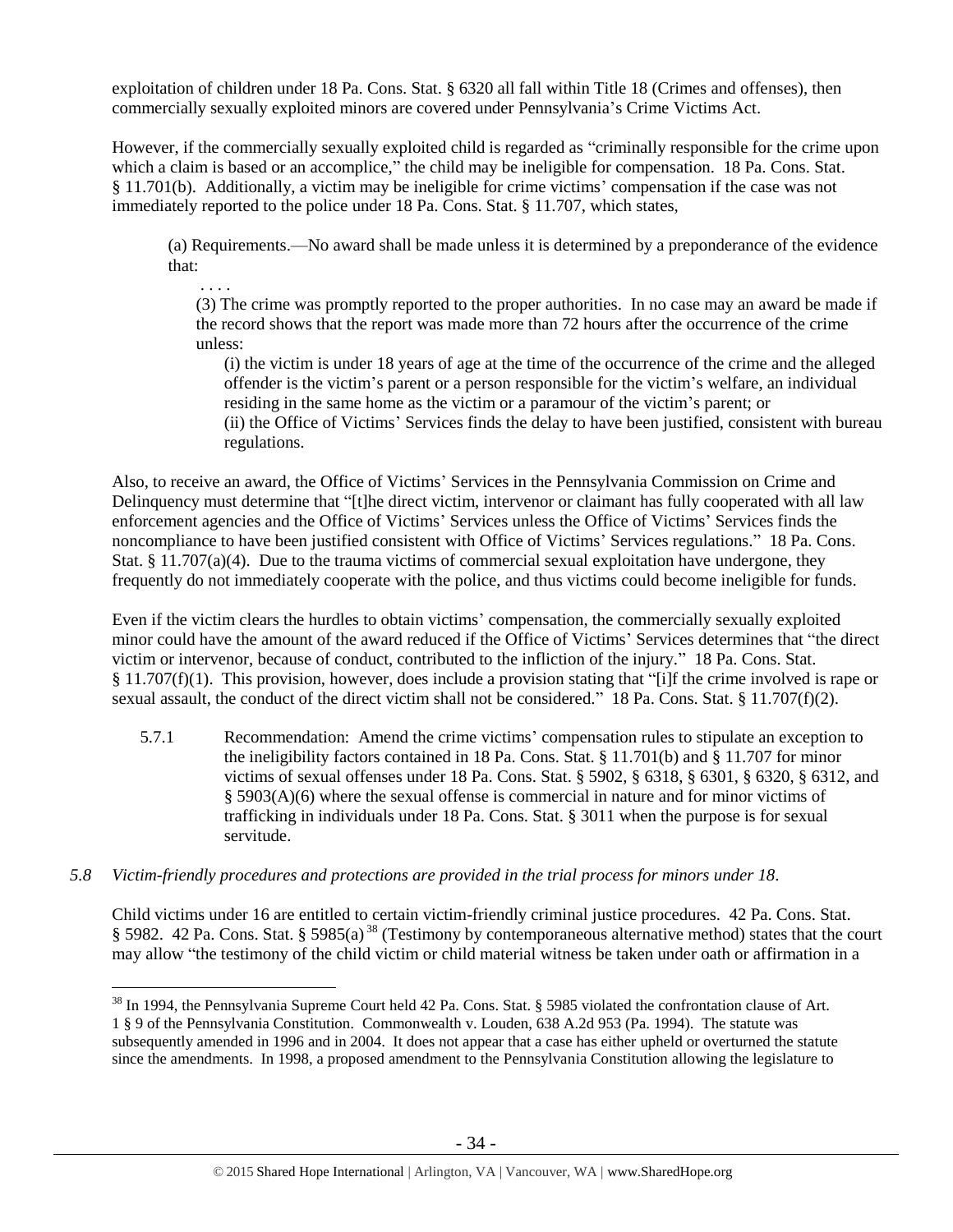room other than the courtroom and transmitted by a contemporaneous alternative method" or "may order that the child victim's or child material witness's testimony be recorded for presentation in court by any method that accurately captures and preserves the visual images, oral communications and other information presented during such testimony" under 42 Pa. Cons. Stat. § 5984.1(a) (Recorded testimony).<sup>39</sup>

Additionally, "in a prosecution involving a child victim of sexual or physical abuse, unless the court otherwise orders, the name of the child victim shall not be disclosed by officers or employees of the court to the public, and any records revealing the name of the child victim will not be open to public inspection." 42 Pa. Cons. Stat. § 5988(a).

Specific protections are specifically given to minor human trafficking victims under 18 Pa. Cons. Stat. §  $3054(b)^{40}$  (Appropriate implementation for minor human trafficking victims) which states,

(b) Special procedures. Special procedures shall be developed to accommodate minor witnesses during the investigation and prosecution of violations of this chapter, including:

(1) The presence of the parent, legal guardian, foster parent or attorney during all testimony and court proceedings, if it is in the best interest of the minor.

(2) Reuniting the minor with family members, whether within or without the United States, whenever safe, possible and in the best interest of the minor.

(3) Formally investigate the home situation of a minor who became a human trafficking victim after running away or being cast out of the minor's home or foster care.

18 Pa. Cons. Stat. § 3019 (Victim protection during prosecution) also provides specific confidentiality protections to human trafficking victims during the trial process. § 3019(a) states, "an officer or employee of the court may not disclose the identity of the human trafficking victim to the public. Any record revealing the name of the human trafficking victim shall not be open to public inspection. . . ."

Pursuant to 18 Pa. Cons. Stat. § 3018 (Evidence and defenses to human trafficking),

(a) General rule.--Evidence of the following facts or conditions shall not constitute a defense in a prosecution for a violation under this chapter, nor shall the evidence preclude a finding of a violation under this chapter:

(1) Specific instances of past sexual conduct of the victim of human trafficking, opinion evidence of the alleged victim's past sexual conduct and reputation evidence of the alleged victim's past sexual conduct shall not be admissible in a prosecution under this chapter, except evidence of the

<sup>39</sup> 42 Pa. Cons. Stat. § 5984.1(b) states,

(b) Determination.—Before the court orders the child victim or the child material witness to testify by recorded testimony, the court must determine, based on evidence presented to it, that testifying either in an open forum in the presence and full view of the finder of fact or in the defendant's presence will result in the child victim or child material witness suffering serious emotional distress that would substantially impair the child victim's or child material witness's ability to reasonably communicate.

40 *See supra* note [32.](#page-27-0)

enact laws regarding the manner of children's testimony was held to violate the state constitution. Commonwealth v. Wilson, 707 A.2d 1114, 1121 n.2 (Pa. 1998) (Newman, J., dissenting) (citing Bergdoll v. Kane, 694 A.2d 1155 (Pa. 1997)); *See* Pa. Const., art. XI, § 1 (explaining that two amendments may not be proposed in one question on the ballot). It has not been re-proposed since. The Pennsylvania Supreme Court stated of 42 Pa. Cons. Stat. § 5985 in 1998, "[I]t is apparent that the use of videotaped depositions and closed-circuit television as testimony continues to be an unresolved issue." *Id.*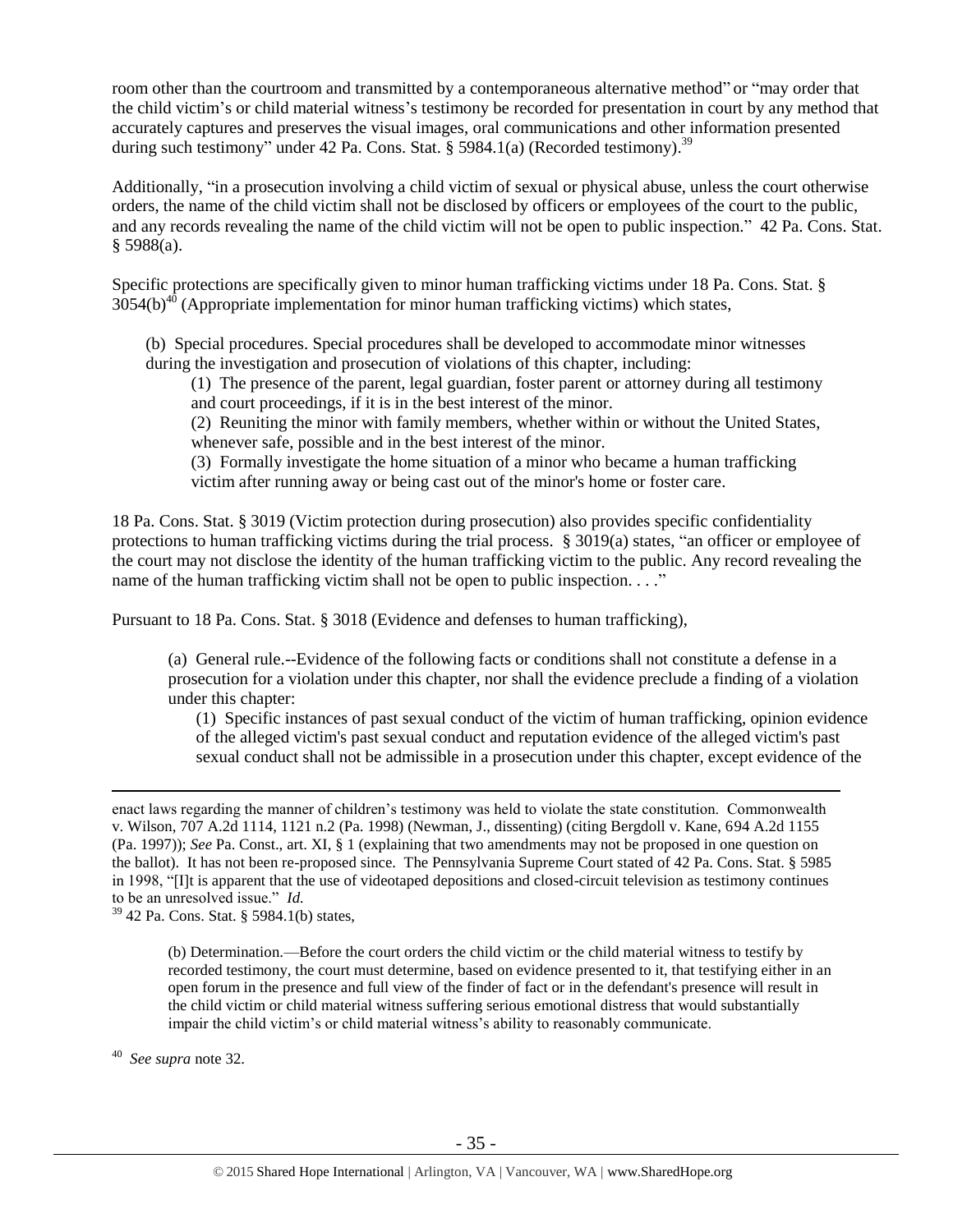alleged victim's past sexual conduct with the defendant shall be admissible where consent of the alleged victim is at issue and the evidence is otherwise admissible under the rules of evidence. A defendant who proposes to offer evidence of the alleged victim's past sexual conduct under this paragraph shall file a written motion and offer of proof at the time of trial. If, at the time of trial, the court determines that the motion and offer of proof are sufficient on their faces, the court shall order an in camera hearing and shall make findings on the record as to the relevance and admissibility of the proposed evidence under the standards of this paragraph.

(2) The age of the victim of human trafficking with respect to the age of consent to sex or legal age of marriage.

*5.9 Expungement or sealing of juvenile delinquency records resulting from arrests or adjudications for prostitution-related offenses committed as a result of, or in the course of, the commercial sexual exploitation of a minor is available within a reasonable time after turning 18.*

Offenses a minor committed while a victim of commercial sexual exploitation can be expunged pursuant to 18 Pa. Cons. Stat. § 9123, which states in subsection (a),

(a) Expungement of juvenile records.—Notwithstanding the provisions of section 9105 (relating to other criminal justice information) and except upon cause shown, expungement of records of juvenile delinquency cases wherever kept or retained shall occur after 30 days' notice to the district attorney, whenever the court upon its motion or upon the motion of a child or the parents or guardian finds:

(1) a complaint is filed which is not substantiated or the petition which is filed as a result of a complaint is dismissed by the court;

(2) six months have elapsed since the final discharge of the person from supervision under a consent decree and no proceeding seeking adjudication or conviction is pending;

(3) five years have elapsed since the final discharge of the person from commitment, placement, probation or any other disposition and referral and since such final discharge, the person has not been convicted of a felony, misdemeanor or adjudicated delinquent and no proceeding is pending seeking such conviction or adjudication; or

(4) the individual is 18 years of age or older, the attorney for the Commonwealth consents to the expungement and a court orders the expungement after giving consideration to the following factors:

(i) the type of offense;

- (ii) the individual's age, history of employment, criminal activity and drug or alcohol problems;
- (iii) adverse consequences that the individual may suffer if the records are not expunged; and
- (iv) whether retention of the record is required for purposes of protection of the public safety.
- *5.10 Victim restitution and civil remedies for victims of domestic minor sex trafficking or commercial sexual exploitation of children (CSEC) are authorized by law.*

If the perpetrator is prosecuted as a trafficker under 18 Pa. Cons. Stat. § 3011 (Trafficking in individuals), the commercially sexually exploited victim will be entitled to restitution. 18 Pa. Cons. Stat. § 3020(2)(i) states,

For the period during which the human trafficking victim was engaged in involuntary servitude, the greater of the following:

(A) The value of the human trafficking victim's services as guaranteed under the minimum wage and overtime provisions of the laws of this Commonwealth.

(B) The gross income or value to the defendant of the human trafficking victim's services.

(C) The amount the human trafficking victim was promised, or the amount someone in the human trafficking victim's position would have reasonably expected to earn.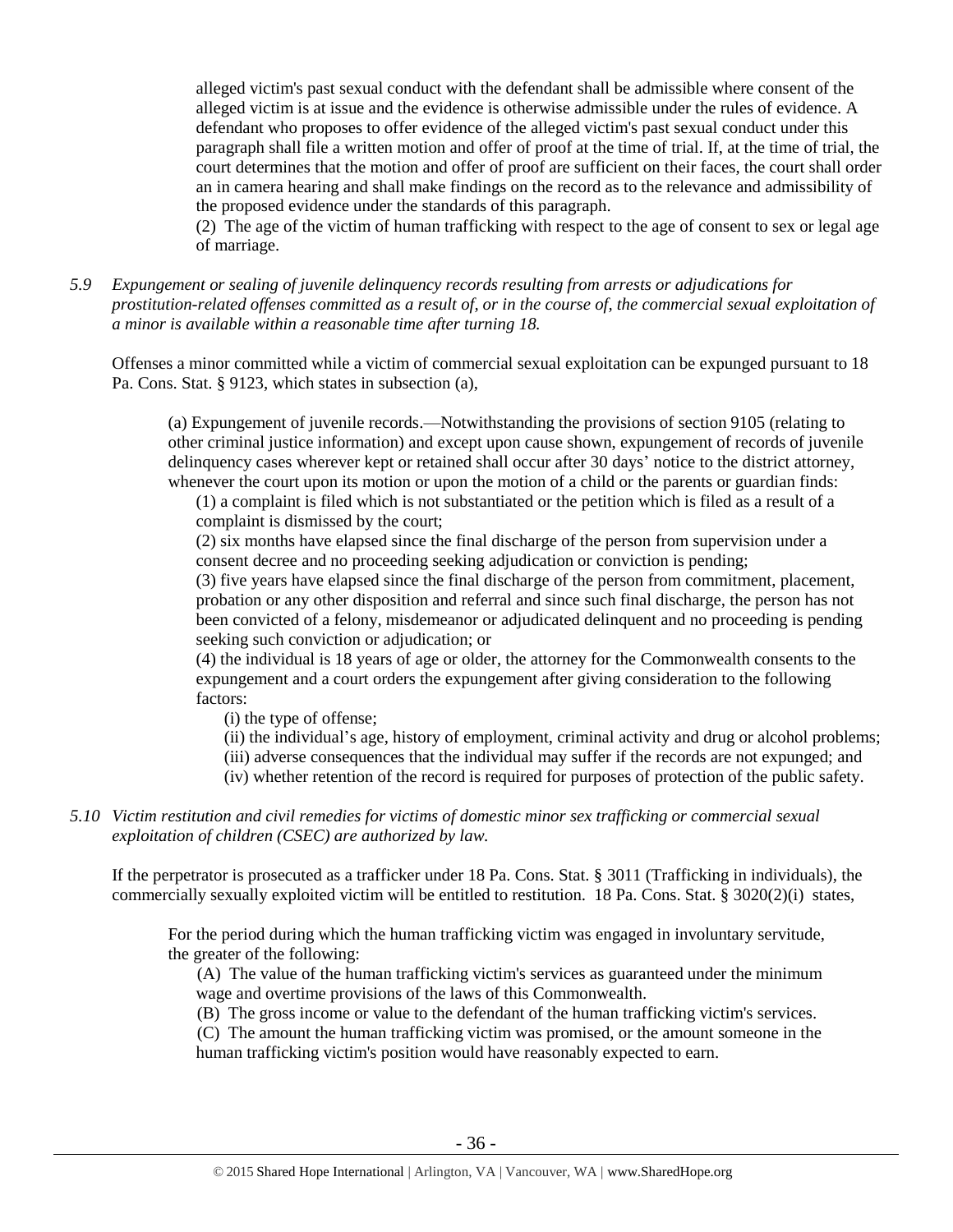Additionally, a commercially sexually exploited child victim could receive restitution "for any crime wherein property has been stolen, converted or otherwise unlawfully obtained, or its value substantially decreased as a direct result of the crime, or wherein the victim<sup>41</sup> suffered personal injury directly resulting from the crime." 18 Pa. Cons. Stat. § 1106(a). "Personal injury" is defined as "[a]ctual bodily harm, including pregnancy, directly resulting from the crime." 18 Pa. Cons. Stat. § 1106(h).

18 Pa. Cons. Stat. § 3023 (Cumulative remedies) states, "Any remedies under this chapter shall be in addition to any other criminal penalties or forfeitures authorized under the laws of this Commonwealth."

Domestic minor sex trafficking victims can also bring a claim for civil damages<sup>42</sup> under 18 Pa. Cons. Stat. § 3051 (Civil causes of action) which states,

(a) General rule.--

 $\overline{a}$ 

(1) An individual who is a victim of human trafficking may bring a civil action against any person that participated in the human trafficking of the individual in the court of common pleas of the county where the individual resides or where any of the alleged violations of this chapter occurred.

(2) An individual who is a victim of the sex trade may bring a civil action in the court of common pleas of the county where the individual resides against a person that:

(i) recruits, profits from or maintains the victim in any sex trade act;

 $42$  Pursuant to 18 Pa. Cons. Stat. § 3051(j),

Nondefenses. --It shall not be a defense to an action under this section that the following occurred:

(1) The victim of the sex trade and the defendant had a consensual sexual relationship.

(2) The defendant is related to the victim of the sex trade by blood or marriage.

(3) The defendant has lived with the victim of the sex trade in any formal or informal household arrangement.

(4) The victim of the sex trade was paid or otherwise compensated for sex trade activity.

(6) The victim of the sex trade continued to engage in sex trade activity following any involvement with the defendant.

(7) The victim of the sex trade made no attempt to escape, flee or otherwise terminate the contact with the defendant.

(8) The victim of the sex trade consented to engage in sex trade activity.

(9) The victim of the sex trade engaged in only a single incident of sex trade activity.

(10) There was no physical contact involved in the sex trade activity.

(11) As a condition of employment, the defendant required the victim of the sex trade to agree not to engage in prostitution.

(12) The defendant's place of business was posted with signs prohibiting prostitution or prostitutionrelated activities.

(13) The victim of the sex trade has been convicted or charged with prostitution or prostitution-related offenses.

(14) The victim of labor trafficking made no attempt to escape, flee or otherwise terminate the contact with the defendant.

<sup>&</sup>lt;sup>41</sup> "Victim" is defined in the Crime Victim's Act, codified at 18 Pa. Cons. Stat. § 11.103. The definition of victim included in 18 Pa. Cons. Stat. § 1106(h) cites "section 479.1 of the act of April 9, 1929 (P.L. 177, No. 175), known as the Administrative Code of 1929." 18 Pa. Cons. Stat. § 1106(h). This statute has been repealed and replaced by the Crime Victim's Act, also known as "the act of November 24, 1998, P.L. 822, No. 111." *Restitution for injuries to person or property—18 Pa. Cons. Stat. § 1106*, ONECLE, http://law.onecle.com/pennsylvania/crimes-andoffenses/00.011.006.000.html (last visited July 14, 2011); 1998 Pa. Laws 111; 18 Pa. Cons. Stat. § 11.103. *See* Section 5.1 for a definition of "victim" as defined in the Crime Victim's Act.

<sup>(5)</sup> The victim of the sex trade engaged in sex trade activity prior to any involvement with the defendant.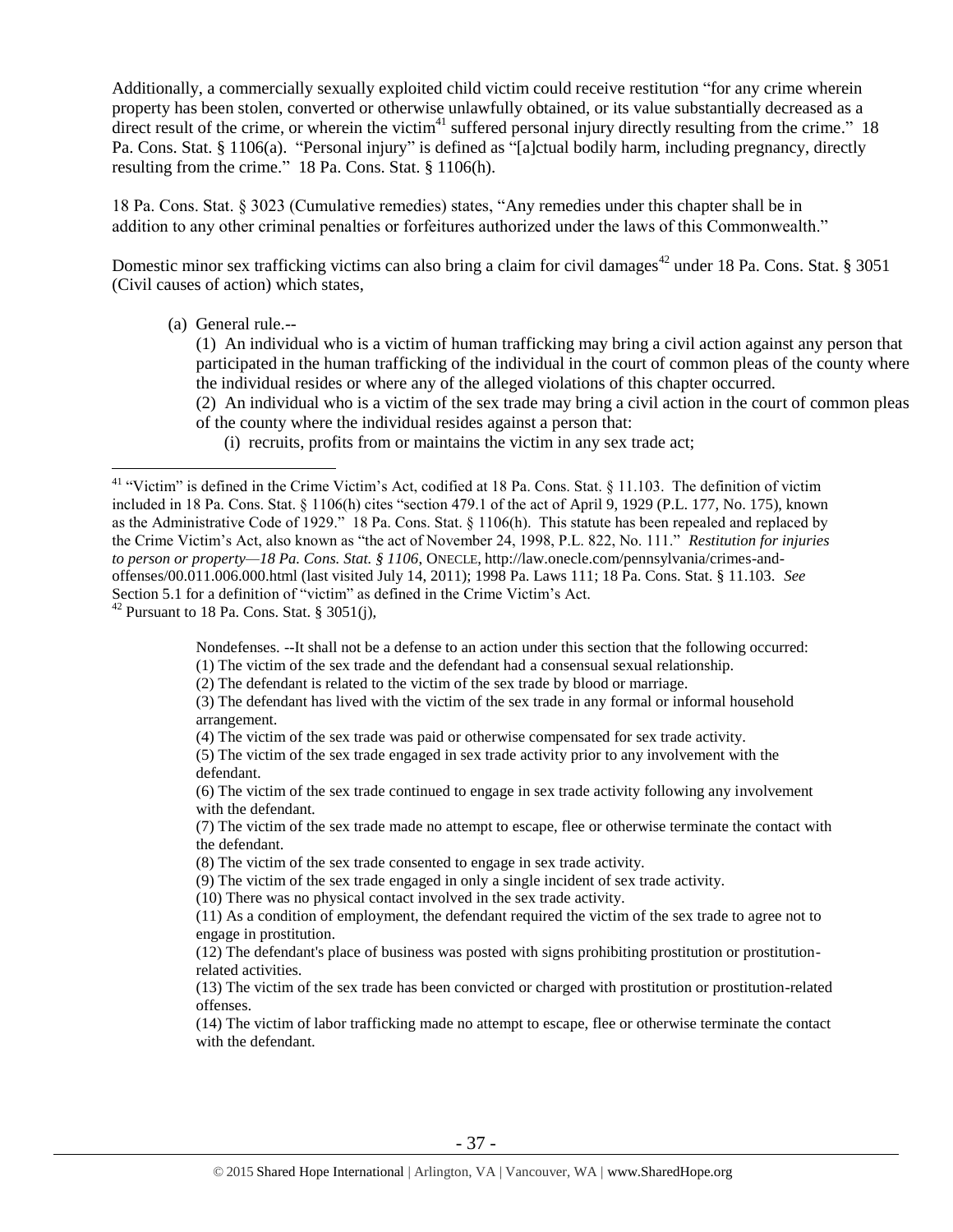(ii) abuses or causes bodily harm to the victim in any sex trade act; and

(iii) knowingly advertises or publishes advertisements for purposes of recruitment into sex trade activity.

. . . .

(c) Damages.--The court may award any of the following forms of relief:

- (1) Actual damages.
- (2) Compensatory damages.
- (3) Punitive damages.
- (4) Injunctive relief.
- (5) Any other appropriate relief.

(d) Attorney fees and costs.--A prevailing plaintiff who is a victim of human trafficking shall be awarded reasonable attorney fees and costs.

(e) Treble damages.--Treble damages shall be awarded to a victim of human trafficking on proof of actual damages where the defendant's acts were willful and malicious.

*5.11 Statutes of limitations for civil and criminal actions for child sex trafficking or commercial sexual exploitation of children (CSEC) offenses are eliminated or lengthened sufficiently to allow prosecutors and victims a realistic opportunity to pursue criminal action and legal remedies.*

18 Pa. Cons. Stat. § 3051(h)-(i) (Civil causes of action) extends the time for human trafficking victims to bring a civil action against an offender. § 3051(h)-(i) states,

(h) Statute of limitations

(1) An action may be brought under this section by an individual who was the victim of human trafficking while an adult within five years of the last act against that individual that constitutes an offense under this chapter.

(2) An action may be brought under this section by an individual who was a victim of human trafficking while a minor for any offense committed against the victim while the victim was under 18 years of age until that victim reaches 30 years of age.

Estoppel. --A defendant is estopped from asserting a defense of the statute of limitations when the expiration of the statute is due to intentional conduct by the defendant knowingly inducing or coercing the plaintiff to delay the filing of the action.

For other civil actions, a commercially sexually exploited minor must bring the action against the offender in a definitive time, but that length of time could be extended under 42 Pa. Cons. Stat. § 5533(b) in cases where force is involved. Specifically, 42 Pa. Cons. Stat. § 5533(b) states in part,

(1)

(i) If an individual entitled to bring a civil action is an unemancipated minor at the time the cause of action accrues, the period of minority shall not be deemed a portion of the time period within which the action must be commenced. Such person shall have the same time for commencing an action after attaining majority as is allowed to others by the provisions of this subchapter.

(ii) As used in this paragraph, the term "minor" shall mean any individual who has not yet attained 18 years of age.

(2)

(i) If an individual entitled to bring a civil action arising from childhood sexual abuse is under 18 years of age at the time the cause of action accrues, the individual shall have a period of 12 years after attaining 18 years of age in which to commence an action for damages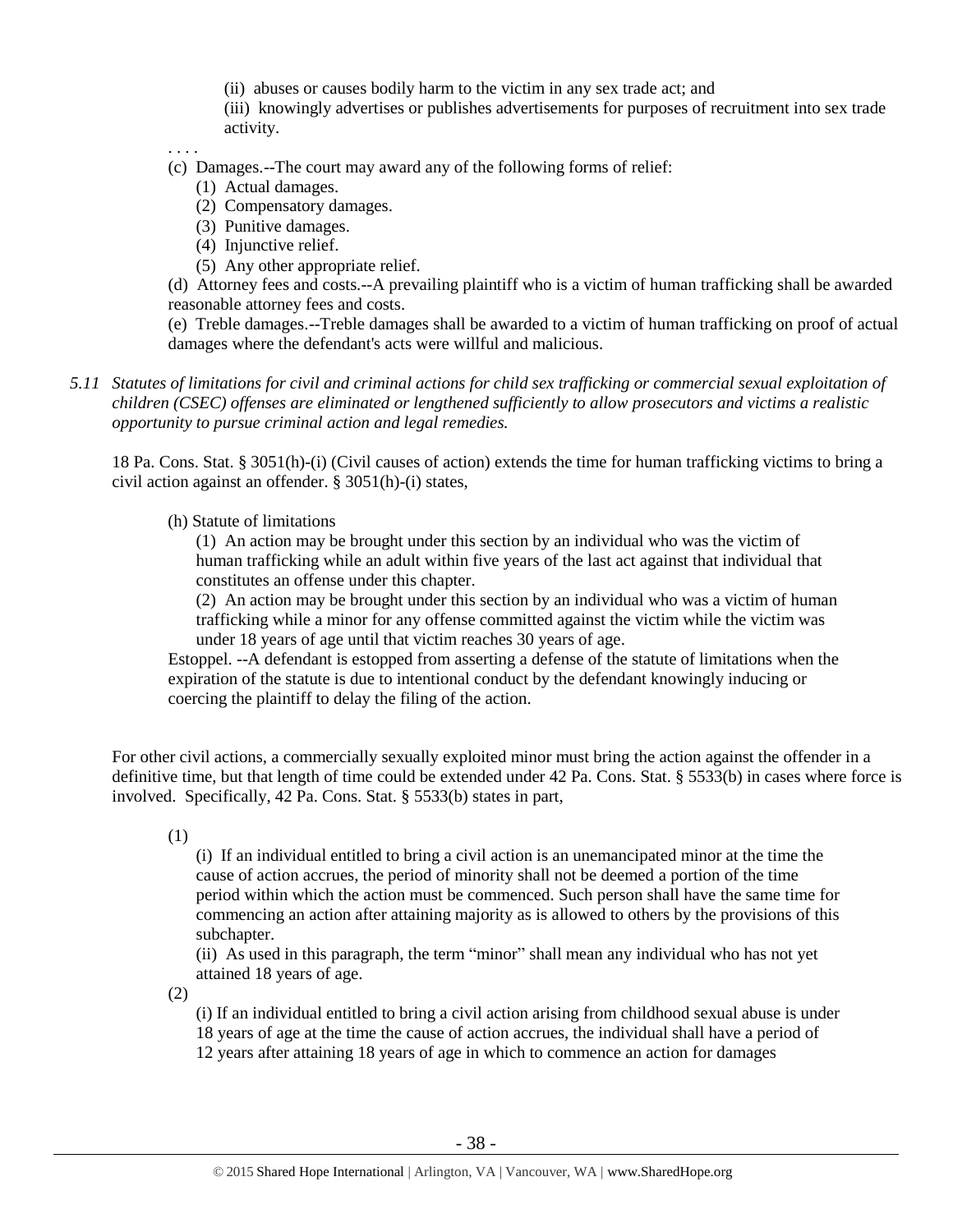regardless of whether the individual files a criminal complaint regarding the childhood sexual abuse.

(ii) For the purposes of this paragraph, the term "childhood sexual abuse" shall include, but not be limited to, the following sexual activities between a minor and an adult, provided that the individual bringing the civil action engaged in such activities as a result of forcible compulsion or by threat of forcible compulsion which would prevent resistance by a person of reasonable resolution:

(A) sexual intercourse, which includes penetration, however slight, of any body part or object into the sex organ of another;

(B) deviate sexual intercourse, which includes sexual intercourse per os or per anus; and (C) indecent contact, which includes any touching of the sexual or other intimate parts of the person for the purpose of arousing or gratifying sexual desire in either person.  $43$ 

This cause of action requires "forcible compulsion;" however, that term is defined broadly.

With respect to criminal statutes of limitation, "major sexual offenses" have a statute of limitations of 12 years, and the list of offenses includes sexual abuse of children under 18 Pa. Cons. Stat. § 6312 but does not include other commercial sexual exploitation offenses. 42 Pa. Cons. Stat. § 5552(B.1). The general limit is two years. 42 Pa. Cons. Stat. § 5552(a). However, the time period for bringing criminal actions is extended for "[a]ny sexual offense committed against a minor who is less than 18 years of age any time up to the later of the period of limitation provided by law after the minor has reached 18 years of age or the date the minor reaches 50 years of age." 42 Pa. Cons. Stat.  $\S$  5552(c)(3). For purposes of this provision, "sexual offense" includes corruption of minors under 18 Pa. Cons. Stat. § 6301, sexual abuse of children under 18 Pa. Cons. Stat. § 6312(b), and sexual exploitation of children under 18 Pa. Cons. Stat. § 6320. Under subsection (b), the prosecution of "major offenses" "must be commenced within five years" from the time the crime was committed. For the purposes of this provision, "major offense" includes promoting prostitution under 18 Pa. Cons. Stat. § 5902(b), criminal attempt under 18 Pa. Cons. Stat. § 901, criminal solicitation under 18 Pa. Cons. Stat. § 902, and corrupt organizations under 18 Pa. Cons. Stat. § 911. While some commercial sexual exploitation offenses, such as sexual exploitation of a minor, are included in these lists, notably absent are the trafficking of persons statute codified at 18 Pa. Cons. Stat. § 3011 and the living off prostitutes and patronizing prostitution provisions codified at 18 Pa. Cons. Stat. § 5902(d), (e).

5.11.1 Recommendation: Amend 42 Pa. Cons. Stat. § 5552(B.1) to eliminate the statute of limitations for commencing prosecutions of trafficking in persons and CSEC offenses.

<sup>43</sup> 18 Pa. Con. Stat. § 3101 (Relating to definitions) defines "forcible compulsion" for 42 Pa. Cons. Stat. § 5533(b) as "[c]ompulsion by use of physical, intellectual, moral, emotional or psychological force, either express or implied. The term includes, but is not limited to, compulsion resulting in another person's death, whether the death occurred before, during or after sexual intercourse."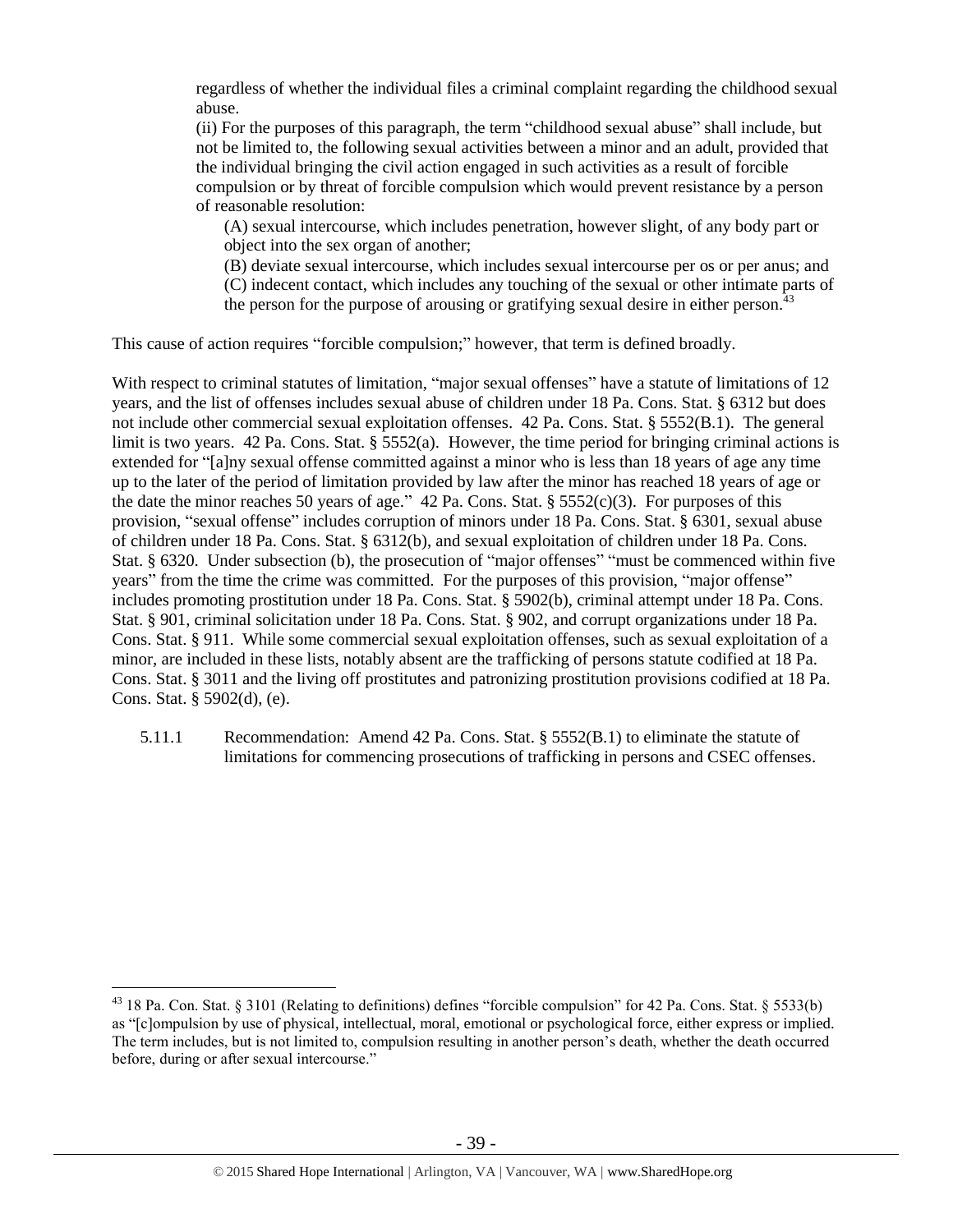#### **FRAMEWORK ISSUE 6: CRIMINAL JUSTICE TOOLS FOR INVESTIGATION AND PROSECUTION PROSE**

## *Legal Components:*

- *6.1 Training on human trafficking and domestic minor sex trafficking for law enforcement is statutorily mandated or authorized.*
- *6.2 Single party consent to audiotaping is permitted in law enforcement investigations.*
- *6.3 Wiretapping is an available tool to investigate domestic minor sex trafficking.*
- *6.4 Using a law enforcement decoy posing as a minor to investigate buying or selling of commercial sex acts is not a defense to soliciting, purchasing, or selling sex with a minor.*
- *6.5 Using the Internet or electronic communications to investigate buyers and traffickers is a permissible investigative technique.*
- *6.6 Law enforcement and child welfare agencies are mandated to promptly report missing and recovered children. \_\_\_\_\_\_\_\_\_\_\_\_\_\_\_\_\_\_\_\_\_\_\_\_\_\_\_\_\_\_\_\_\_\_\_\_\_\_\_\_\_\_\_\_\_\_\_\_\_\_\_\_\_\_\_\_\_\_\_\_\_\_\_\_\_\_\_\_\_\_\_\_\_\_\_\_\_\_\_\_\_\_\_\_\_\_\_\_\_\_\_\_\_\_*

# *Legal Analysis:*

*6.1 Training on human trafficking and domestic minor sex trafficking for law enforcement is statutorily mandated or authorized.*

18 Pa. Cons. Stat. § 3033(a)-(b) (Training) mandates that Pennsylvania law enforcement be trained on human trafficking. § 3033(a)-(b) states,

(a) Law enforcement personnel.--The commission shall develop a course of training in all aspects of human trafficking to be included as a component of in-service training for the following:

- (1) Members of the Pennsylvania State Police.
- (2) Municipal police officers, as defined in 53 Pa.C.S. Ch. 21 (relating to employees).
- (3) County sheriffs and deputy sheriffs.
- (4) Adult and juvenile parole and probation officers.

(b) Juvenile detention center staff.--The commission shall develop a course of training in all aspects of human trafficking to be presented as an annual workshop for all juvenile detention center staff.

Additionally, training on the sexual assault collection program pursuant to 35 Pa. Cons. Stat. § 10172.3, crime victims' compensation program pursuant to 18 Pa. Cons. Stat. § 11.212, and training on electronic surveillance techniques pursuant to 18 Pa. Cons. Stat. § 5724 are required and might include aspects related to domestic minor sex trafficking.

*6.2 Single party consent to audiotaping is permitted in law enforcement investigations.*

Pennsylvania law requires both parties to consent to audiotaping. Those who intentionally intercept wire, electronic, or oral communications are guilty of third degree felonies. 18 Pa. Cons. Stat. § 5703. An exception exists "where all parties to the communication have given prior consent to such interception." 18 Pa. Cons. Stat. § 5704(4).

Notably, 18 Pa. Cons. Stat. § 5704 also provides an exception for offenses related to corrupt organizations under 18 Pa. Cons. Stat. § 911, trafficking in individuals under 18 Pa. Cons. Stat. § 3011, and unlawful contact with a minor under 18 Pa. Cons. Stat. § 6318. 18 Pa. Cons. Stat. §§ 5704(2), 5708(1). 18 Pa. Cons. Stat. § 5704(2) states,

It shall not be unlawful and no prior court approval shall be required under this chapter for: . . . .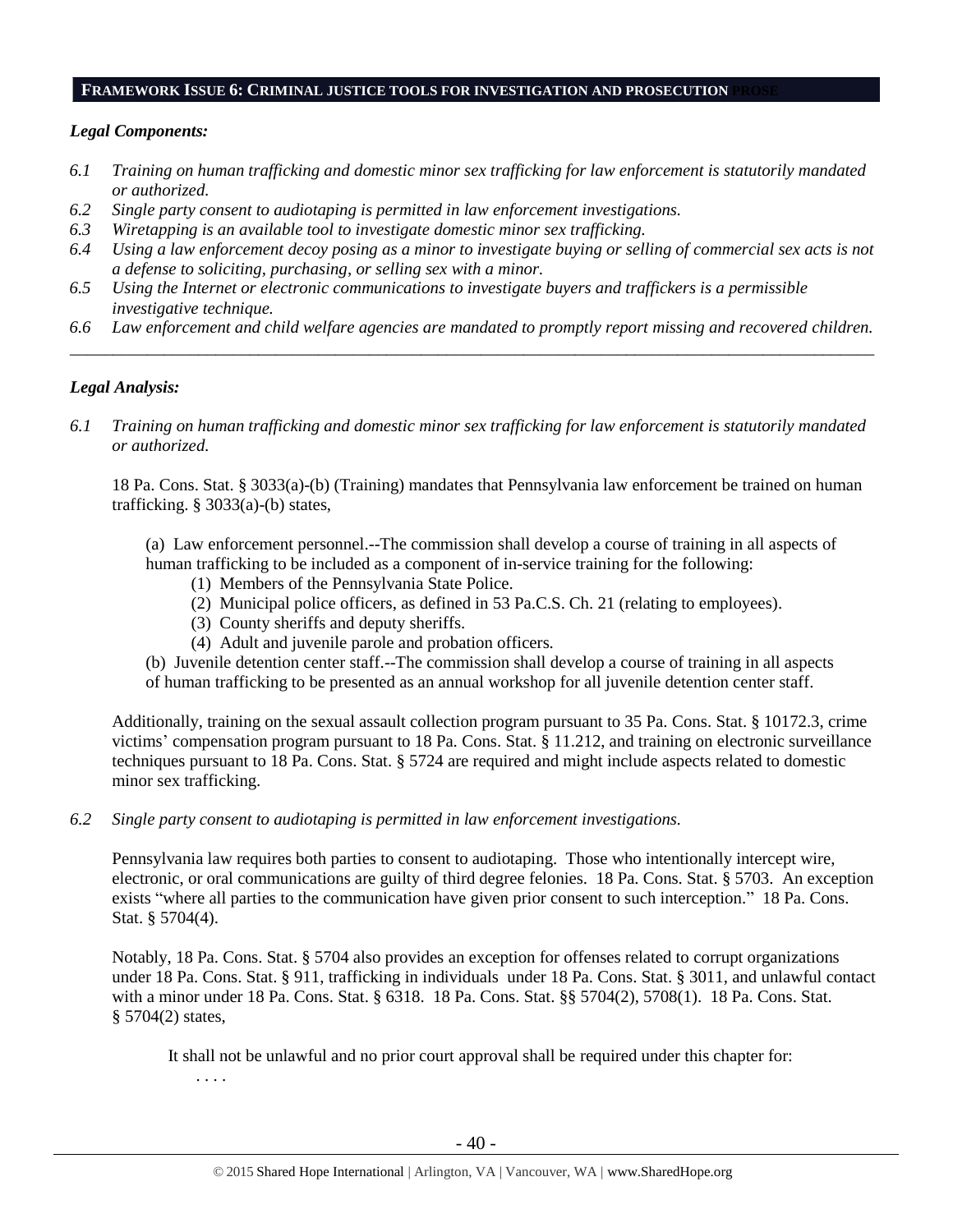(2) Any investigative or law enforcement officer or any person acting at the direction or request of an investigative or law enforcement officer to intercept a wire, electronic or oral communication involving suspected criminal activities, including, but not limited to, the crimes enumerated in section  $5708<sup>44</sup>$  (relating to order authorizing interception of wire, electronic or oral communications), where:

(i) (Deleted by amendment).

(ii) one of the parties to the communication has given prior consent to such interception. However, no interception under this paragraph shall be made unless the Attorney General or a deputy attorney general designated in writing by the Attorney General, or the district attorney, or an assistant district attorney designated in writing by the district attorney, of the county wherein the interception is to be made, has reviewed the facts and is satisfied that the consent is voluntary and has given prior approval for the interception . . . ;

(iii) the investigative or law enforcement officer meets in person with a suspected felon and wears a concealed electronic or mechanical device capable of intercepting or recording oral communications. However, no interception under this subparagraph may be used in any criminal prosecution except for a prosecution involving harm done to the investigative or law enforcement officer. This subparagraph shall not be construed to limit the interception and disclosure authority provided for in this subchapter; or

(iv) the requirements of this subparagraph are met. If an oral interception otherwise authorized under this paragraph will take place in the home of a nonconsenting party, then, in addition to the requirements of subparagraph (ii), the interception shall not be conducted until an order is first obtained from the president judge, or his designee who shall also be a judge, of a court of common pleas, authorizing such in-home interception, based upon an affidavit by an investigative or law enforcement officer that establishes probable cause for the issuance of such an order. No such order or affidavit shall be required where probable cause and exigent circumstances exist. For the purposes of this paragraph, an oral interception shall be deemed to take place in the home of nonconsenting party only if both the consenting and nonconsenting parties are physically present in the home at the time of the interception.

## *6.3 Wiretapping is an available tool to investigate domestic minor sex trafficking.*

 $\overline{a}$ 

Certain specified law enforcement officers may make a written application for "an order authorizing the interception of a wire, electronic or oral communication by the investigative or law enforcement officers or agency having responsibility for an investigation involving suspected criminal activities when such interception may provide evidence of the commission of any of the following offenses, or may provide evidence aiding in the apprehension of the perpetrator or perpetrators of any of the following offenses," which includes 18 Pa. Cons. Stat. § 911 (Corrupt organizations), 18 Pa. Cons. Stat. § 3011 (Trafficking in individuals)§Cons. Stat. § 5902 (Prostitution and related offenses) ("where such offense is dangerous to life, limb or property and punishable by imprisonment for more than one year"), and 18 Pa. Cons. Stat. § 6318 (Unlawful contact with minor). 18 Pa. Cons. Stat. § 5708(1), (2).

In emergency situations for the same offenses, 18 Pa. Cons. Stat. § 5713(a) would apply. 18 Pa. Cons. Stat. § 5713(a) states,

<sup>&</sup>lt;sup>44</sup> Crimes falling under 18 Pa. Cons. Stat. § 5708 include 18 Pa. Cons. Stat. § 911 (Corrupt organizations), § 3011 (Trafficking in individuals), § 5902 (Prostitution and related offenses) ("where such offense is dangerous to life, limb or property and punishable by imprisonment for more than one year"), and  $\S 6318$  (Unlawful contact with minor). 18 Pa. Cons. Stat. § 5708(1), (2). Here and elsewhere in this report that 18 Pa. Cons. Stat. Ann. § 5708 is quoted or cited, it has been updated to reflect the amendments added by the passage of Senate Bill 75, Act 2014-105 (Effective August 24, 2014).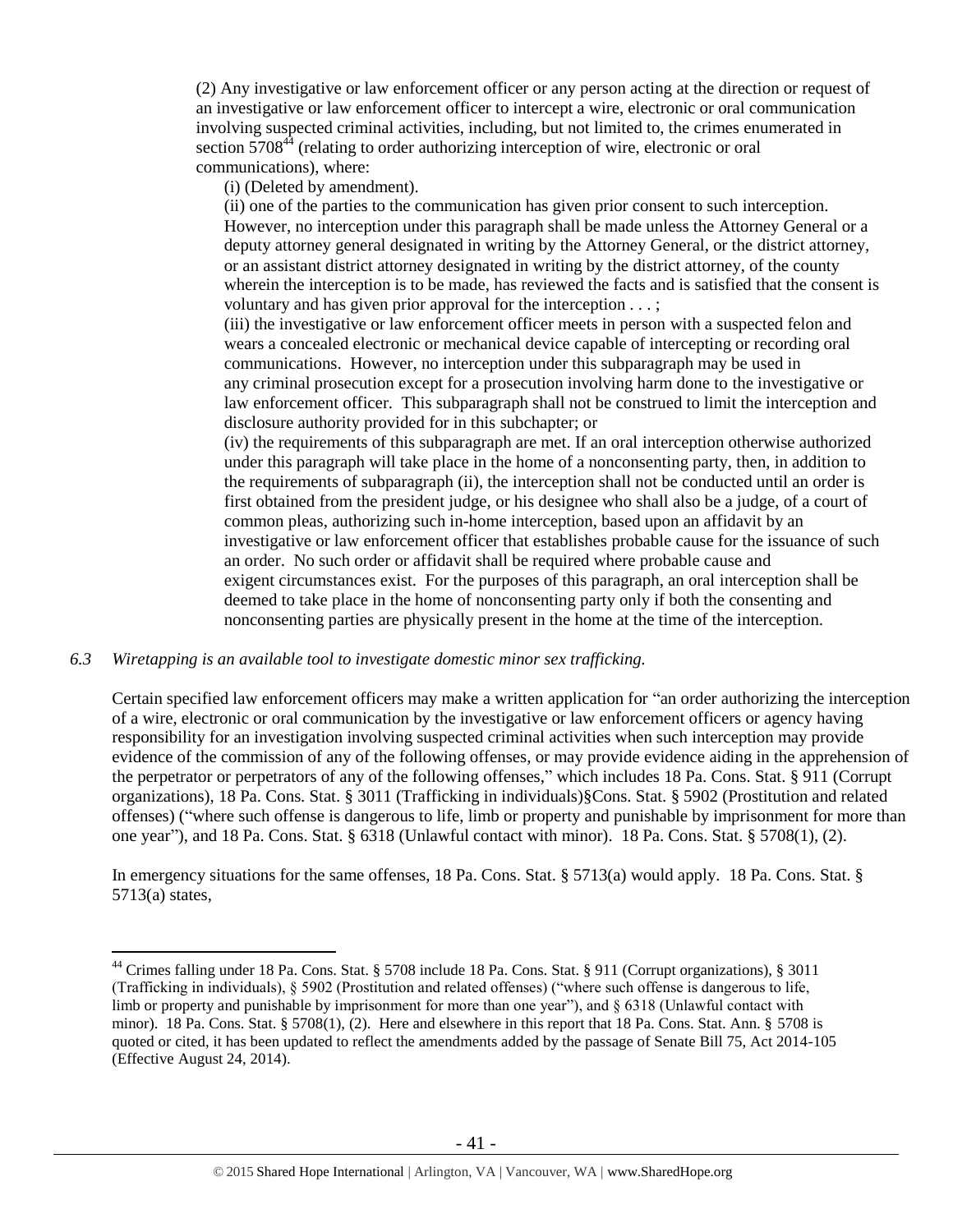Whenever, upon informal application by the Attorney General or a designated deputy attorney general authorized in writing by the Attorney General or a district attorney or an assistant district attorney authorized in writing by the district attorney of a county wherein the suspected criminal activity has been, is or is about to occur, a judge determines there are grounds upon which an order could be issued pursuant to this chapter, and that an emergency situation exists with respect to the investigation of an offense designated in section 5708 (relating to order authorizing interception of wire, electronic or oral communications), and involving conspiratorial activities characteristic of organized crime or a substantial danger to life or limb, dictating authorization for immediate interception of wire, electronic or oral communications before an application for an order could with due diligence be submitted to him and acted upon, the judge may grant oral approval for such interception without an order, conditioned upon the filing with him, within 48 hours thereafter, of an application for an order which, if granted, shall recite the oral approval and be retroactive to the time of such oral approval. Such interception shall immediately terminate when the communication sought is obtained or when the application for an order is denied, whichever is earlier. In the event no application for an order is made, the content of any wire, electronic or oral communication intercepted shall be treated as having been obtained in violation of this subchapter.

*6.4 Using a law enforcement decoy posing as a minor to investigate buying or selling of commercial sex acts is not a defense to soliciting, purchasing, or selling sex with a minor.*

18 Pa. Cons. Stat. § 6318 (Unlawful contact with minor) permits a law enforcement decoy to investigate situations of commercial sexual exploitation of children. 18 Pa. Cons. Stat. § 6318(a) states,

A person commits an offense if he is intentionally in contact with a minor, or a law enforcement officer acting in the performance of his duties who has assumed the identity of a minor, for the purpose of engaging in an activity prohibited under any of the following, and either the person initiating the contact or the person being contacted is within this Commonwealth:

(3) Prostitution as defined in section 5902 (relating to prostitution and related offenses). (4) Obscene and other sexual materials and performances as defined in section 5903 (relating to obscene and other sexual materials and performances)

. . . . (6) Sexual exploitation of children as defined in section 6320 (relating to sexual exploitation of children).

Other CSEC offenses are silent on this investigative technique.

. . . .

- 6.4.1 Recommendation: Amend Pennsylvania's CSEC crimes to specifically allow law enforcement to investigate these offenses through the use of decoys.
- *6.5 Using the Internet or electronic communications to investigate buyers and traffickers is a permissible investigative technique.*

Pennsylvania's statutes allow using the Internet or electronic communications for investigations in certain offenses related to human trafficking under 18 Pa. Cons. Stat. § 6318 (Unlawful contact with a minor). This statute gives concurrent jurisdiction to the attorney general and district attorney to prosecute when "any crime arising out of the activity prohibited by this section when the person charged with a violation of this section contacts a minor through the use of a computer, computer system or computer network." 18 Pa. Cons. Stat. § 6318(B.1). Under 18 Pa. Cons. Stat. § 6318(a),

A person commits an offense if he is intentionally in contact with a minor, or a law enforcement officer acting in the performance of his duties who has assumed the identity of a minor, for the purpose of